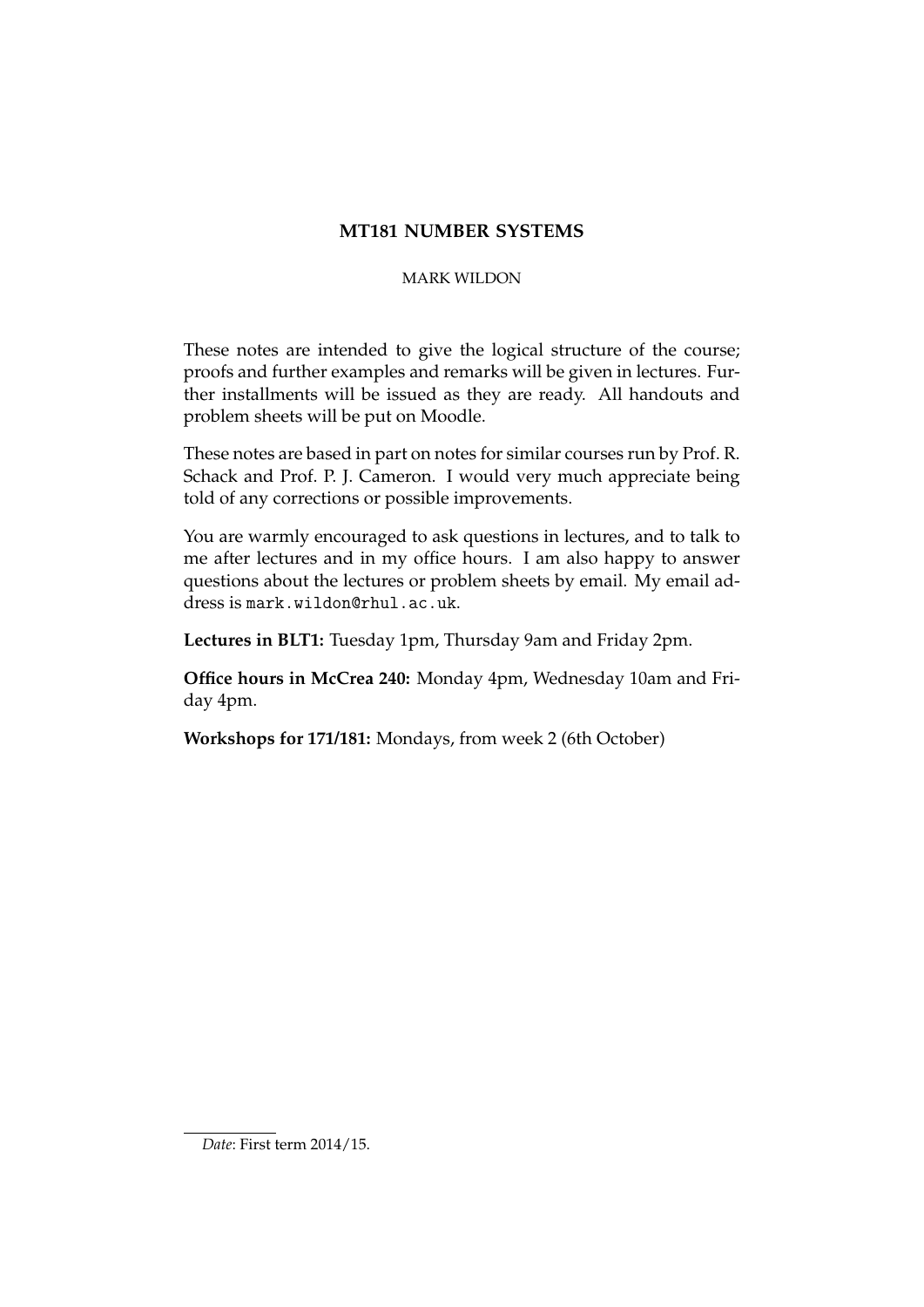### NUMBER SYSTEMS

This course is on the fundamental number systems used in mathematics: the natural numbers **N**, the integers **Z**, the rational numbers **Q**, the real numbers **R**, the complex numbers **C**, the integers modulo a prime  $\mathbb{Z}_p$ , and others. In parallel, we will develop the basic language of pure mathematics: sets, functions, relations, propositions, etc. There will be many interesting examples.

# **Outline.**

### **(A) Sets, functions and complex numbers**

§1 *Introduction*: sets of numbers, implication and basic operations on sets.

§2 *Functions*: injective, surjective, bijective, compositions and inverse functions.

§3 *Complex numbers*: cartesian, polar and exponential forms. Solving equations in **C**.

# **(B) Natural numbers and induction**

§4 *Induction:* examples. Σ notation.

§5 *Prime numbers:* division, unique factorization, infinitely many primes. Binary and other bases.

# **(C) Logic and sets**

§6 *Logic:* more on proofs, propositional logic, truth tables. §7 *Sets:* further results including principle of inclusion and exclusion.

# **(D) Integers and rings**

§8 *Integers:* Euclid's algorithm, congruences.

§9 *Relations:* equivalence relations, **Z***m*.

§10 *Rings:* axioms and basic properties of rings, polynomial rings.

#### **Recommended Reading.**

- [1] *Discrete Mathematics*. Norman L. Biggs, Oxford University Press, 2002.
- [2] *How to think like a mathematician*. Kevin Houston, Cambridge University Press, 2009.
- [3] *A concise introduction to pure mathematics*. Martin Liebeck, Chapman and Hall, 2000.

As part of problem sheets you will be asked to do some reading from *How to think like a mathematician*. The library has copies of this book on short-term loan.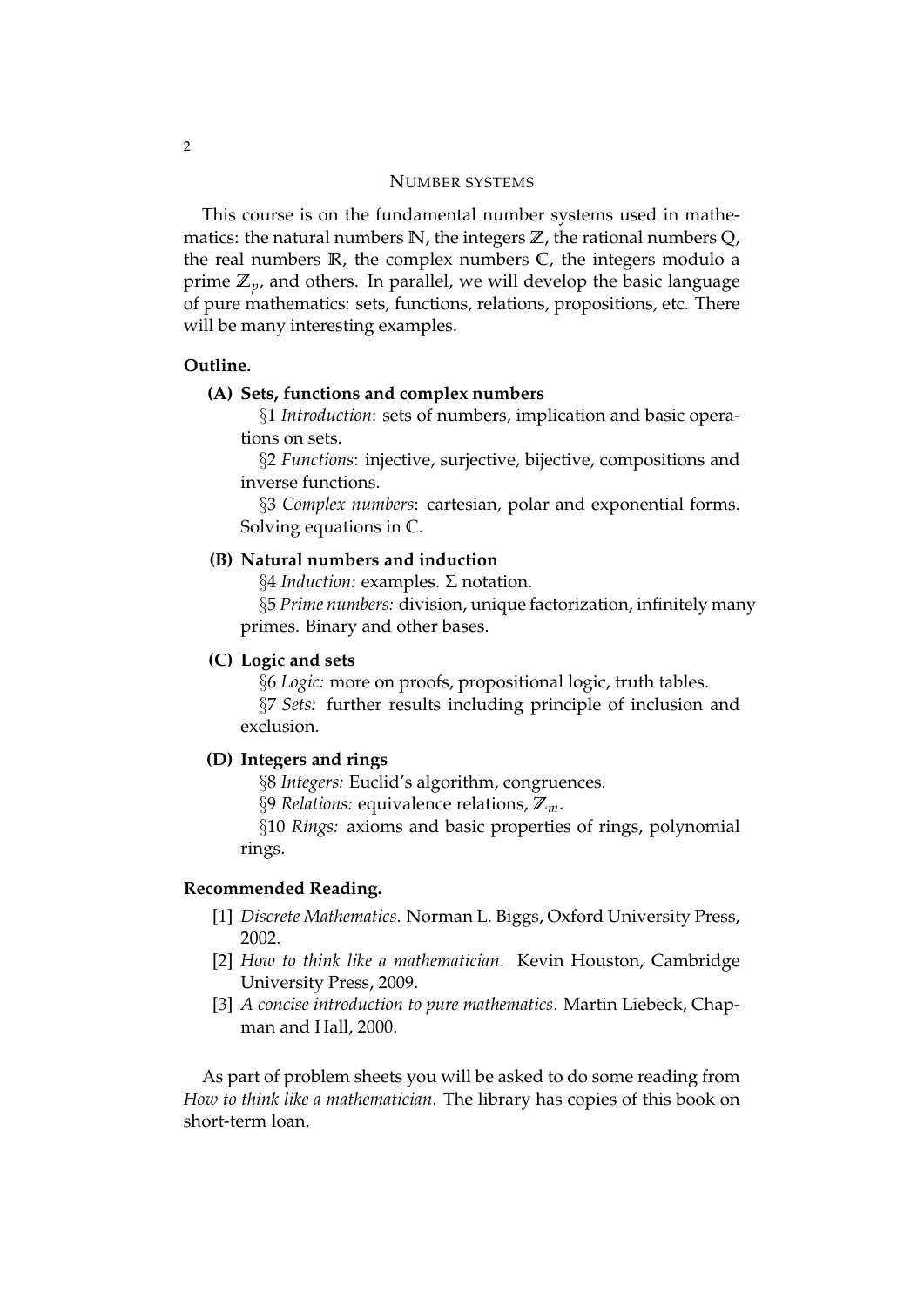**Problem sheets.** There will be 8 marked problem sheets; the first will be due in on Tuesday 7th October. To encourage you to work hard during the term, **each problem sheet is worth 1.25% of your overall grade**. Note that this mark is awarded for *any reasonable attempt* at the sheet. (There is a link on Moodle to the document explaining this policy in more detail.) Answers to problem sheets will be put on Moodle after the submission deadline.

**Moodle.** All handouts, problem sheets and answers will be posted on Moodle. You should find a link under 'My courses', but if not, go to moodle.rhul.ac.uk/course/view.php?id=407.

**Exercises in these notes.** Exercises set in these notes are mostly simple tests that you are following the material. Some will be used for quizzes in lectures. **Doing the others will help you to review your notes.**

**Optional questions and extras.** The 'Bonus question' at the end of each problem sheet, any 'optional' questions, and any 'extras' in these notes are included for interest only, and to show you some mathematical ideas beyond the scope of this course. You should not worry if you find them difficult.

**Study skills.** At the end of some sections you will find some wellmeant advice about learning mathematics.

**If you can do the compulsory questions on problem sheets, know the definitions and main results from lectures, and can prove the results whose proofs are marked as examinable in these notes, then you should do very well in the examination.**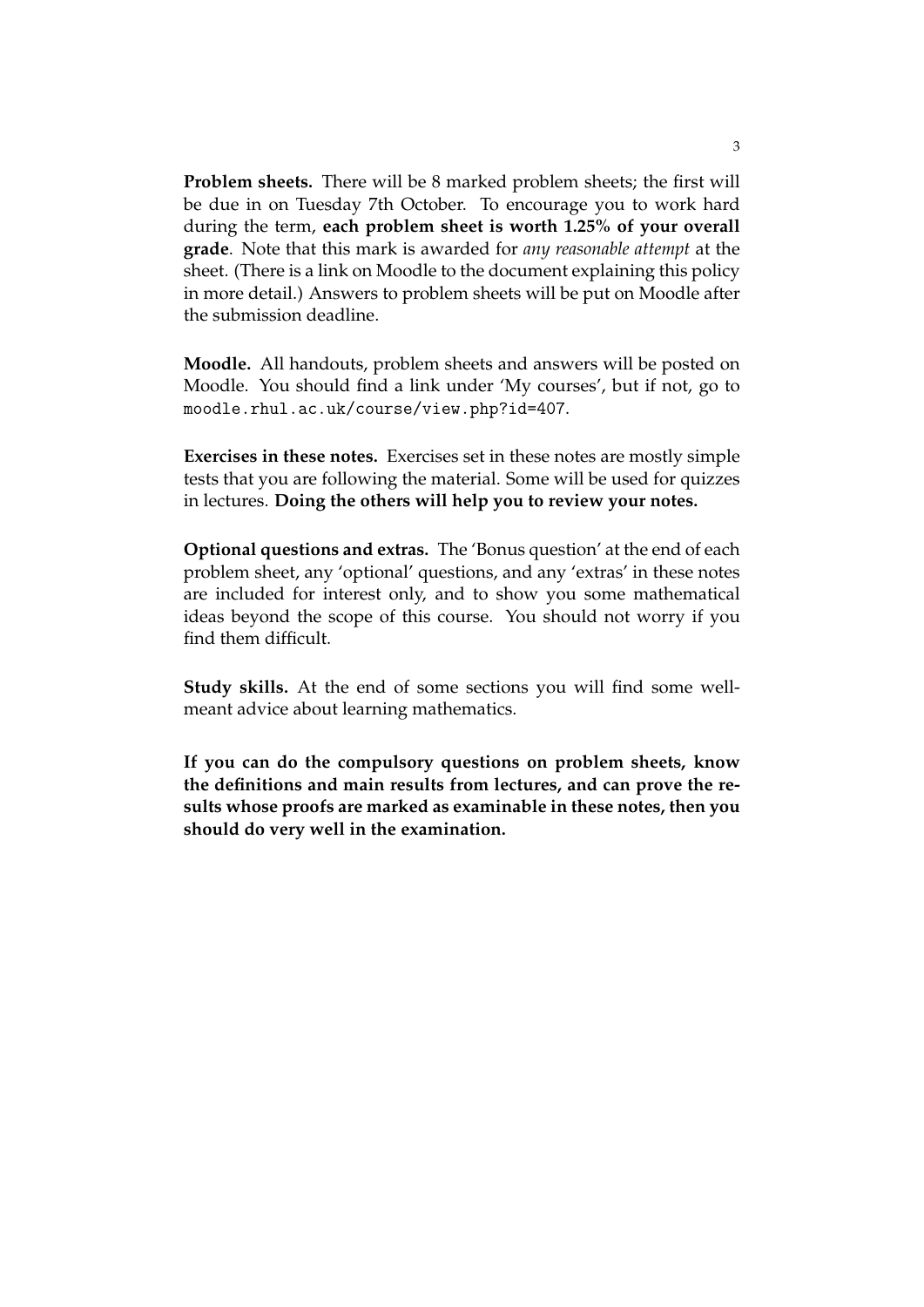#### **Part A: Sets, functions and complex numbers**

#### 1. INTRODUCTION: SETS OF NUMBERS

A MOTIVATING EXAMPLE. One of the unifying themes in this course is solving equations. I hope we can all agree this is an useful and interesting thing to do. For example, consider the equation

$$
2x + 3y = 18.
$$

How many solutions are there?

The answer depends on what sort of numbers *x* and *y* can be. If *x* and *y* can be any real numbers, then there are infinitely many solutions and they form a line in the plane. But maybe we are only interested in solutions where *x* and *y* have to be one of the *natural numbers* 1, 2, 3, 4, . . .. Then there are just two solutions:  $x = 3$ ,  $y = 4$  and  $x = 6$ ,  $y = 2$ .

Another unifying theme is logically reasoning and proofs. Note that  $x = 3$ ,  $y = 4$  is a solution to the simultaneous equations  $2x + 3y = 18$ and  $x^2 + y^2 = 25$ . Imagine someone says to you 'From this graph it's clear this is the only solution using real numbers'. Are you convinced?



SETS. A *set* is any collection of objects. These objects are called the *members* or *elements* of the set. One way to specify a set is to put a list of its elements inside a pair of curly braces. For example  $\{2, 3, 5, 7, 11, 13\}$  is a set. Alternatively we may describe a set in words or symbols. For example,

the set of prime numbers that are less than or equal to 13 is another way to specify the set  $\{2, 3, 5, 7, 11, 13\}$ . (In Part B we will see why 1 is not considered to be a prime number.)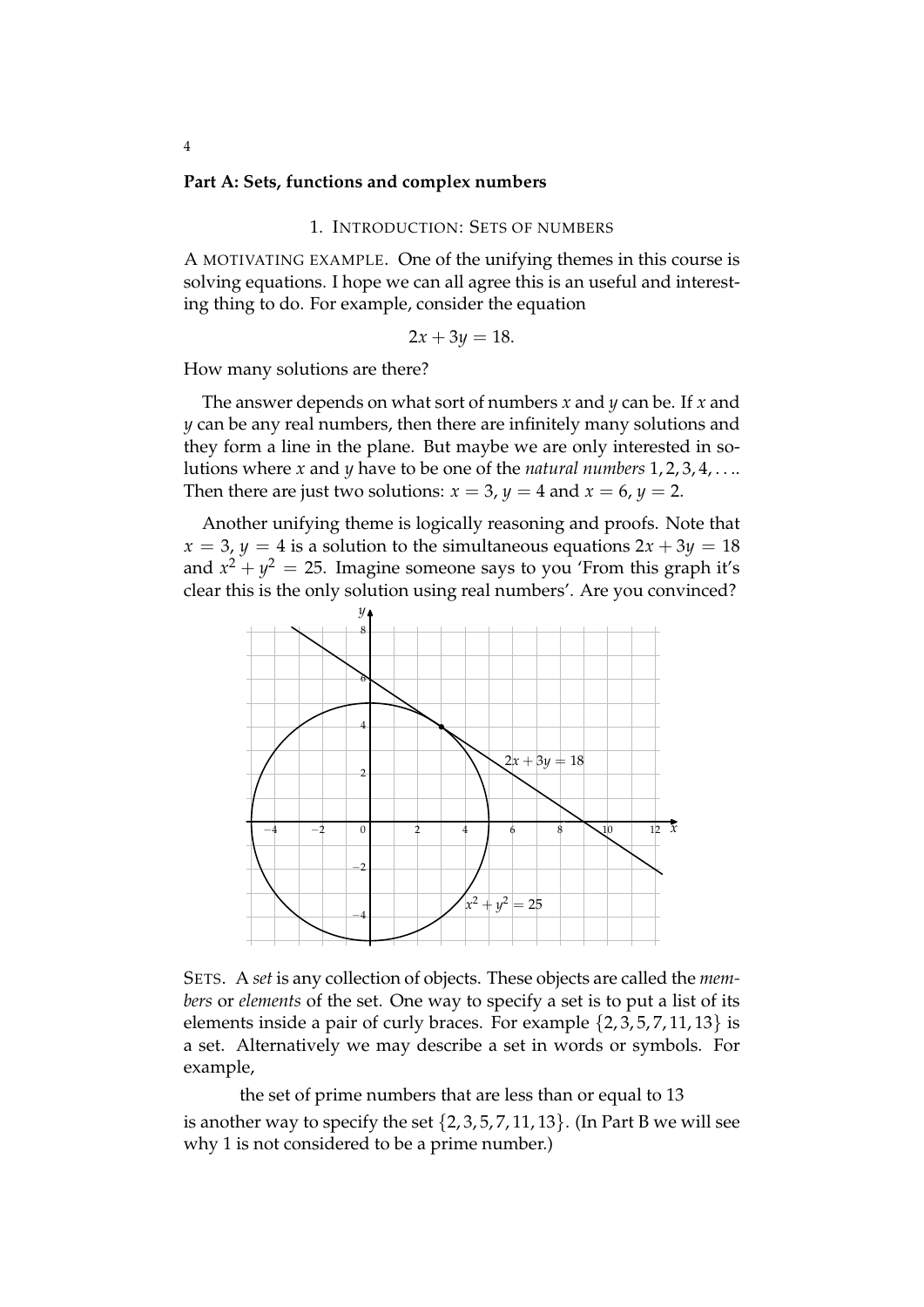If *X* is a set and *x* is an element of *X* then we write  $x \in X$ . (This can be read as '*x* is in *X'*, or '*X* contains *x'*.) If  $\psi$  is not an element of *X* then we write  $y \notin X$ . For example,  $7 \in \{2, 3, 5, 7, 11, 13\}$  and  $8 \notin \{2, 3, 5, 7, 11, 13\}.$ 

# **Exercise 1.1.** True or false?

- (i) 29 is a member of the set of prime numbers;
- (ii) 87 is a member of the set of prime numbers;
- (iii)  $\{2, 3, 5, 7, 11\} = \{5, 7, 11, 2, 3\};$

SETS OF NUMBERS. We write **N** for the set of natural numbers:

$$
\mathbb{N} = \{1,2,3,4,\ldots\}
$$

and  $\mathbb{N}_0$  for  $\mathbb{N} \cup \{0\} = \{0, 1, 2, 3, 4, \ldots\}$ . We write  $\mathbb{Z}$  for the set of integers:

$$
\mathbb{Z} = \{\ldots, -3, -2, -1, 0, 1, 2, 3, \ldots\}.
$$

A number  $r/s$  with  $r \in \mathbb{Z}$ ,  $s \in \mathbb{Z}$  and  $s \neq 0$  is said to be *rational*. We write **Q** for the set of rational numbers. Finally we write **R** for the set of real numbers.

It is not possible to list the elements of **R** in the same way we can list the elements of **N** and **Z**—if you are taking 110 *From Euclid to Mandelbrot* you will find out why—but we can still visualize **R** as the real number line. Some important real numbers are marked below.



It is an important fact that there are real numbers that are not rational numbers. For example  $\sqrt{2} \notin Q$ . We say that such numbers are *irrational*. We will prove that  $\sqrt{2}$  is irrational later in this course. So what sort of numbers are rational?

**Example 1.2.** Let  $x = 3.123123123...$  where the three dots indicate that the repeated blocks of 123 continue forever. When a number is multiplied by a power of 10, the decimal point moves to the right. So

$$
1000x = 3123.123123\dots
$$

$$
x = 3.123123\dots
$$

$$
\implies 999x = 3120.
$$

Hence  $x = 3120/999$  and so x is rational.

If *A* and *B* are mathematical statements then  $A \implies B$  means '*A* implies *B*' or equivalently, 'if *A* is true then *B* is true'. Clear use of the implies sign  $\implies$ ' helps to show the chain of reasoning in an argument.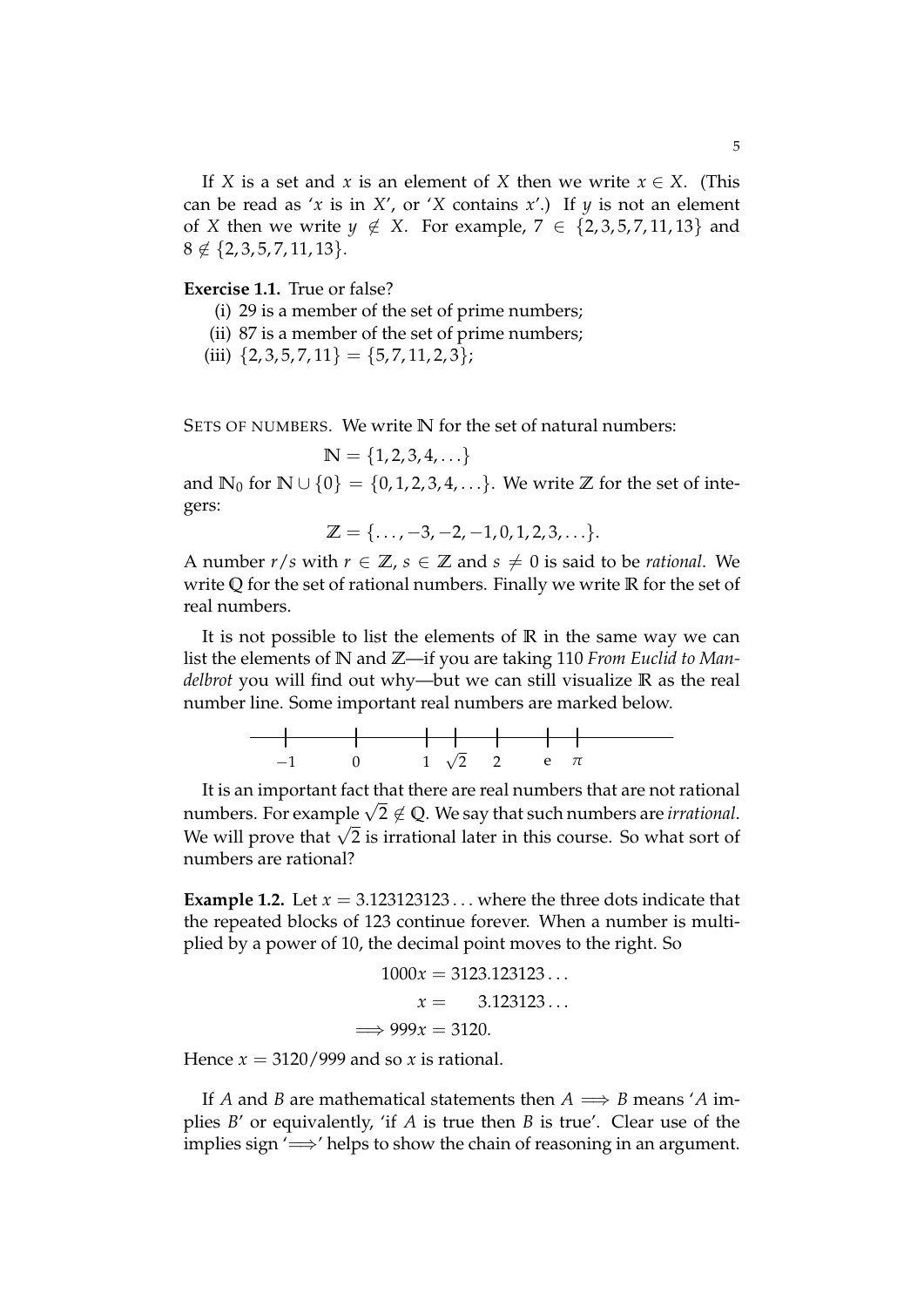In fact the rational numbers are exactly the real numbers whose decimal expansions are either finite, for example  $3.123 = 3123/1000$ , or recurring, as in Example 1.2.

**Exercise 1.3.** Find a simple expression for 1.153846153846 . . ., where the repeated block is made of 6 digits.

The diagram below illustrates the sets of numbers we have seen so far. Note that a set contains all the numbers in the sets drawn inside it. It is therefore entirely correct to say that 3 is integer, or that  $-1$  is a rational number, or that 2 is a real number.



CLOSURE. One important property of the natural numbers, which I hope you will agree is obviously true, is that if  $m, n \in \mathbb{N}$  then  $m + n \in \mathbb{N}$ and  $mn \in \mathbb{N}$ . To refer to these properties in a concise way we make the following definition.

**Definition 1.4.** Let *X* be a set of numbers. We say that *X* is

- *closed under addition* if  $x + y \in X$  whenever  $x \in X$  and  $y \in X$ ;
- *closed under multiplication* if  $xy \in X$  whenever  $x \in X$  and  $y \in X$ ;
- *closed under subtraction* if  $x y \in X$  whenever  $x \in X$  and  $y \in X$ ;
- *closed under division* if  $x/y \in X$  whenever  $x \in X$ ,  $y \in X$  and  $y \neq 0$ .

Thus **N** is closed under addition and multiplication. But **N** is not closed under subtraction: for instance  $1 \in \mathbb{N}$ ,  $2 \in \mathbb{N}$ , but  $1 - 2 \notin \mathbb{N}$ **N**. You may assume that **Z** is closed under addition, subtraction and multiplication.

**Exercise 1.5.** Is **N** closed under division? Is **Z** closed under division? Is **Q** closed under (i) addition, (ii) division? Justify your answers.

To show a set **is not closed** under some operation it is enough to give one well chosen example. But to show it **is closed**, a general argument is required.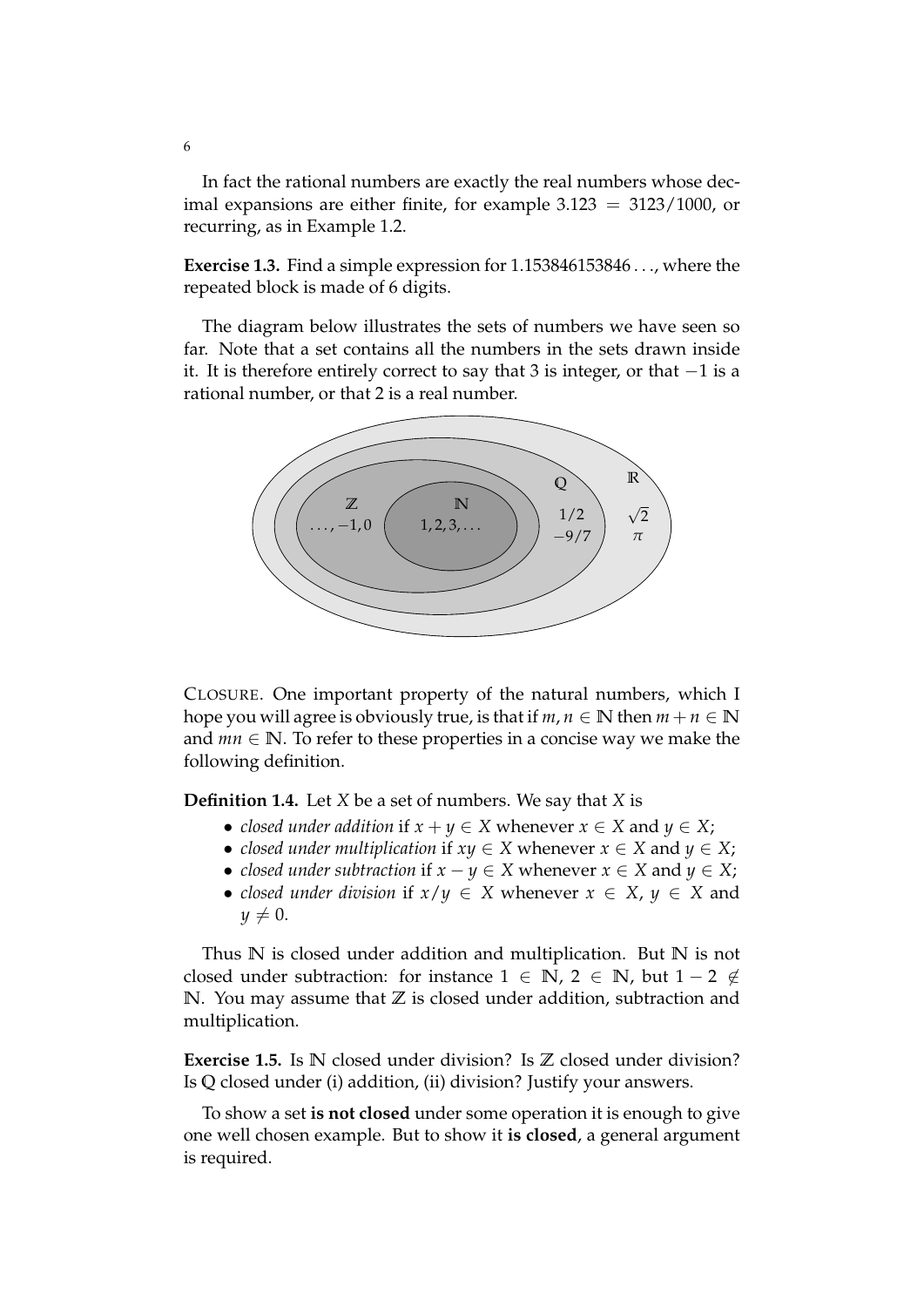A PROOF. To show that **Q** is closed under addition we must show that for *any x*,  $y \in \mathbb{Q}$ , we have  $x + y \in \mathbb{Q}$ . A rigorous proof must start from the definition of **Q**.

*Proof that*  $Q$  *is closed under addition.* Let  $x \in Q$  and  $y \in Q$ . Since  $x \in Q$ there exist  $r, s \in \mathbb{Z}$  such that  $s \neq 0$  and  $x = r/s$ . Since  $y \in \mathbb{Q}$  there exist *t*,  $u \in \mathbb{Z}$  such that  $u \neq 0$  and  $y = t/u$ . Now

$$
x + y = \frac{r}{s} + \frac{t}{u} = \frac{ru + st}{su}.
$$

Hence  $x + y = m/n$  where  $m = ru + st$  and  $n = su$ . Since the integers are closed under addition and multiplication, we have  $m \in \mathbb{Z}$  and  $n \in \mathbb{Z}$ **Z**. Also  $n \neq 0$  since  $n = su$  and  $s \neq 0$ ,  $u \neq 0$ . Therefore  $x + y$  is rational.  $\Box$  rational.

SOLVING EQUATIONS. There is a close connection between the closure properties of a set of numbers and the equations that can be solved using numbers from that set.

For example,  $1 - 2 \notin \mathbb{N}$ , and correspondingly, the equation  $1 = 2 + x$ has no solution in N. Going the other way, the equation  $3x = 4$  has no solution in **Z**, and correspondingly, **Z** is not closed under division.

SUBSETS. If *X* and *Y* are sets and every element of *X* is an element of *Y*, then we say that *X* is a *subset* of *Y*, and write  $X \subseteq Y$ . In symbols the condition *X*  $\subset$  *Y* is

$$
x \in X \Longrightarrow x \in Y.
$$

A natural number is a special kind of integer, an integer is a special sort of rational number, and a rational number is a special kind of real numbers. So **N** is a subset of **Z**, and so on. In symbols:

$$
\mathbb{N}\subseteq\mathbb{Z}\subseteq\mathbb{Q}\subseteq\mathbb{R}.
$$

There is a standard shorthand notation for defining sets. For example if *Y* is the set of prime numbers then

$$
X = \{x \in Y : x \le 13\}
$$

is the set of prime numbers *x* such that  $x \leq 13$ . The set Q of rational numbers can be defined as

$$
\mathbb{Q} = \{r/s : r \in \mathbb{Z}, s \in \mathbb{Z}, s \neq 0\}.
$$

We will use this 'set builder' notation throughout the course.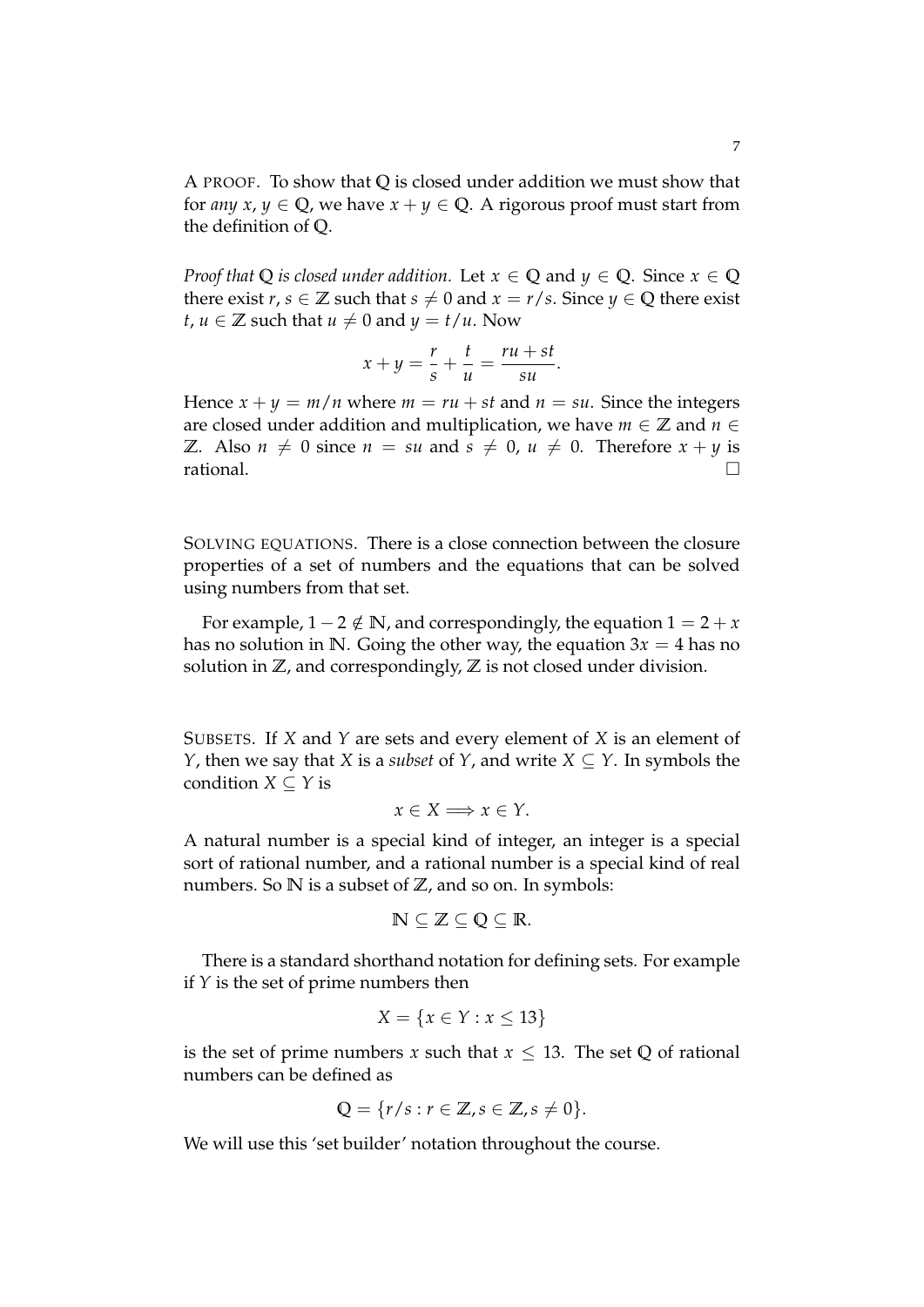**Example 1.6.** Let

$$
X = \{x \in \mathbb{R} : x \ge 2 + \sqrt{5}.\}
$$
  

$$
Y = \{x \in \mathbb{R} : x^2 - 4x + 1 \ge 2\}
$$

We will show that *X*  $\subset$  *Y*. Is it true that *X* = *Y*?

In this proof we used  $A \iff B$  to mean that  $A \implies B$  and  $B \implies A$ . We read  $\iff$  as 'if and only if' and say 'A is true if and only if *B* is true'. Example 1.6 shows that  $A \implies B$  is not the same as  $A \iff B$  or  $B \Longrightarrow A.$ 

**Exercise 1.7.** Give an example of English sentences *A* and *B* such that  $A \implies B$  is true, but  $B \implies A$  is false. [*Hint:* take *A* to be 'I have won the lottery' and *B* to be something more likely that it implied by *A*.]

VENN DIAGRAMS. A *Venn diagram* is a diagram, like the one on page 6, that represents sets by regions of the plane. For example, the sets

$$
U = \{1, 2, 3, \dots, 9, 10\}
$$
  

$$
X = \{n \in U : n \text{ is even}\}
$$
  

$$
Y = \{n \in U : n \text{ is a prime number}\}\
$$

are shown in the Venn diagram below. The region representing *X* is shaded.



INTERSECTION, UNION, COMPLEMENT. Let *X* and *Y* be sets.

- The *intersection* of *X* and *Y*, written *X* ∩ *Y*, is the set of elements that are in both *X* and *Y*.
- The *union* of *X* and *Y*, written *X* ∪ *Y*, is the set of elements in at least one of *X* and *Y*.
- If *X* is a subset of a set *U* then we define the *complement of X in U*  $by X' = \{y \in U : y \notin X\}.$

**Exercise 1.8.** Draw Venn diagrams representing  $X \cap Y$ ,  $X \cup Y$  and  $X'$ .

If *X*, *Y* and *U* are as above then  $X \cap Y = \{2\}$  is the set of numbers in *U* that are both even and prime, and *X* ∪ *Y* = {2, 3, 4, 5, 6, 7, 8, 10} is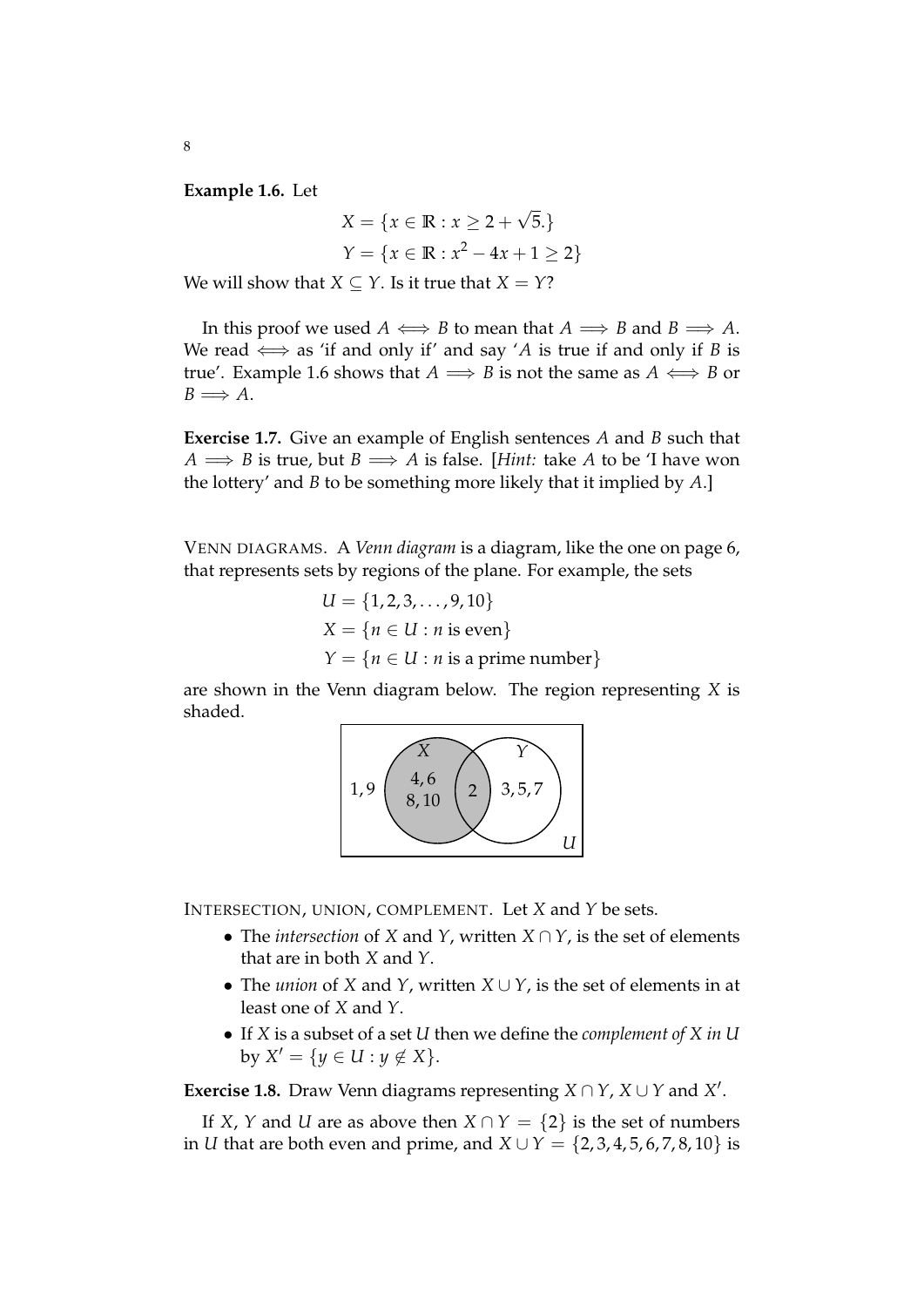the set of numbers in *U* that are either even or prime. The complement of *X* in *U* is {1, 3, 5, 7, 9}.

Intersections and unions of larger number of sets are defined as you would expect. For example, if  $Z = \{1,2,8\}$  then  $X \cap Y \cap Z = \{2\}$ and *X* ∪ *Y* ∪ *Z* = {1, 2, 3, 4, 5, 6, 7, 8, 10}. More sets can be formed by combining these operations. For example  $Z \cap (X \cup Y) = \{2, 8\}.$ 

The first problem sheet has a Venn diagram showing all the ways in which three sets can meet. It is possible to draw Venn diagrams for larger number of sets, but they become hard to use. So we need to be able to reason about sets without the help of Venn diagrams.

**Claim 1.9** (De Morgan's Laws)**.** *Let X and Y be subsets of a set U. Then*

- (i)  $(X \cup Y)' = X' \cap Y'$ ,
- (ii)  $(X \cap Y)' = X' \cup Y'$ .

The proof of (ii) is left to you on the first problem sheet.

EXTRAS. According to the definition at the start of this section, a set is any collection of objects. This is a workable definition for this course, but it can lead to problems. For example, should we allow

 $P =$  the collection of people apart from me in this room

to be a set? Probably not, since two people in the same room will disagree about what members *P* has. We could try to avoid these ambiguities by saying that a set is any collection of *mathematical* objects, but this might just lead to arguments about whether an object is mathematical or not.

More alarmingly, in 1901 Bertrand Russell found what seemed at the time like a paradox in set theory. He argued as follows. Suppose that there is a set *U* which has *every* set as a member. Let *R* be the subset of *U* containing all those sets that are not members of themselves. In set builder notation

$$
R = \{ X \in U : X \notin X \}.
$$

The definition of *R* takes a lot of thinking about. Most sets are not members of themselves. For example, the set **N** of natural numbers {1, 2, 3, . . .} does not have **N** as a member. But *U* does contain itself, since *U* is a set, and *U* is supposed to contain every set. So *U* is an example of a set that is not in *R*.

Russell asked: is *R* a member of itself? Either possibility leads to a contradiction! Suppose that  $R \notin R$ . Then  $R$  is a set that does not contain itself so, *by definition of R*, *R* is a member of *R*, a contradiction.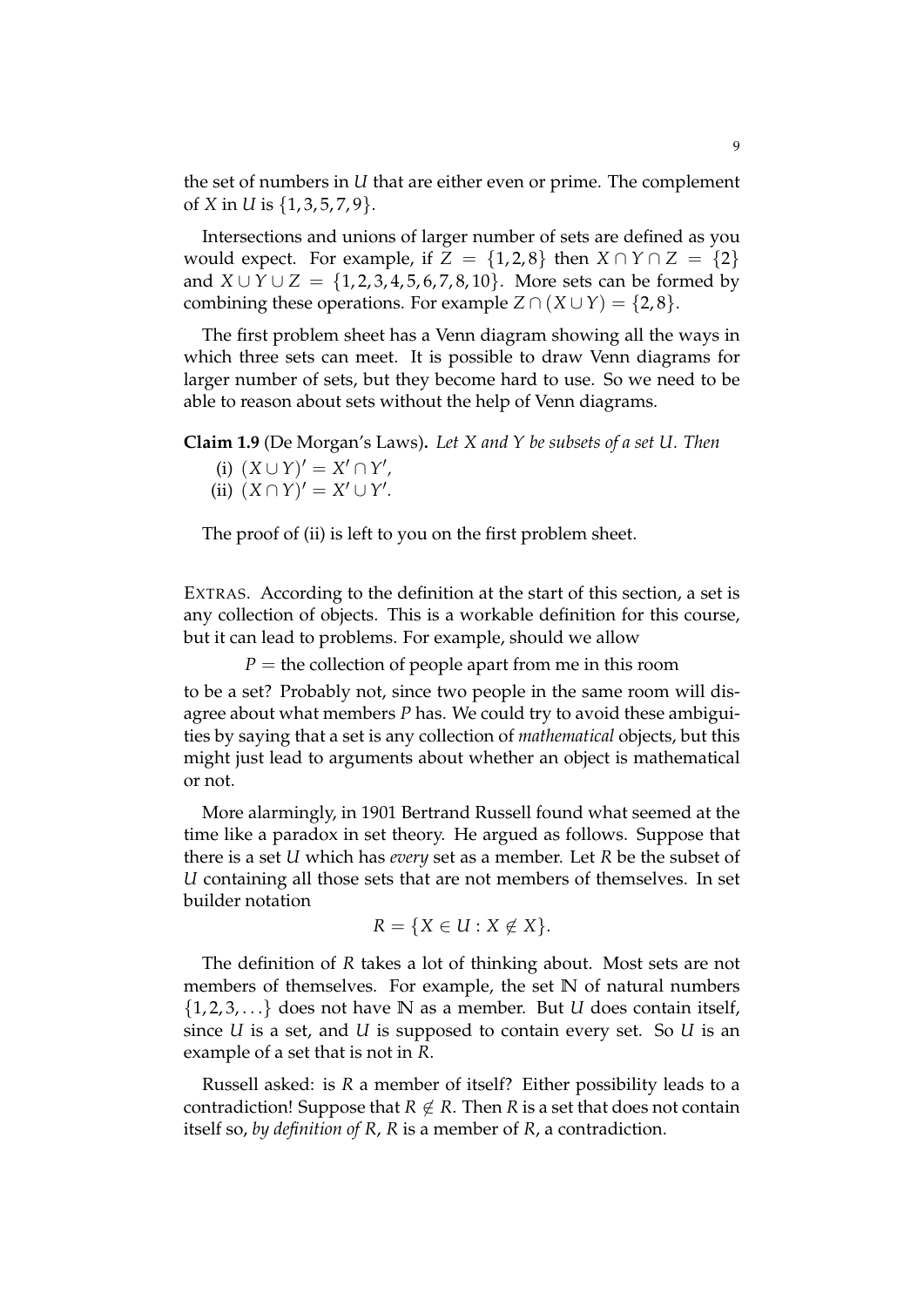#### **Exercise 1.10.** Show similarly that if  $R \in \mathbb{R}$  then  $R \notin \mathbb{R}$ .

10

All these problems are avoided in axiomatic set theory by restricting the ways in which new sets can be formed. In particular, there is no set *U* containing all other sets, and Russell's set *R* cannot be defined.

Modern axiomatic set theory works very well as a foundation for mathematics. From this point of view, *everything is a set*. For example, the number 0 is, by definition, the empty set, which we write ∅. The number 1 is, by definition,  $\{\emptyset\}$ ; this is the set whose single element is the empty set. So  $1 = \{0\}$ . The number 2 is, by definition  $\{\emptyset, \{\emptyset\}\}.$ So  $2 = \{0, 1\}$ . And so on. Integers, rational numbers and real numbers are all encoded as special kinds of sets.

The Grelling–Nelson paradox is a version of Russell's paradox using English words rather than sets. You will be able to find out about it on the web.

STUDY SKILLS (LECTURES). To get the most out of your lectures, you need to put in some work. Even if printed notes are issued, you should make your own notes during the lecture. This helps to keep the mind focused, and makes sure that you get a complete record.

Do not just copy things down without thinking: you should try to follow each step in a proof or example as it appears on the board. Most people take in more when they see the mathematics created in front of them. Of course you learn most by actually using the mathematics to solve problems. So you need to do problem sheets as well as attend lectures.

You will find you pay more attention at some points than others. Lectures are demanding, and it is impossible to concentrate fully at all times. But please *do not* conduct non-mathematical conversations during a lecture, or arrive late and march around in front of the board. You will distract your colleagues who may be trying hard to follow.

Please make the effort to participate in quizzes, and to ask questions in lectures. (Most lecturers will pause to invite questions.) In 181 lectures, you are welcome to ask questions at any time.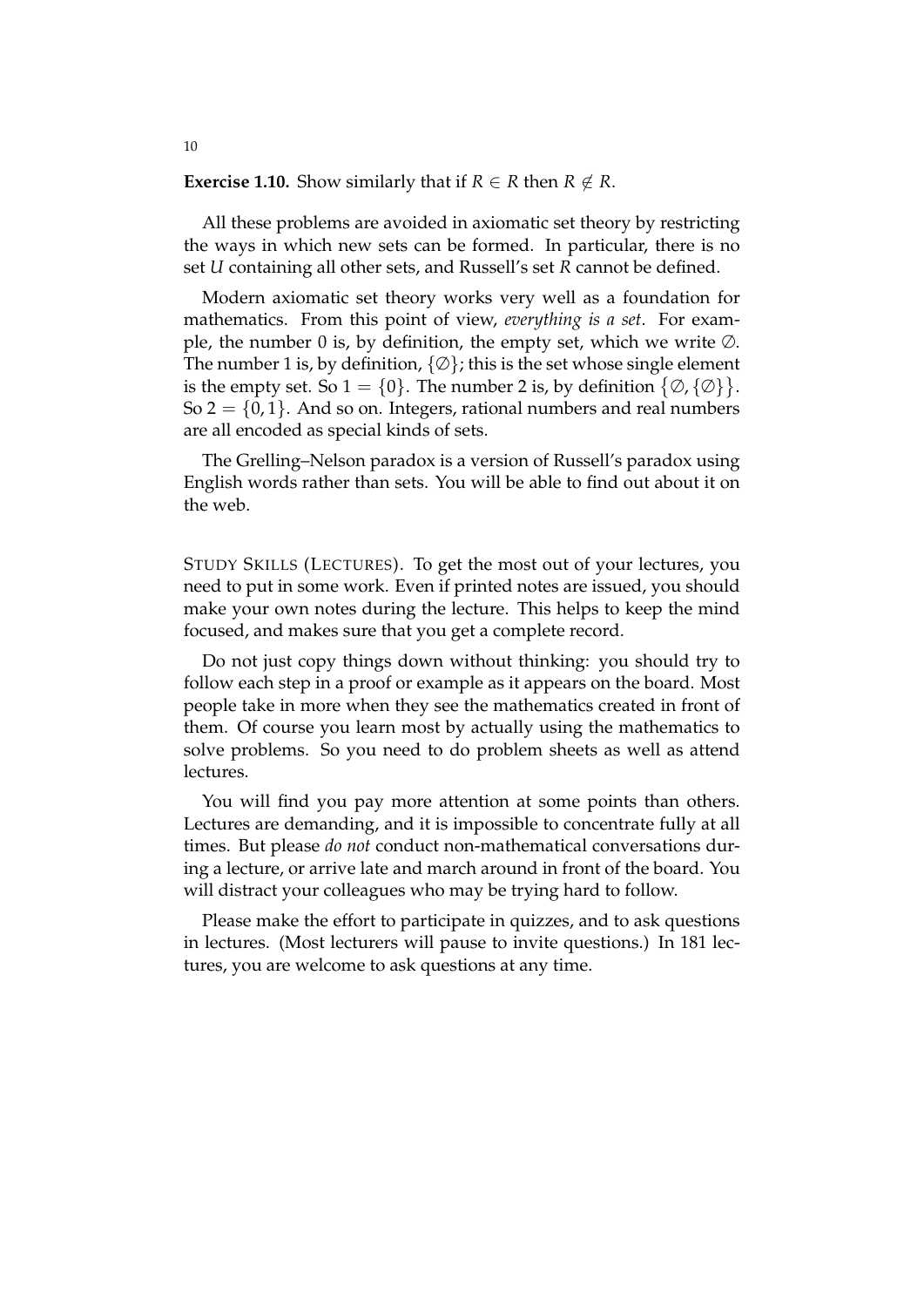### 2. FUNCTIONS

MOTIVATION. For a long time, the common way to think of a function was as something expressed by a formula, such as  $f(x) = x^2 - 4x + 1$ . This is still a reasonable way to think, but it has limitations. For example, suppose at time zero I throw a bean-bag (so no bounces) up in the air at four metres per second. Taking  $10\,\mathrm{ms}^{-2}$  for the acceleration due to gravity, and making various other simplifying assumptions, its height  $h(t)$  above the ground at time  $t$  will be

$$
h(t) = \begin{cases} 1 & \text{if } t \le 0 \\ 1 + 4t - 5t^2 & \text{if } 0 \le t \le 1 \\ 0 & \text{if } t \ge 1, \end{cases}
$$

as shown in the graph below.



This suggests that we should allow functions that are defined by more than one formula, using 'split' definitions.

Note that  $h(t)$  is not differentiable when  $t = 0$  or when  $t = 1$ . Another function, which is far more badly behaved, but still of interest to mathematicians, is

$$
g(x) = \begin{cases} x & \text{if } x \text{ is rational} \\ 0 & \text{if } x \text{ is irrational.} \end{cases}
$$

The functions *f* , *g* and *h* are defined for every real number. This is also an unnecessary restriction. For example, suppose you are given a weighted die, which is biased to land on 6 with probability 3/8. We could describe the probability of rolling each number by

$$
p(n) = \begin{cases} 3/8 & \text{if } n = 6 \\ 1/8 & \text{if } n \in \{1, 2, 3, 4, 5\}. \end{cases}
$$

Then *p* sends the set  $\{1, 2, 3, 4, 5, 6\}$  to **R**. In fact, since the values taken by *p* are rational numbers, we could replace **R** with **Q**, or even with  ${1/8, 3/8}.$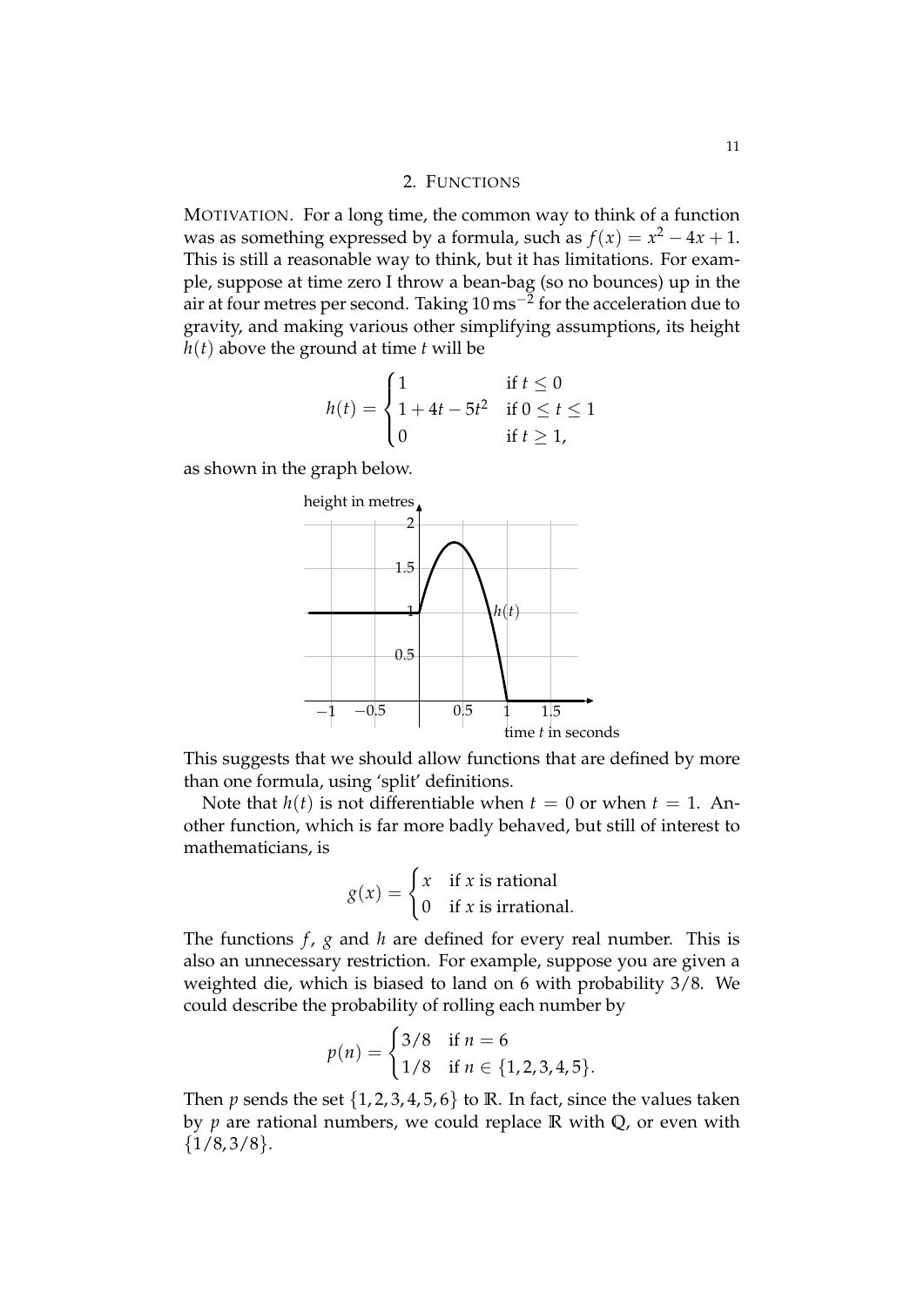DEFINITION OF FUNCTIONS.

**Definition 2.1.** Let *X* and *Y* be sets. A *function* from *X* to *Y* is a black box such that, whenever an element of *X* is put in, an element of *Y* comes out. The output for a given  $x \in X$  must always the same  $y \in Y$ .

To indicate that *f* is a function from *X* to *Y* we write  $f : X \rightarrow Y$ . We write  $f(x)$  for the output when  $x \in X$  is put in.



Let  $f: X \to Y$  and  $g: X \to Y$  be functions. If  $f(x) = g(x)$  for all  $x \in X$  then we say that *f* is equal to *g*, and write  $f = g$ . So *f* and *g* are equal if whenever we put in an input  $x \in X$ , both  $f$  and  $g$  give the same output *y*  $\in$  *Y*. We do not care at all how the mechanism in the black box produces its output.

**Example 2.2.** Let  $f : \{1, 2, 3, 4\} \rightarrow \{0, 1, 2, 3, 4\}$  be the function defined by

$$
f(1) = 1
$$
,  $f(2) = 0$ ,  $f(3) = 1$ ,  $f(4) = 4$ .

Define  $g: \{1, 2, 3, 4\} \rightarrow \{0, 1, 2, 3, 4\}$  by  $g(x) = (x - 2)^2$ . Then  $f = g$ , since  $f(x) = g(x)$  for all  $x \in \{1, 2, 3, 4\}.$ 

We have already seen that a graph can be one good way to visualize a function. Another is a diagram such as the one below, which shows the equal functions *f* and *g* from Example 2.2.



**Definition 2.3.** Let  $f : X \to Y$  be a function. The set *X* of allowed inputs to *f* is called the *domain* of *f* . The set *Y* of allowed outputs is called the *codomain* of *f*. The set  $\{f(x) : x \in X\}$  of all outputs that actually appear is called the *range* of *f* .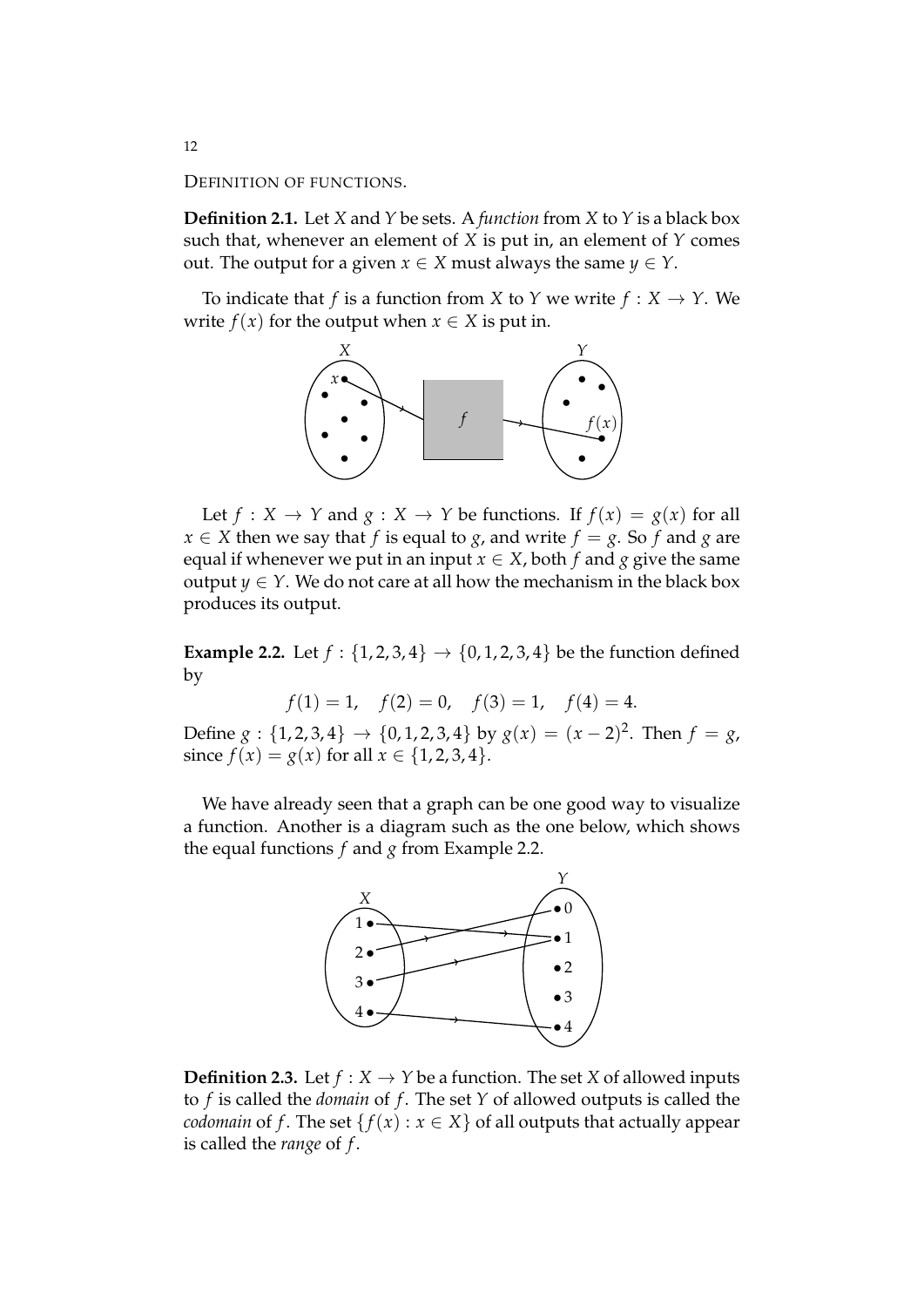You will need to think carefully about this definition. In particular, note the distinction between the codomain and the range. If *g* is the function in Example 2.2 then

- The domain of *g* is  $\{1, 2, 3, 4\}$ . This is the set of allowed inputs.
- The codomain of *g* is  $\{0, 1, 2, 3, 4\}$ . Every output of *g* is promised to be in this set.
- The range of *g* is  $\{0, 1, 4\}$ . These are the outputs that actually appear.

In general it might take quite a bit of work to find the range of a function  $f: X \to Y$ . But the domain and codomain are given for you, as part of its definition. Try imagining that written on the side of the black box are the sets *X* and *Y*, and the text

> The *I* you input any  $x \in X$  this machine promises faithfully to output  $f(x) \in Y'$ .

It is common, particularly in applied mathematics, to write  $f(x)$  to mean a function *f*. In this course we will be more precise, and always write *f* for the function, and  $f(x)$  for the output of *f* on input *x*.

**Exercise 2.4.** Let *h* be the height function at the start of this section. Find  $h'(t)$  when  $t \neq 0, 1$ . At  $t = 0$  or 1 the derivative is not defined, because at these points the slope of the graph is different depending on whether we approach from the left or from the right. So the domain of  $h'(t)$  is  ${x \in R : x \neq 0, 1}$ . What are the domain and range of  $h''(t)$ ?

### BIJECTIVE FUNCTIONS.

**Definition 2.5.** Let *X* and *Y* be sets and let  $f : X \rightarrow Y$  be a function. We say that *f* is *bijective* if for all  $y \in Y$  there exists a unique  $x \in X$  such that  $f(x) = y$ .

**Example 2.6.** The function  $f_3$  is the only bijective function below. For example  $f_4$  is not bijective because there does not exists any  $x \in X$  such that  $f_4(x) = 3$ , and  $f_2$  is not bijective because  $f_2(1) = f_2(3) = 4$ .

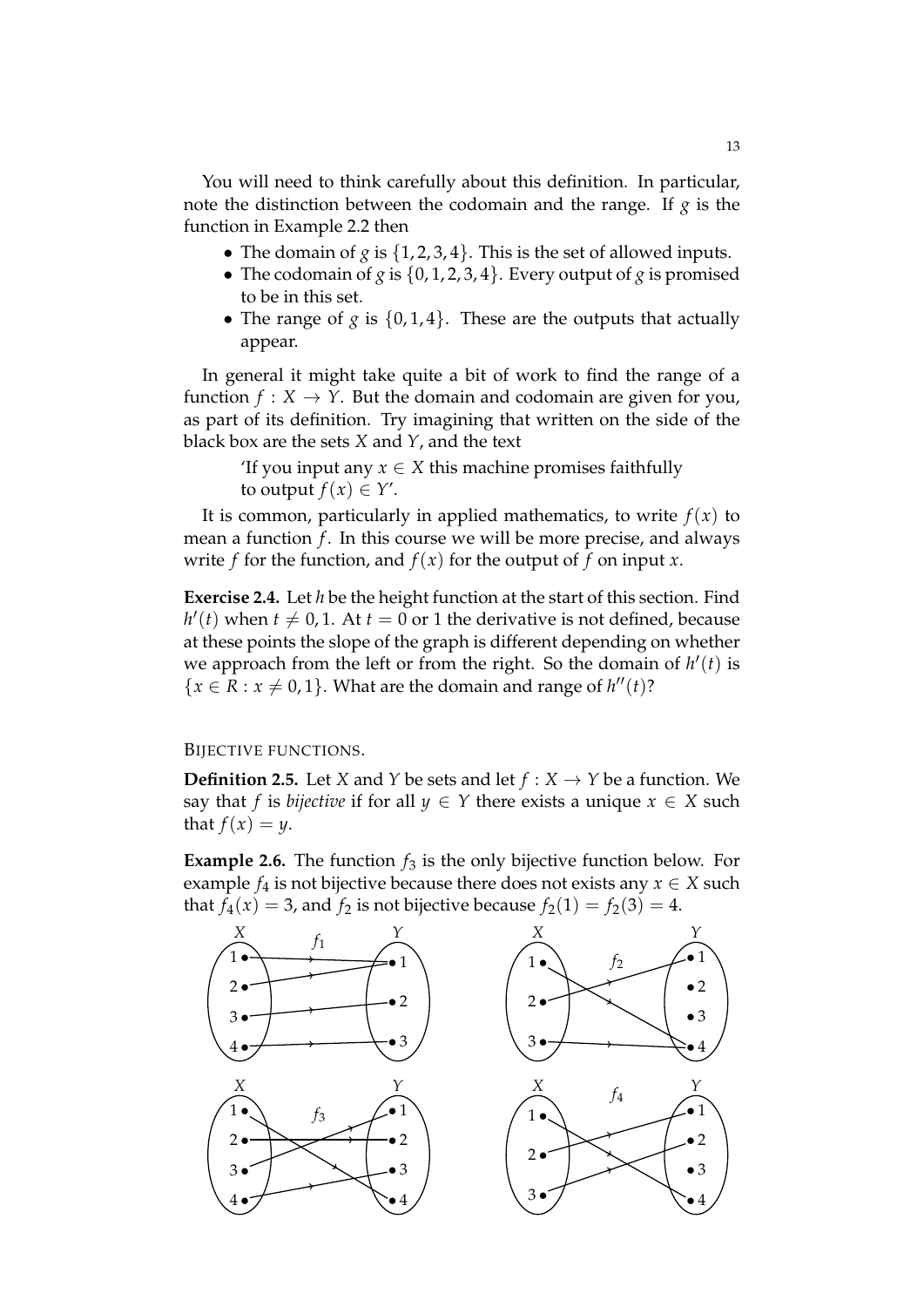A bijective function is also called a *bijection*. For example, the function *f* :  $\mathbb{R} \to \mathbb{R}$  defined by  $f(x) = x^3$  is a bijection.

**Exercise 2.7.** Let  $X = \{x \in \mathbb{R} : x \geq 2\}$ . What subset *Y* of **R** should you choose so that the function *f* : *X* → *Y* defined by  $f(x) = x^2 - 4x + 1$  is a bijection?

INVERSE FUNCTIONS. Suppose that  $f : X \to Y$  is a bijection. We define the *inverse function to f* to be the function  $f^{-1}: Y \to X$  such that  $f^{-1}(y)$ is the unique  $x \in X$  such that  $f(x) = y$ . In symbols

$$
f^{-1}(y) = x \Longleftrightarrow f(x) = y.
$$

**Exercise 2.8.** Suppose that  $f : X \rightarrow Y$  is represented by a diagram, as in Example 2.6. How can you obtain the diagram representing the inverse function  $f^{-1}: Y \to X$ ?

The graphs of a bijective function and its inverse are also related.

Let  $\mathbb{R}_{\geq 0} = \{x \in \mathbb{R} : x \geq 0\}$ . The graph below shows the function *f* :  $\mathbb{R}_{\geq 0} \to \mathbb{R}_{\geq 0}$  defined by  $f(x) = x^2$ . The inverse function to *f* is  $f^{-1}(y) = \sqrt{y}$ . The marked point  $(x, x^2)$  is on the graph of *f*. Its reflection in the line  $y = x$  is  $(x^2, x)$ , which is on the graph of  $f^{-1}$ .



In general,  $(x, y)$  is on the graph of  $f : X \to Y \iff y = f(x) \iff y = f(x)$  $f^{-1}(y) = x \Longleftrightarrow (y, x)$  is on the graph of  $f^{-1}: Y \to X$ . So the graph of  $f^{-1}$  is obtained from the graph of  $f$  by reflecting it in the line  $y = x$ .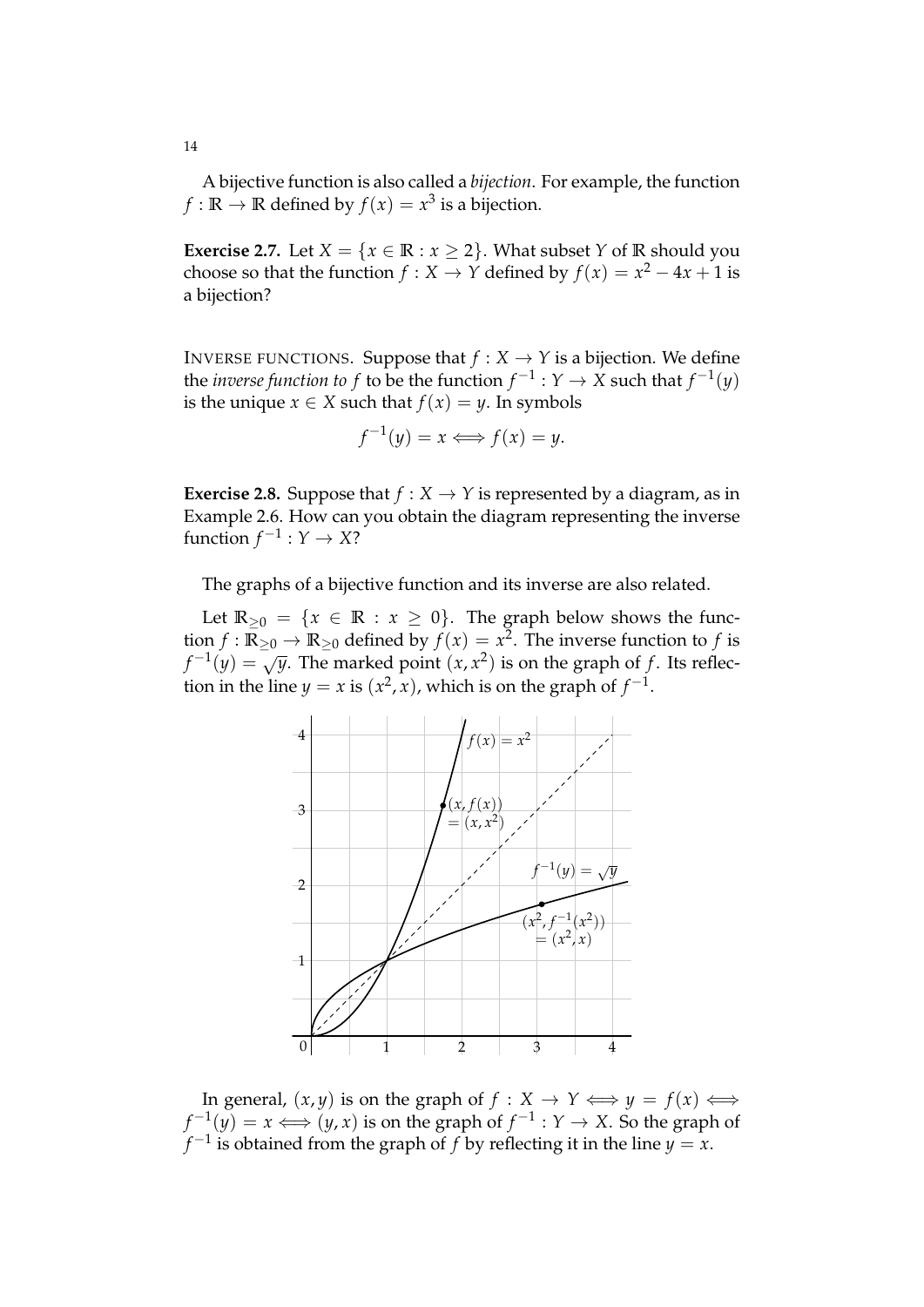Here are two further examples on inverse functions. If you plot the graphs you should find they are related by reflection in the line  $y = x$ .

The first example gives one way to do Question 4(a) on Sheet 2. It shows that finding  $f^{-1}$  can be combined with proving that  $f$  is a bijection.

**Example 2.9.** Let  $Y = \{y \in \mathbb{R} : 0 \le y < 2\}$ . Let  $f : \mathbb{R}_{\ge 0} \to Y$  be the function defined by  $f(x) = 2x/(1+x)$ . For  $y \in Y$  we have

$$
\frac{2x}{1+x} = y \Longleftrightarrow y + xy = 2x \Longleftrightarrow y = x(2-y) \Longleftrightarrow \frac{y}{2-y} = x.
$$

Hence  $f(x) = y \iff x = y/(2 - y)$ . Since  $y > 0$  and  $2 - y > 0$ , the solution  $x = y/(2 - y)$  is in the domain  $\mathbb{R}_{\geq 0}$  of *f*. Therefore for each *y* ∈ *Y*, the equation  $f(x) = y$  has a unique solution  $y/(2 - y) \in X$ . Hence *f* is a bijection with inverse  $f^{-1}(y) = y/(2-y)$ .

**Example 2.10.** Let  $Y = \{y \in \mathbb{R} : -1 \le y \le 1\}$ . Consider sin :  $\mathbb{R} \to Y$ . This function is not bijective, because  $\sin 0 = \sin 2\pi = 0$ , and so the equation  $\sin x = 0$  does not have a unique solution. To find an inverse we must first restrict the domain. The usual choice is to take

$$
X = \{x \in \mathbb{R} : -\frac{\pi}{2} \le x \le \frac{\pi}{2}\}.
$$

Then sin : *X*  $\rightarrow$  *Y* is a bijection, with inverse the usual sin<sup>-1</sup> function on your calculator (provided it is set to radians). **Exercise:** Give a domain *Z*, with  $Z \neq X$ , such that  $\sin : Z \rightarrow Y$  is again a bijection.

INJECTIVE AND SURJECTIVE. In Example 2.6 we saw two ways in which a function can fail to be bijective. These motivate the next definition.

**Definition 2.11.** Let  $f: X \rightarrow Y$  be a function.

(i) We say that *f* is *injective* if for all  $x, x' \in X$ ,

$$
f(x) = f(x') \Longrightarrow x = x'.
$$

(ii) We say that *f* is *surjective* if for all  $y \in Y$  there exists  $x \in X$  such that  $f(x) = y$ .

**Example 2.12.** Consider the functions shown in Example 2.6.

- $f_1$  is not injective, since  $f(1) = f(2)$ ;  $f_1$  is surjective,
- $f_2$  is not injective and not surjective,
- $f_3$  is injective and surjective,
- *f*<sub>4</sub> is injective; *f*<sub>4</sub> is not surjective, since there does not exist  $x \in X$ such that  $f_4(x) = 3 \in Y$ .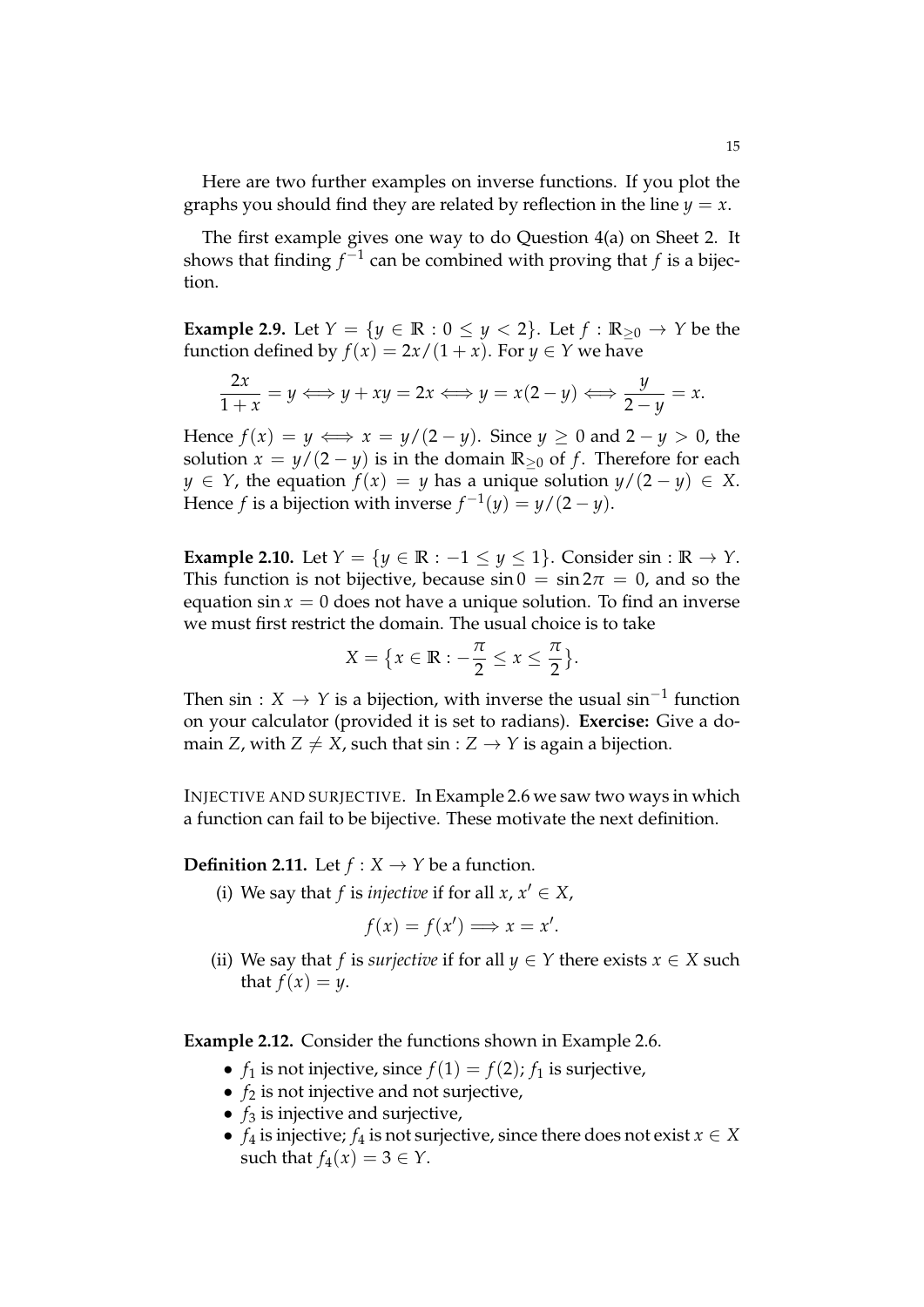We will see equivalent ways to state injective, surjective and bijective in Lecture 5. In particular we will see that

*f* is bijective  $\Longleftrightarrow f$  is injective and *f* is surjective and solve the two exercises below.

A sadly **common error** is to write 'for all  $x \in X$  there exists a unique  $y \in Y$  such that  $f(x) = y'$  to mean *f* is injective. This is true by definition of a function, and **is nothing to do with** *f* **being injective**.

**Exercise 2.13.** Let  $f : X \rightarrow Y$  be represented by a diagram. Then *f* is injective  $\iff$  no element of the codomain *Y* has two  $($ or more) arrows coming into it (or more) arrows coming into it.

Give a similar condition for *f* to be surjective. Give a similar condition for *f* to be bijective.

**Exercise 2.14.** By looking at the graph of a function  $f: X \to \mathbb{R}$ , where  $X \subseteq \mathbb{R}$ , we can detect whether *f* is injective by looking at the horizontal lines going through  $(0, y)$  for each  $y \in \mathbb{R}$ . This is called the *horizontal line test*:

*f* is injective  $\Longleftrightarrow$  each horizontal line hits the graph of *f* at most once. most once.

Give similar conditions for *f* to be surjective and bijective.

COMPOSING FUNCTIONS. Let  $f : X \to Y$  and  $g : Y \to Z$  be functions. The *composition of f and g* is the function  $gf : X \rightarrow Z$ , defined by

$$
(gf)(x) = g(f(x)).
$$

Note that *gf* means 'do *f*, then do *g'*. One has to get used to reading function compositions from right to left.

You might also see *g* ◦ *f* used for *g f* . This notation avoids any ambiguity with multiplication.

To create a black box for the function  $gf$ , connect the output of the black box for *f* to the input of the black box for *g*, as shown below. Since *f* produes output in the set *Y* (the codomain of *f*) and *g* expects inputs from the set  $Y$  (the domain of  $g$ ) this is a sensible thing to do.

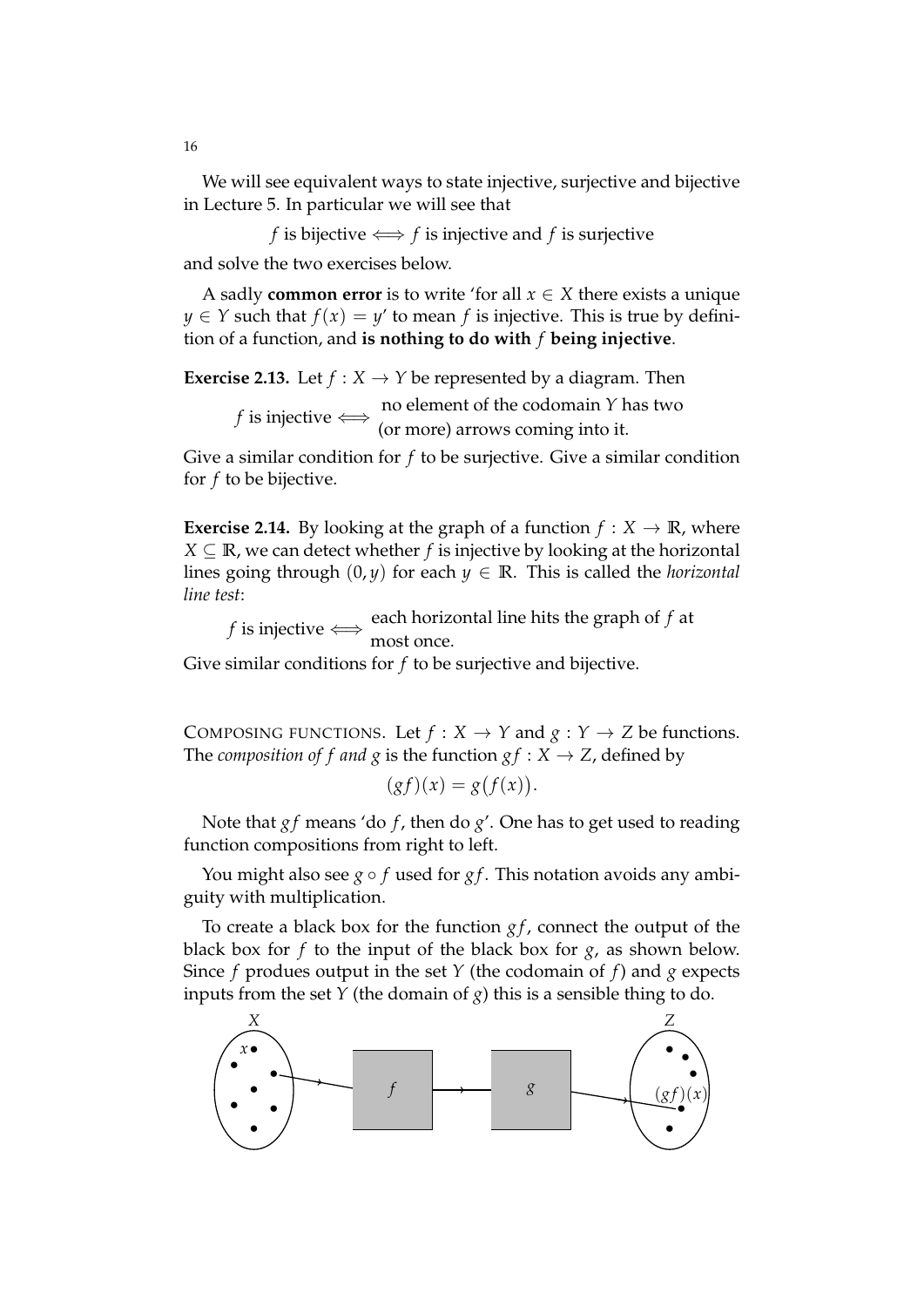**Example 2.15.** Let  $f : \{1, 2, 3, 4\} \rightarrow \{1, 2, 3\}$  be the function  $f_1$  from Example 2.6. Let  $g: \{1, 2, 3\} \to \{-1, 1\}$  be defined by  $g(x) = (-1)^x$ .



Note that *f* and *g* are both surjective. To find *x* such that  $(gf)(x) = -1$ , we first find *y* such that  $g(y) = -1$ , taking  $y = 3$  (for example), and then find *x* such that  $f(x) = 3$ , taking  $x = 4$ . Then  $(gf)(4) = g(f(4))$  $g(3) = -1$ . Similarly  $(gf)(3) = 1$ . So *gf* is surjective.

More generally the composition of *any* two surjective functions is surjective. The proof of this is left to you on Sheet 2, Question 5(a). The previous example should suggest how to prove it. In lectures we will prove (a) and (c) below.

**Lemma 2.16 (Examinable).** Let  $f : X \to Y$  and  $g : Y \to Z$  be functions.

- *(*a) *If f and g are injective then g f is injective.*
- *(*b) *If f and g are surjective then g f is surjective.*
- *(*c) *If f and g are bijective then g f is bijective.*

By (c), if  $f : X \to Y$  and  $g : Y \to Z$  are bijections, then  $gf : X \to Z$  is a bijection, and so it has an inverse function. To undo the composition  $gf: X \to Z$  we must first undo  $g: Y \to Z$ , then undo  $f: X \to Y$ . Hence

$$
(gf)^{-1} = f^{-1}g^{-1}.
$$

This result can be useful when finding inverse functions.

### **Example 2.17.** Let

$$
f(x) = \sqrt{\frac{2x^2}{1+x^2}}.
$$

We can write  $f$  as a composition:  $f = f_3 f_2 f_1$  where  $f_1(x) = x^2$ ,  $f_2(x) = x^2$  $2x/(1+x)$  and  $f_3(x) = \sqrt{x}$ . In the lecture we will sort out the domains and codomains of  $f$  and  $f_1$ ,  $f_2$ ,  $f_3$ , and hence find the inverse to  $f$ .

Strictly speaking it is not clear what  $f_3 f_2 f_1$  means, since we have only defined the composition of two functions. We could interpret it as meaning either  $(f_3 f_2) f_1$ , or  $f_3 (f_2 f_1)$ . Fortunately, these are exactly the same function.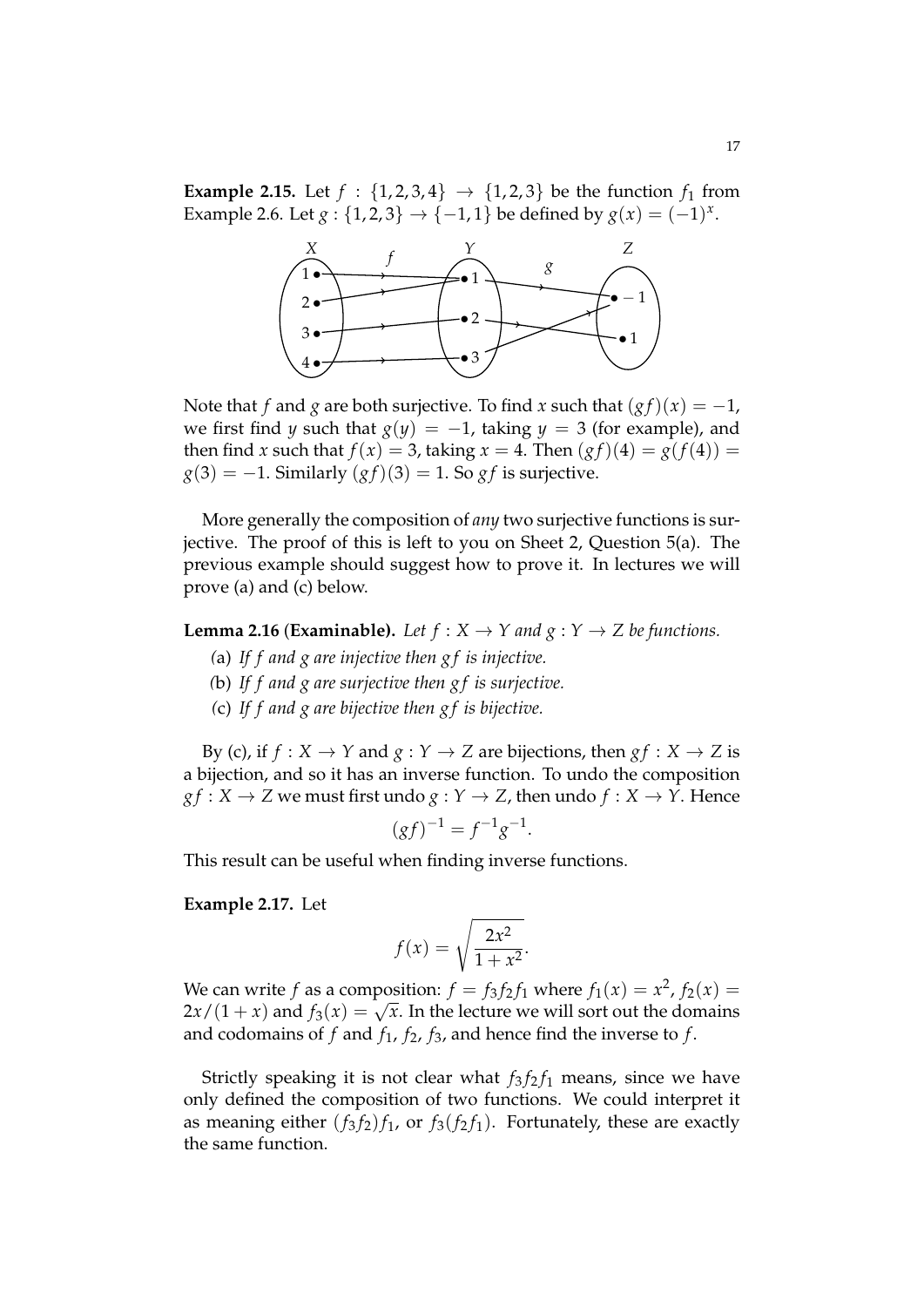The *associative property of composition* states that if  $f: X \to Y, g: Y \to Y$ *Z* and  $h: Z \rightarrow W$  are any functions then

$$
(hg)f = h(gf) : X \to W.
$$

This has a one-line proof.

We will see associativity again in §10 of the course on rings.

IDENTITY FUNCTIONS. Suppose  $f : X \to Y$  is a bijection. We have seen that *f* has an inverse function  $f^{-1}: Y \to X$ . What happens when we compose *f* and *f* −1 ? The defining property of *f* −1 , stated on page 15, is

 $f^{-1}(y) = x \Longleftrightarrow f(x) = y.$ 

It follows that  $(f^{-1}f)(x) = x$  for all  $x \in X$  and  $(ff^{-1})(y) = y$  for all  $y \in Y$ .

The *identity* function on a set *X* is the function  $id_X : X \to X$  defined by  $\mathrm{id}_X(x) = x$  for all  $x \in X$ .

Using identity functions, the results just mentioned on  $f^{-1}f$  and  $ff^{-1}$ ,  $\text{become } f^{-1}f = \text{id}_X \text{ and } ff^{-1} = \text{id}_Y.$ 

EXTRAS. The following lemma gives yet another way to think about injective and surjective functions.

**Lemma 2.18.** Let X and Y be non-empty sets and let  $f: X \rightarrow Y$  be a function.

- (a) *f is injective*  $\Longleftrightarrow$  *there exists*  $g : Y \rightarrow X$  *such that*  $gf = id_X$ *.*
- *(b) f is surjective*  $\Longleftrightarrow$  *there exists*  $h: Y \rightarrow X$  *such that*  $fh = id_Y$ .

*Moreover, if*  $gf = \text{id}_X$  *and*  $fh = \text{id}_Y$  *then*  $f$  *is bijective and*  $g = h = f^{-1}.$ 

**Exercise 2.19.** Prove ' $\Leftarrow$ ' in (a) and (b). A good way to start in (a) is to write  $f(x) = f(x') \Longrightarrow g(f(x)) = g(f(x'))$  and use that  $gf = id_X$ .

**Exercise 2.20.** Prove  $\iff$ ' in (a) and (b). This is a bit harder, since it is now *your* job to define the functions *g* and *h*. Diagrams might help.

To prove the final line, note that by (a)  $\leftarrow$  *f* is injective, and by (b) '⇐=', *f* is surjective. Hence *f* is bijective. Now using associativity,

$$
g = g \operatorname{id}_{Y} = g(ff^{-1}) = (gf)f^{-1} = \operatorname{id}_{X} f^{-1} = f^{-1}
$$

and similarly you can show that  $h = f^{-1}$ . So  $g = h = f^{-1}$ , as required.

For a much deeper result using injective functions, try looking up the Schröder–Bernstein theorem on the web.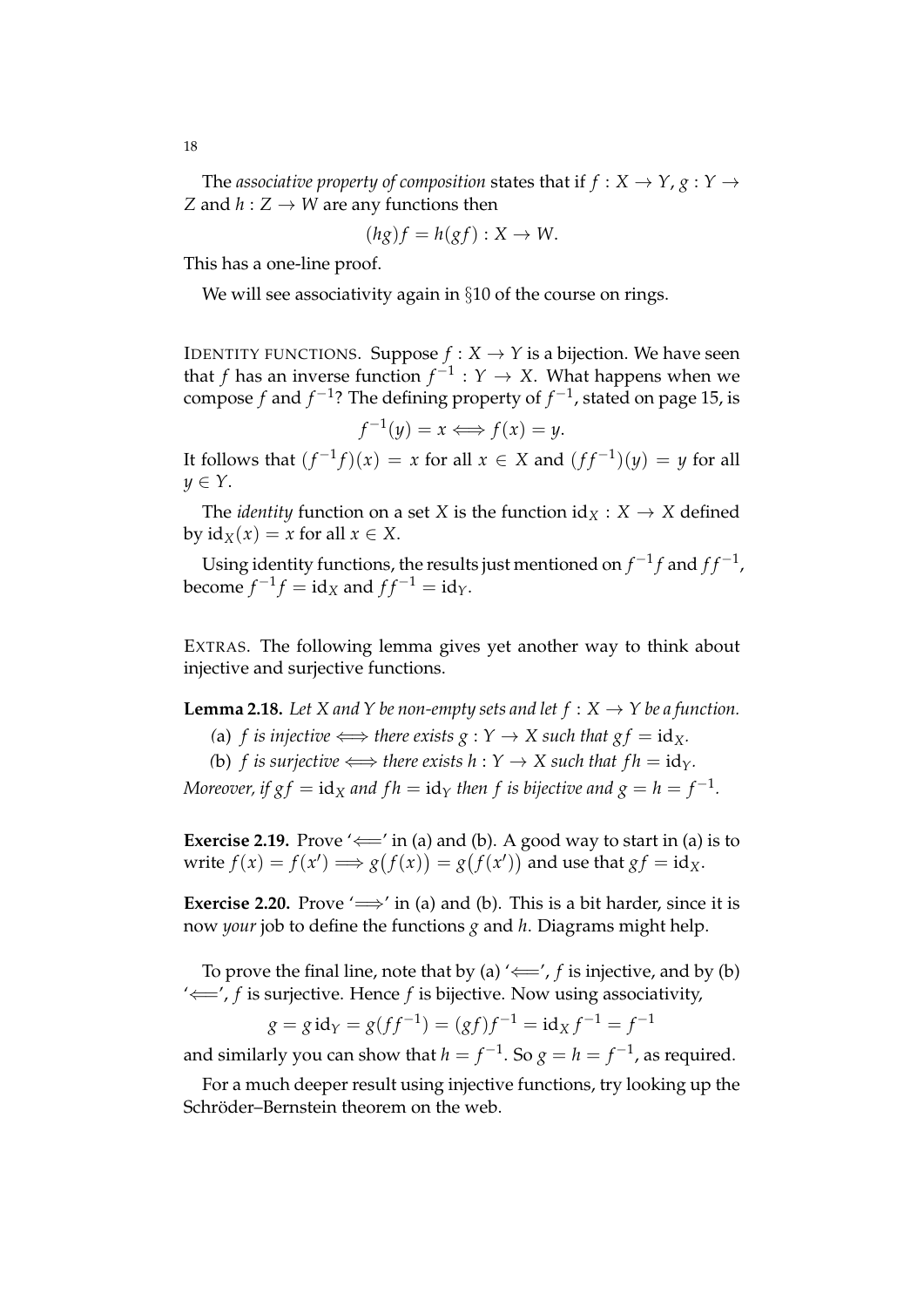# 3. COMPLEX NUMBERS

MOTIVATION AND DEFINITION. If  $x \in \mathbb{R}$  then  $x^2 \ge 0$ . So the function  $f: \mathbb{R} \to \mathbb{R}$  defined by  $f(x) = x^2$  is not surjective, and the equation  $x^2 = -1$  has no solutions in **R**.

We will create a larger number system, called the complex numbers, in which this equation has a solution. We start by introducing a symbol *i*, such that  $i^2 = -1$ . The number systems **N**, **Z**, **Q** and **R** are closed under addition and multiplication (see Definition 1.5). Our new number system should also have this property. So it must contain −3*i*,  $1 + \sqrt{3}i$ ,  $3 - 2i$ , and so on.

**Definition 3.1.** A *complex number* is defined to be a symbol of the form  $a + bi$  where  $a, b \in \mathbb{R}$ . If  $z = a + bi$  then we say that *a* is the *real part* of *z*, and *b* is the *imaginary part of z*, and write  $\text{Re } z = a$ ,  $\text{Im } z = b$ . We write C for the set of all complex numbers.

Using the notation introduced at the bottom of page 7, we have

$$
\mathbb{C} = \{a + bi : a \in \mathbb{R}, b \in \mathbb{R}\}.
$$

It is fine to write  $a + ib$  rather than  $a + bi$ . A complex number written in either of these ways (with  $a, b \in \mathbb{R}$ ) is said to be in *Cartesian form*.

In **C** we can find square roots of any real number. For example,

$$
(\sqrt{3} i)^2 = \sqrt{3}^2 i^2 = -3.
$$

We will see at the end of this section that *any* polynomial equation has a solution in **C**. Solving cubic equations, such as  $x^3 - 6x - 40 = 0$ , was an important historical motivation for complex numbers. See Example 3.13 below and the extras at the end of this section.

**Exercise 3.2.** Calculate  $(1 + i)^3$ .

ADDITION, SUBTRACTION AND MULTIPLICATION. The rules for adding, multiplying and subtracting complex numbers follow from the property that  $i^2 = -1$ . If *a* + *bi* and *c* + *di* ∈ **C** are complex numbers in Cartesian form then

$$
(a + bi) + (c + di) = (a + c) + (b + d)i
$$
  
\n
$$
(a + bi) - (c + di) = (a - c) + (b - d)i
$$
  
\n
$$
(a + bi)(c + di) = (ac - bd) + (ad + bc)i.
$$

So the set **C** of complex numbers is closed under addition, subtraction and multiplication. To see that the complex numbers are also closed under division, it is useful to think about them geometrically.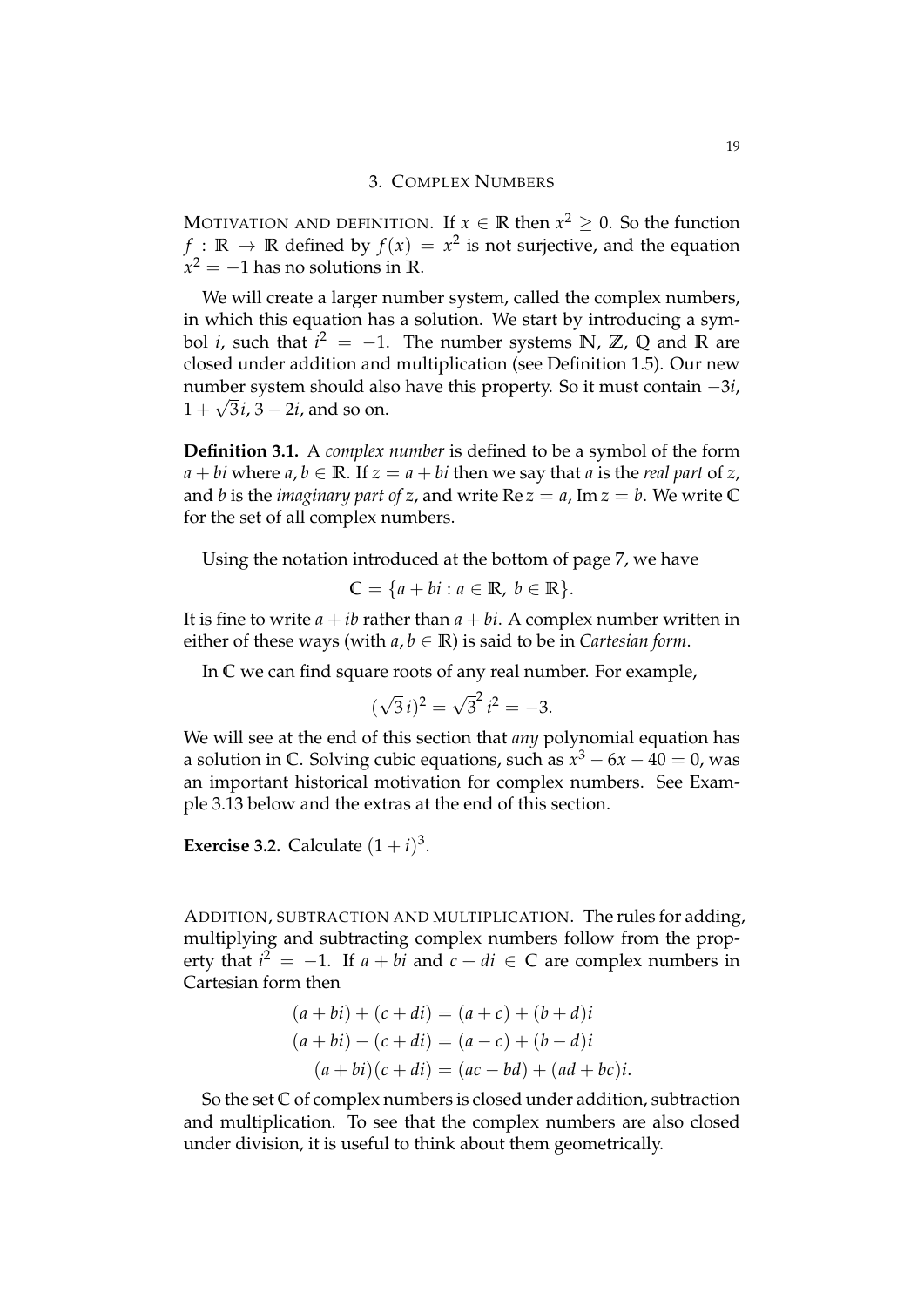ARGAND DIAGRAM, COMPLEX CONJUGATE AND MODULUS. We represent complex numbers by points in a plane (called an *Argand diagram*).



(When drawing these diagrams yourself, there is no need to put in gridlines or all the axis labels.)

**Exercise 3.3.** By the rules for addition above,  $(1+2i) + (3+i) = 4+3i$ . What does this mean geometrically?

Let  $z = a + bi \in \mathbb{C}$  be in Cartesian form. We define the *modulus* of *z*, written |*z*|, to be  $\sqrt{a^2 + b^2}$ . We define the *complex conjugate* of *z*, written  $\overline{z}$ , to be  $a - bi$ .

We read |*z*| as 'mod *z*' and  $\overline{z}$  as '*z* bar'. Note that  $\overline{z}$  is the reflection of *z* in the real axis. By Pythagoras' Theorem, |*z*| is the distance from 0 to *z* on the Argand diagram. For example  $|4 + 3i| = \sqrt{4^2 + 3^2} = \sqrt{25} = 5$ .

**Lemma 3.4** (Examinable). Let  $z \in \mathbb{C}$ *. Then* 

- (a)  $|z|^2 = z\overline{z}$ .
- *(b) If*  $z \neq 0$  *then*  $1/z = \overline{z}/|z|^2$ *.*
- *(*c) *The set* **C** *of complex numbers is closed under division.*

The identity  $(a + bi)(a - bi) = a^2 + b^2$  seen in (a) is often useful. Part (b) of Lemma 3.4 is a practical way to find 1/*z* for any non-zero complex number *z*. This is shown in the next example, which also gives some examples of solving equations in **C**.

### **Example 3.5.**

(1) To solve the equation  $(1 – 2i)z + (1 – 4i) = 2 + 2i$  we start by subtracting  $1 - 4i$  from both sides, to get  $(1 - 2i)z = 1 + 6i$ . Now use the division trick in (b) to get

$$
z = \frac{1+6i}{1-2i} = \frac{(1+6i)(1+2i)}{(1-2i)(1+2i)} = \frac{-11+8i}{5} = -\frac{11}{5} + \frac{8}{5}i.
$$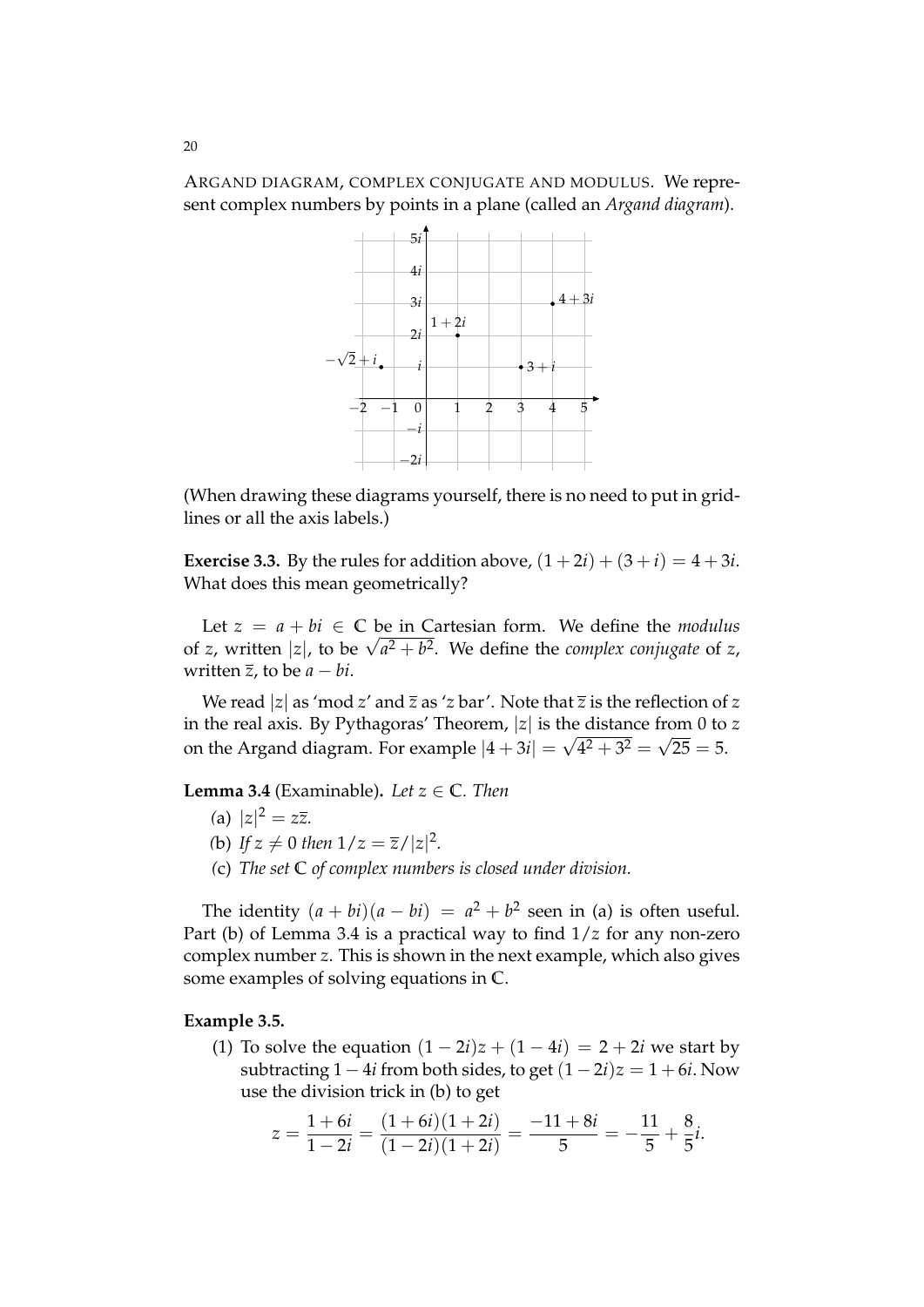Hence  $z = -\frac{11}{5} + \frac{8}{5}i$  is the unique solution.

(2) Consider the simultaneous equations  $|z| = 5$  and  $z + \overline{z} = 8$ . If  $z = a + bi$  then

$$
z + \overline{z} = (a + bi) + (a - bi) = 2a.
$$
  
So  $z + \overline{z} = 8 \Longleftrightarrow z = 4 + bi$  for some  $b \in \mathbb{R}$ . Since  

$$
|4 + bi|^2 = (4 + bi)(4 - bi) = 16 + b^2
$$

we have

$$
|4+bi|=5 \Longleftrightarrow b^2=9 \Longleftrightarrow b=3 \text{ or } b=-3.
$$

So there are exactly two solutions to the simultaneous equations, namely  $z = 4 + 3i$  and  $z = 4 - 3i$ .

POLAR FORM AND ARGUMENTS. Any complex number *z* can be written in *polar form*

$$
z = r(\cos\theta + i\sin\theta)
$$

where *r* ∈ **R**≥<sup>0</sup> and *θ* is an angle, measured in radians, *anticlockwise from the real axis.* Observe that  $r = |z|$ . Note that the angle  $\theta$  is not unique. To get around this problem we make the following definition.

**Definition 3.6.** Let  $z \in \mathbb{C}$  be non-zero. If  $z = r(\cos \theta + i \sin \theta)$  where  $0 \le \theta < 2\pi$ , then we say that  $\theta$  is the *principal argument* of *z*, and write  $\theta = \text{Arg}(z)$ .

**Example 3.7.** We will find the principal argument of the complex numbers shown on the Argand diagram below in terms of *φ*.



**Warning.** There is an often misapplied 'rule' that

 $Arg(a + bi) = tan^{-1}(b/a).$ 

**This only works when**  $a, b > 0$ . It is better to draw a diagram and find the principal argument using a relevant triangle, as in Example 3.7.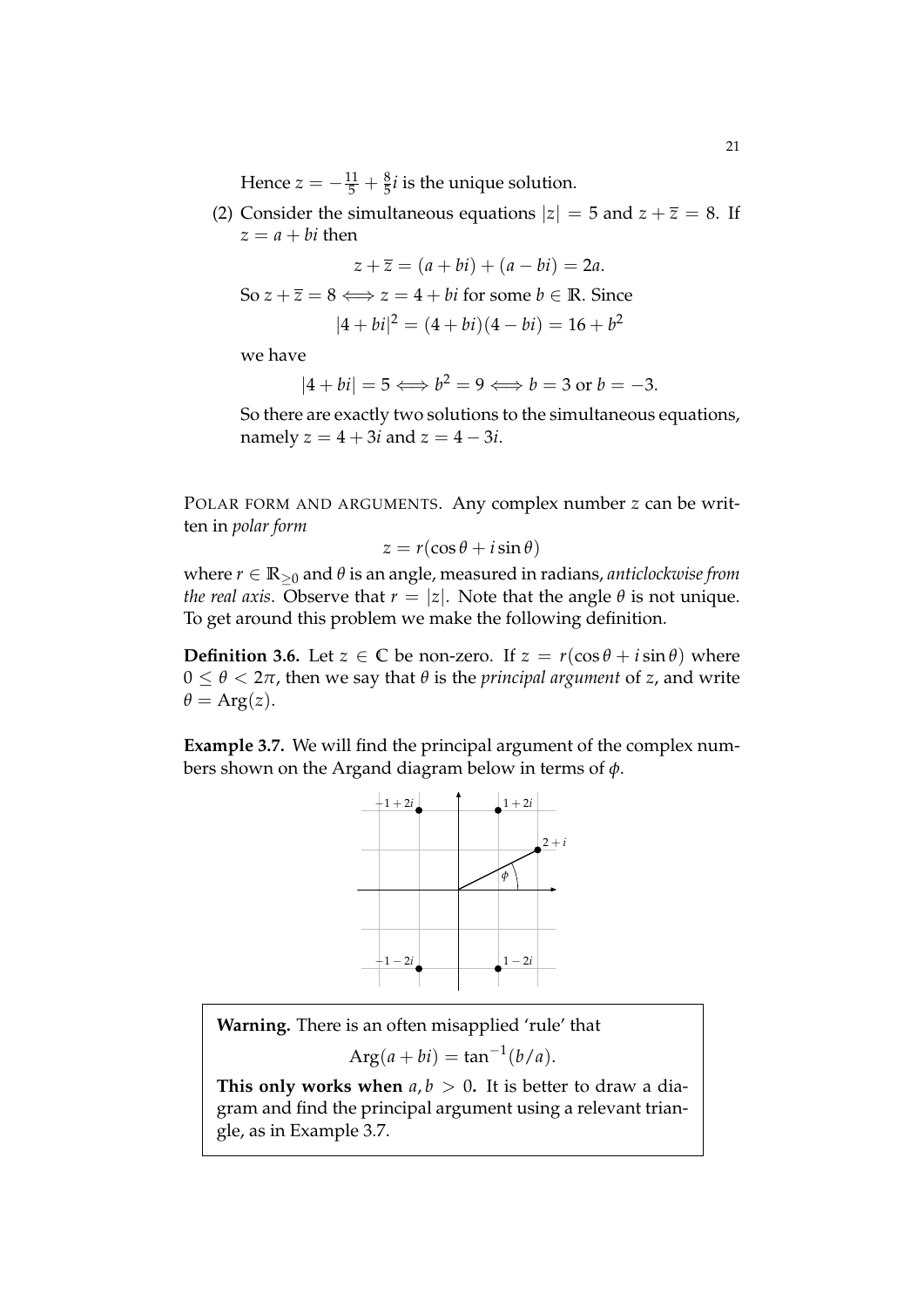If  $z = r(\cos \theta + i \sin \theta)$  then we say that  $\theta$  is *an argument* of *z*. A negative *θ* corresponds to an angle measured clockwise from the real axis.

**Example 3.8.** Let  $z = \frac{1}{2} + \frac{\sqrt{3}}{2}$  $\frac{\sqrt{3}}{2}i$ . Then Arg $(z) = \frac{\pi}{3}$  and  $z = \cos \frac{\pi}{2}$  $\frac{\pi}{3} + i \sin \frac{\pi}{3}.$ 

Comparing real and imaginary parts in the two expression for *z*, we get  $\cos \frac{\pi}{3} = \frac{1}{2}$  and  $\sin \frac{\pi}{3} = \frac{\sqrt{3}}{2}$  $\frac{\sqrt{3}}{2}$ . The full set of arguments of *z* is

$$
\{\ldots, -\frac{5\pi}{3}, \frac{\pi}{3}, \frac{7\pi}{3}, \frac{13\pi}{3}, \ldots\}.
$$

**Exercise:** show by drawing another triangle that  $Arg(1 + i) = \frac{\pi}{4}$  and

$$
1 + i = \sqrt{2} \left( \cos \frac{\pi}{4} + i \sin \frac{\pi}{4} \right).
$$

Deduce that  $\cos \frac{\pi}{4} = \sin \frac{\pi}{4} = \frac{1}{\sqrt{4}}$  $\frac{1}{2} = \frac{\sqrt{2}}{2}$  $\frac{7}{2}$ .

**Example 3.9.** Let  $z = r(\cos \theta + i \sin \theta)$  and  $w = s(\cos \phi + i \sin \phi)$  be complex numbers in polar form. Using the formulae

$$
\cos(\theta + \phi) = \cos \theta \cos \phi - \sin \theta \sin \phi
$$
  

$$
\sin(\theta + \phi) = \cos \theta \sin \phi + \sin \theta \cos \phi
$$

it follows that

$$
zw = rs(\cos(\theta + \phi) + i\sin(\theta + \phi)).
$$

In short: to multiply numbers in polar form, multiply the moduli and add the arguments.

**Exercise 3.10.** Let *w* and *z* be as in Example 3.10 and suppose that  $z \neq 0$ . Express *w*/*z* in polar form.

DE MOIVRE'S THEOREM AND A CUBIC EQUATION. If  $\theta \in \mathbb{R}$  and  $n \in \mathbb{N}$ then

$$
(\cos\theta + i\sin\theta)^n = \cos n\theta + i\sin n\theta.
$$

Moivre's Theorem can be proved using mathematical induction and Example 3.9. Example 3.15(2) below gives a quicker proof, using the exponential function.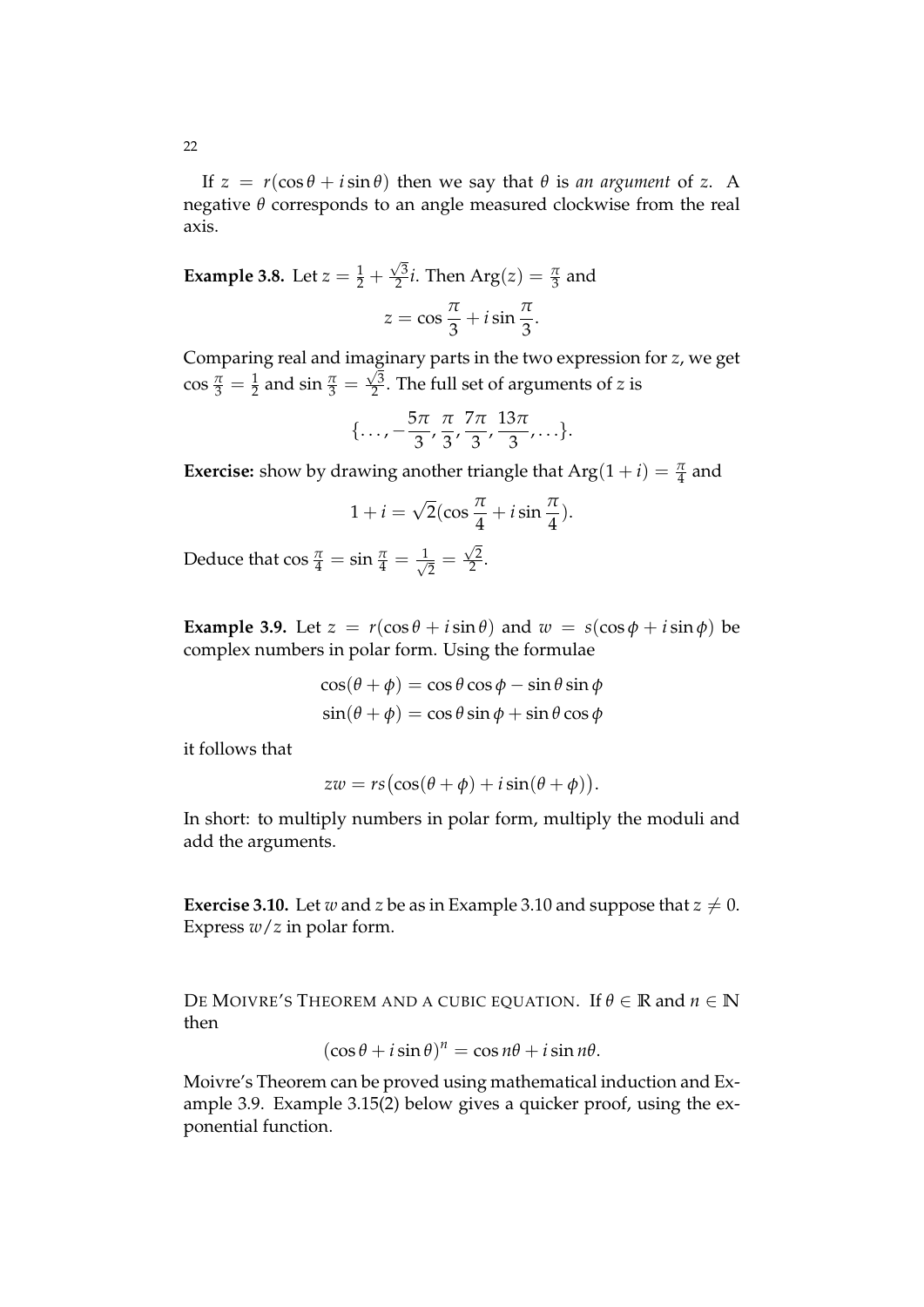**Example 3.11.** Comparing real and imaginary parts in the case  $n = 3$  of De Moivre's Theorem shows that

$$
\cos 3\theta = 4\cos^3 \theta - 3\cos \theta
$$

We proved an identity about the real cosine function,  $\cos : \mathbb{R} \to \mathbb{R}$  using complex numbers. **Exercise:** find the analogous identity for sin 3*θ*.

This leads to a way to solve cubic equations. The example below gives a special case, but the method generalizes quite easily to any real cubic with three real roots: see the extras for this section.

**Example 3.12.** Let  $f : \mathbb{R} \to \mathbb{R}$  be defined by  $f(x) = x^3 - 12x - 8$ . Substitute  $x = 4 \cos \theta$ . Then

$$
f(x) = 0 \Longleftrightarrow 64 \cos^3 \theta - 48 \cos \theta - 8 = 0
$$

$$
\Longleftrightarrow 16(4 \cos^3 \theta - 3 \cos \theta) = 8
$$

$$
\Longleftrightarrow 16 \cos 3\theta = 8
$$

$$
\Longleftrightarrow \cos 3\theta = 1/2.
$$

**Exercise:** by drawing the graph for cos show that  $\cos 3\theta = 1/2 \iff$  $3\theta = \pm \pi/3 + 2n\pi$  for some  $n \in \mathbb{Z}$ . Deduce that the roots of *f* are

$$
4\cos\frac{\pi}{9}, \quad 4\cos\frac{7\pi}{9}, \quad 4\cos\frac{13\pi}{9}.
$$

**Further Exercise:** sketch the graph of *f* and label the roots correctly. Include the coordinates of the turning points.

MOTIVATION FOR THE EXPONENTIAL FUNCTION. (Non-examinable.) You will have seen the real exponential function, which sends  $x \in \mathbb{R}$  to e *<sup>x</sup>* <sup>∈</sup> **<sup>R</sup>**. You might also have seen its expression as a Taylor / Maclaurin series:

$$
e^x = 1 + x + \frac{x^2}{2!} + \frac{x^3}{3!} + \cdots
$$

If we try to use this power series to define e*bi* then something amazing happens:

$$
e^{bi} = 1 + bi + \frac{(bi)^2}{2!} + \frac{(bi)^3}{3!} + \frac{(bi)^4}{4!} + \frac{(bi)^5}{5!} + \cdots
$$
  
=  $\left(1 - \frac{b^2}{2!} + \frac{b^4}{4!} - \cdots\right) + \left(b - \frac{b^3}{3!} + \frac{b^5}{5!} - \cdots\right)i$   
=  $\cos b + i \sin b$ .

where the final step uses the power series for the cosine and sine functions. This motivates the next definition.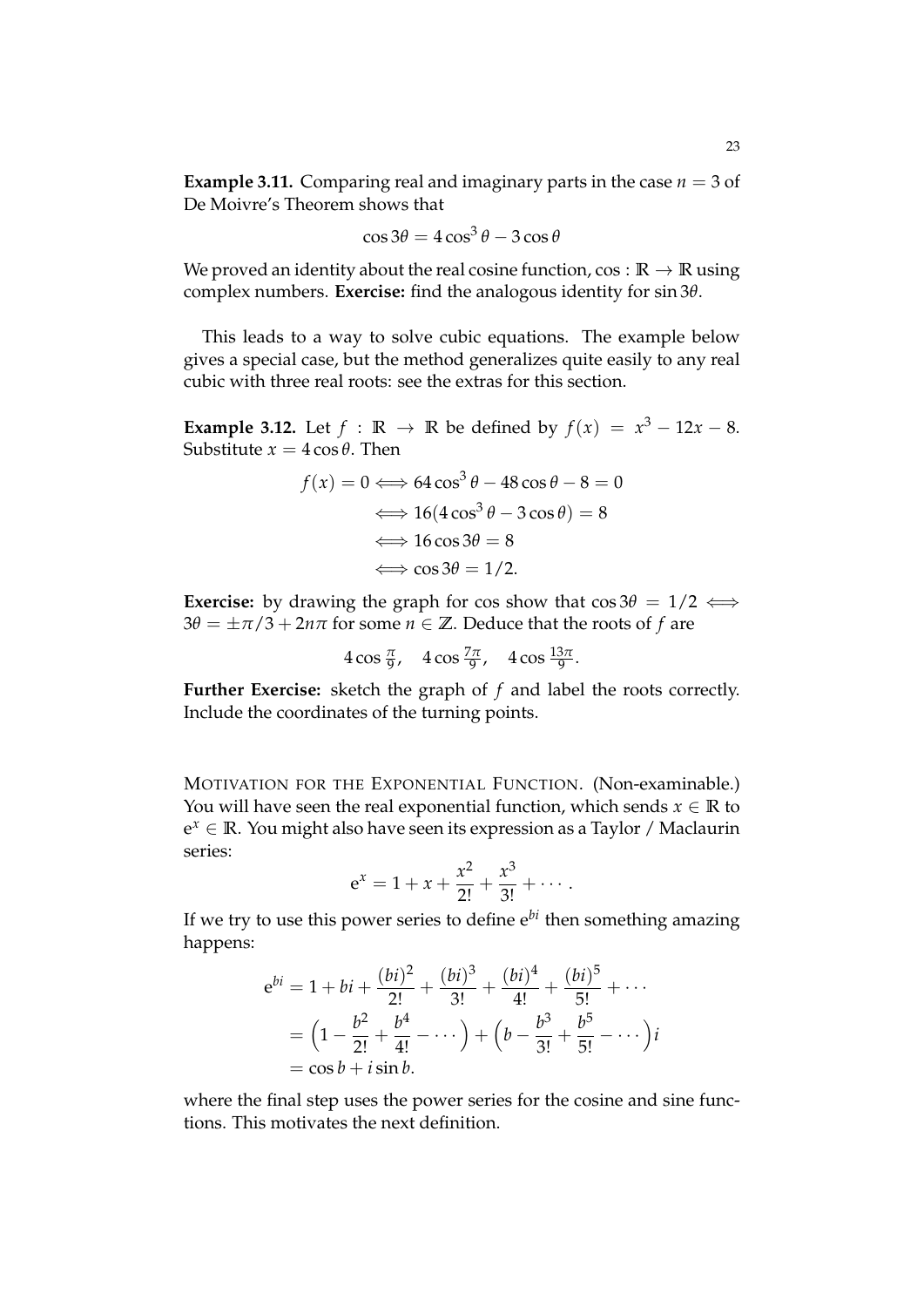THE COMPLEX EXPONENTIAL FUNCTION.

**Definition 3.13.** We define  $exp: \mathbb{C} \to \mathbb{C}$  by

 $\exp(a + bi) = e^a(\cos b + i\sin b)$ 

for  $a, b \in \mathbb{R}$ .

It is fine to write  $e^z$  for  $exp(z)$ . The complex exponential function unites in one beautiful mathematical object the real valued exponential, cosine and sine functions.

**Exercise 3.14.** A familiar property of the real exponential function is that  $e^{x+y} = e^x e^y$  for all  $x, y \in \mathbb{R}$ . Show that  $exp(z+w) = exp z exp w$ for all complex numbers *z* and *w*. [*Hint:* write  $z = a + bi$ ,  $w = c + di$ and use Example 3.9.]

A complex number written as  $re^{i\theta}$  where  $r \in \mathbb{R}$ ,  $r \ge 0$  and  $\theta \in \mathbb{R}$  is said to be in *exponential form*. It is easy to convert between polar and exponential form: if  $r > 0$  and  $\theta \in \mathbb{R}$  then

$$
z = r(\cos\theta + i\sin\theta) \Longleftrightarrow z = re^{i\theta}.
$$

#### **Example 3.15.**

(1) Put  $z = i\pi$  in the complex exponential function. We get  $e^{i\pi} =$ −1, or equivalently,

$$
e^{i\pi}+1=0.
$$

This is *Euler's Identity*. It relates five fundamental mathematical constants: 0, 1, e, *π* and *i*.

(2) Let  $\theta \in \mathbb{R}$ . Put  $z = n\theta i$  in the complex exponential function to get

 $(\cos \theta + i \sin \theta)^n = (e^{\theta i})^n = e^{n\theta i} = \cos n\theta + i \sin n\theta.$ 

This proves De Moivre's Theorem.

(3) Check that  $2e^{i\pi/2} = 2i$ . **Exercise:** express  $1 + i$  in polar form and hence in exponential form.

We saw earlier that the polar form of a complex number is not unique. The exponential form has the same lack of uniqueness. In fact, if  $re^{i\theta}$ and *s*e *<sup>i</sup><sup>φ</sup>* are non-zero complex numbers in exponential form, then

$$
(*) \t re^{i\theta} = se^{i\phi} \Longleftrightarrow r = s \text{ and } \phi = \theta + 2n\pi \text{ for some } n \in \mathbb{Z}.
$$

Exponential form is very useful for finding roots of complex numbers. The next example shows the general strategy to use. To find all solutions, it is essential to use  $(\star)$  above.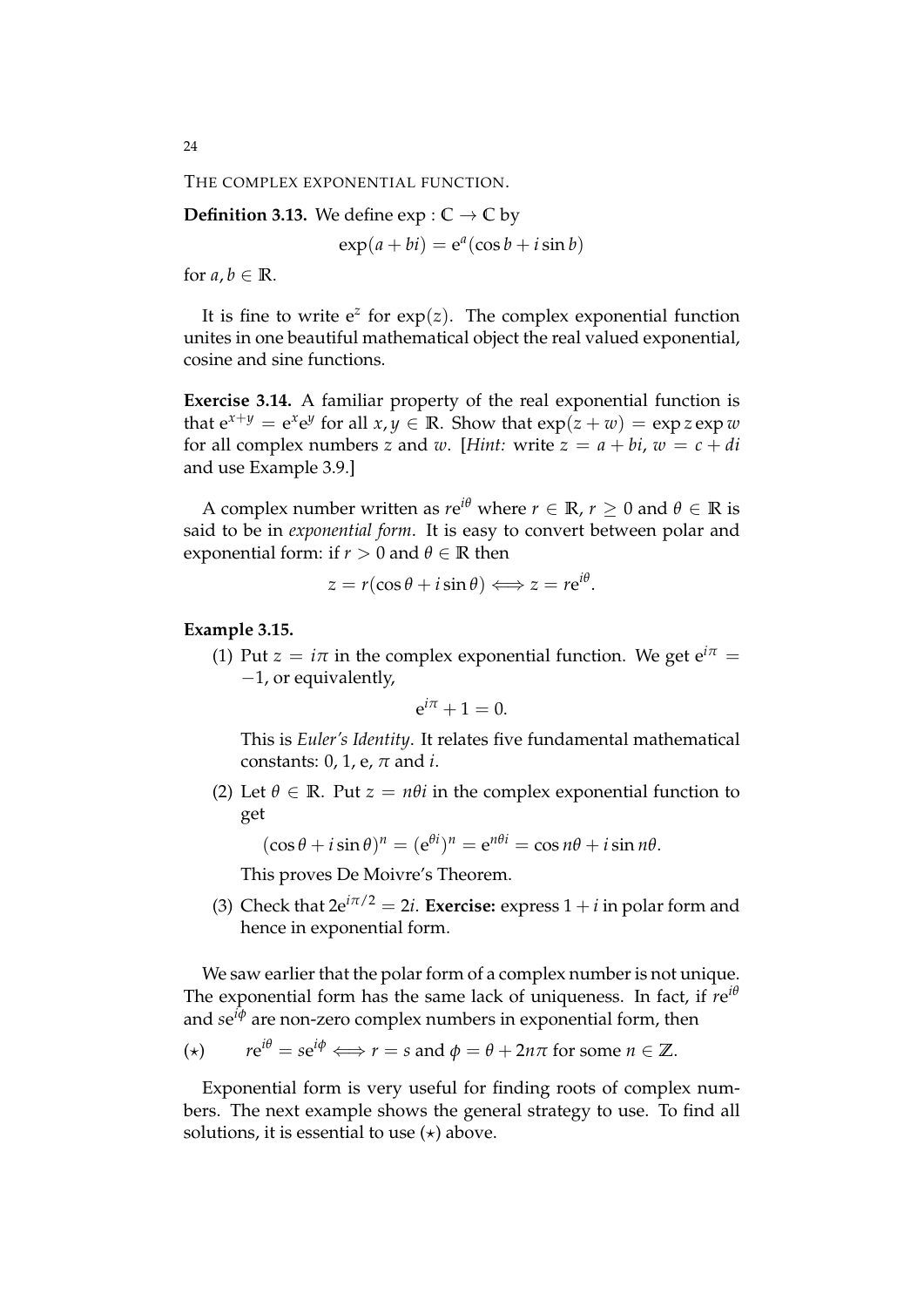**Example 3.16.** We will solve the equation  $z^3 = 8i$ . The argument of 8*i* is  $\pi/2$ , so in exponential form we have  $8i = 8e^{i\pi/2}$ . If  $z = re^{i\theta}$  then  $z^3 = r^3 e^{i3\theta}$ . By  $(\star)$  we have

$$
r^3 e^{i3\theta} = 8e^{i\pi/2} \Longleftrightarrow r^3 = 8 \text{ and } 3\theta = \frac{\pi}{2} + 2n\pi \text{ for some } n \in \mathbb{Z}
$$

$$
\Longleftrightarrow r = 2 \text{ and } \theta = \frac{\pi}{6} + \frac{2\pi}{3}n \text{ for some } n \in \mathbb{Z}.
$$

Taking  $n = 0, 1, 2$  and noting that  $\pi/6 + 2\pi/3 = 5\pi/6$  and  $\pi/6 +$  $4\pi/3 = 9\pi/6 = 3\pi/2$  we get the three solutions

$$
z = 2e^{i\pi/6}
$$
,  $2e^{i5\pi/6}$ ,  $2e^{i3\pi/2}$ 

shown overleaf. These are all the solutions, since adding (or subtracting)  $2\pi/3$  to the arguments above gives another solution already found.



You should draw an Argand diagram whenever you do a problem of this sort. The rotational symmetry helps to check that no root has been overlooked.

In general, a non-zero complex number has *m* distinct *m*-th roots.

LOGS OF A COMPLEX NUMBER. Let  $z = re^{i\theta}$  be a complex number in exponential form. If  $z = 0$  then there is no  $w \in \mathbb{C}$  such that  $e^w = z$ , since  $|e^{a+bi}| = e^a$  and  $e^a > 0$  for all  $a \in \mathbb{R}$ . If  $z \neq 0$  then

 $e^{w} = z \Longleftrightarrow w = \ln r + (\theta + 2\pi n)i$  for some  $n \in \mathbb{Z}$ .

Any such number *w* is called a *logarithm* of *z*.

**Example 3.17.** In exponential form  $2i = 2e^{i\pi/2}$ . So the set of logarithms of 2*i* is

$$
\{\ln 2+(\frac{\pi}{2}+2n\pi)i:n\in\mathbb{Z}\}.
$$

**Exercise 3.18.** Consider  $exp: \mathbb{C} \to \mathbb{C}$ . What are the domain, codomain and range of exp? Is exp surjective? Is exp injective?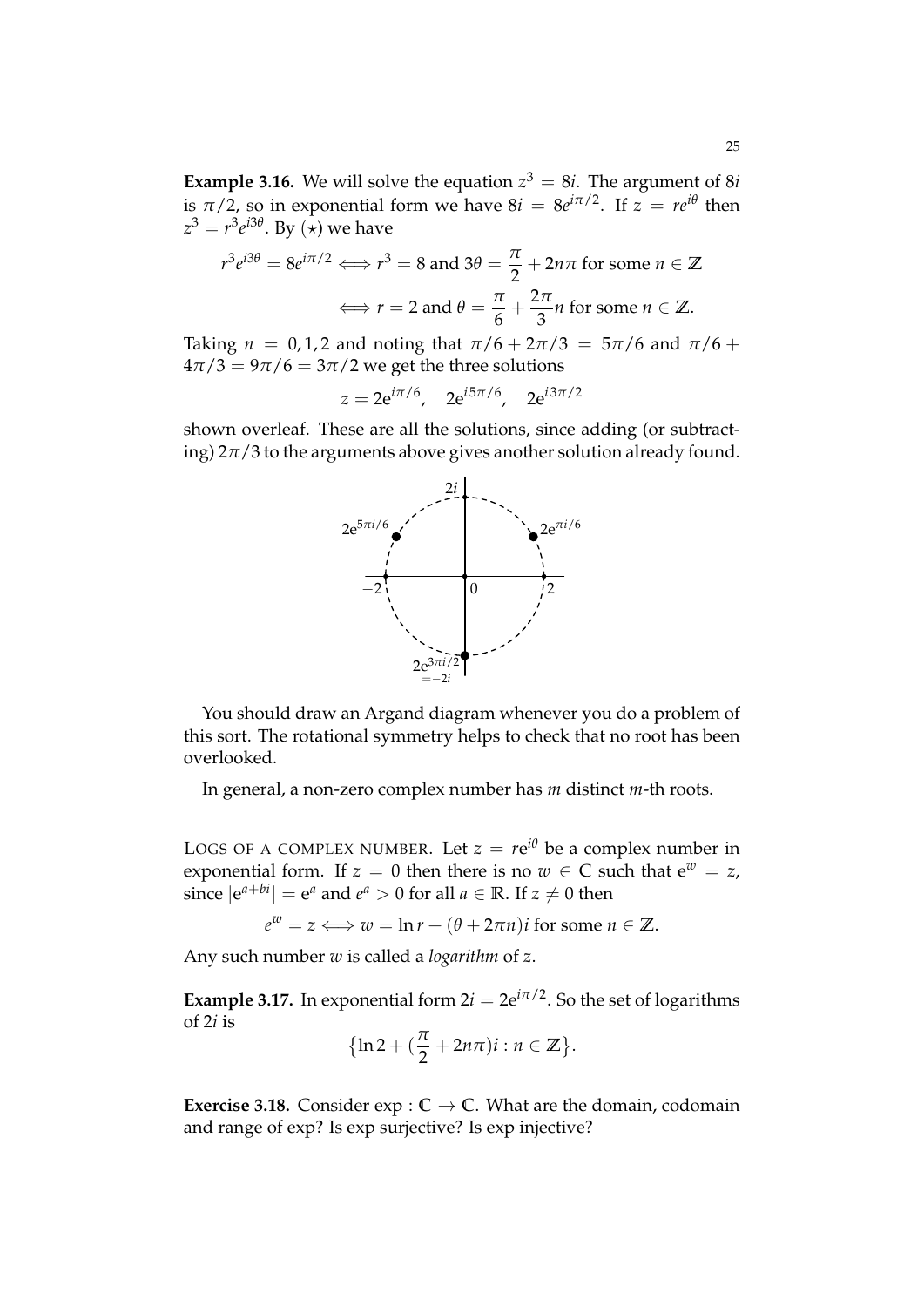QUADRATIC EQUATIONS. You are probably familiar with how to solve quadratic equations over the real numbers. Essentially the same method works over **C**. Exponential form might be useful for finding the square roots needed.

**Lemma 3.19** (Examinable). Let  $a, b, c \in \mathbb{C}$  and suppose that  $a \neq 0$ . The *solutions to the quadratic equation*  $az^2 + bz + c = 0$  *are* 

$$
z = \frac{-b \pm D}{2a}
$$

*where*  $D \in \mathbb{C}$  *satisfies*  $D^2 = b^2 - 4ac$ .

**Example 3.20.** Observe that  $z^3 - 1 = (z - 1)(z^2 + z + 1)$ . So if *z* is a third root of unity other than 1 then *z* is a solution of  $z^2 + z + 1 = 0$ . Using Lemma 3.19 we get

$$
z=-\frac{1}{2}\pm\frac{\sqrt{3}}{2}i.
$$

Since the third roots of unity are 1,  $e^{2\pi i/3}$  and  $e^{4\pi i/3}$ , this shows that cos  $\frac{2\pi}{3} = -\frac{1}{2}$  and sin  $\frac{2\pi}{3} = \frac{\sqrt{3}}{2}$  $\frac{\sqrt{3}}{2}$ . (You can check these values agree with Example 3.8.)

FUNDAMENTAL THEOREM OF ALGEBRA. We defined the complex numbers so we could solve the equation  $x^2 = -1$ , and we have just seen that any quadratic equation has a solution in **C**. Remarkably, *any* polynomial equation has a solution in **C**.

**Theorem 3.21** (Fundamental Theorem of Algebra). Let  $d \in \mathbb{N}$  and let  $a_0, a_1, \ldots, a_d \in \mathbb{C}$  *with*  $a_d \neq 0$ *. Then the equation* 

$$
a_d z^d + a_{d-1} z^{d-1} + \dots + a_1 z + a_0 = 0
$$

*has a solution in* **C***.*

The conclusion of the Fundamental Theorem of Algebra is just that one solution exist. We will see in §10 that it follows from the theorem, as stated above, that there exist distinct  $w_1, w_2, \ldots, w_r \in \mathbb{C}$  and  $m_1, \ldots, m_r \in \mathbb{N}$  such that

 $a_d z^d + a_{n-1} z^{d-1} + \cdots + a_1 z + a_0 = a_d (z - w_1)^{m_1} (z - w_2)^{m_2} \ldots (z - w_r)^{m_r}.$ and  $m_1 + \cdots + m_r = d$ . Hence a polynomial of degree *d* has exactly *d* roots in  $\mathbb{C}$ , provided we agree to say that  $1 + i$  is a root of  $z(z - (1 + i))^2$ twice, and 0 is a root of  $z^3(z+1)$  three times, and so on. This is called *counting roots with multiplicity*.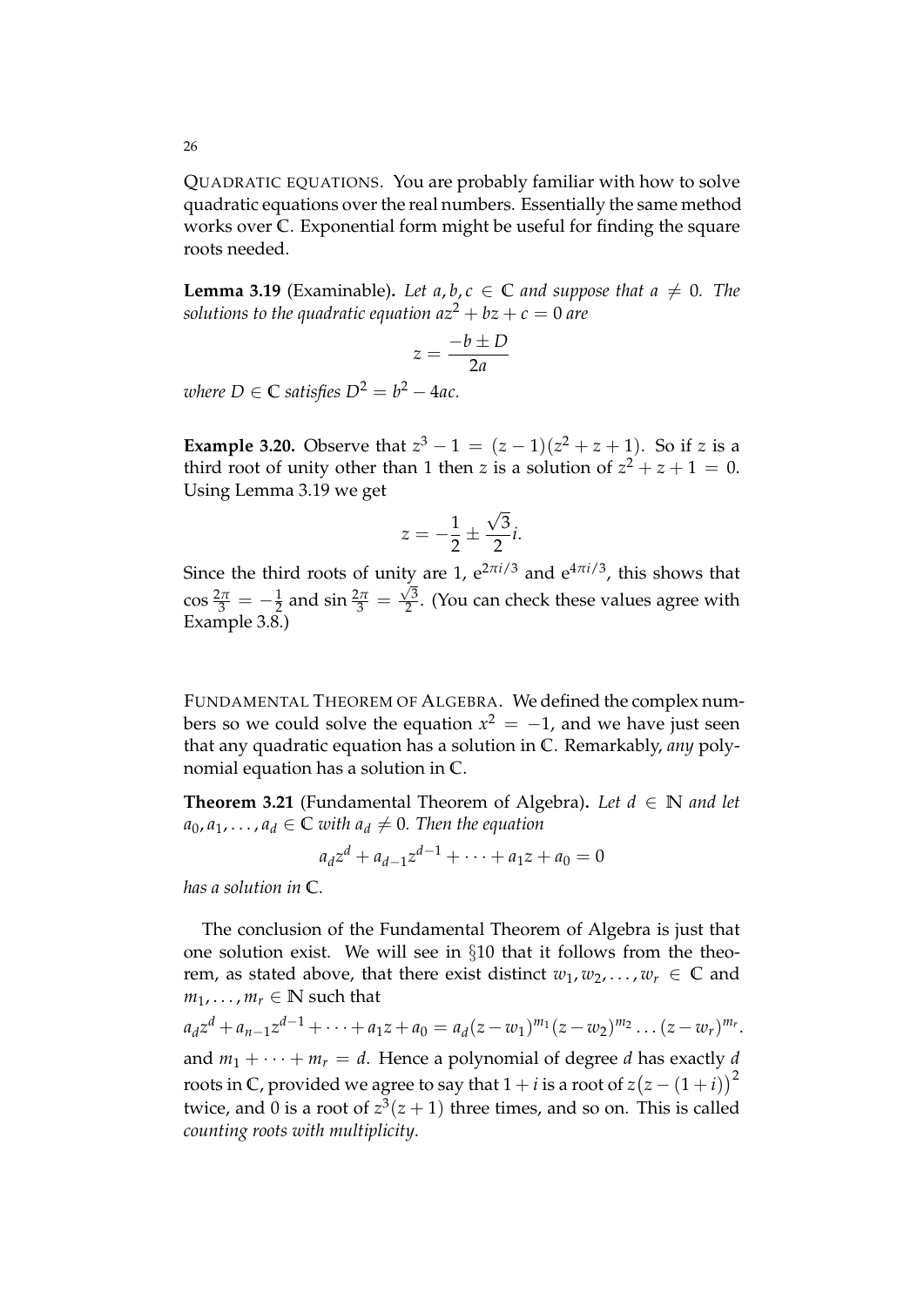**Exercise 3.22.** Find all solutions to the quartic equation  $z^4 + 2z^3 + 3z^2 +$  $4z + 2 = 0$ . (*Hint:* one solution is in **Z**.)

EXTRAS: CUBIC EQUATIONS. This section is an extended exercise on solving cubic equations. By dividing through by the coefficient of  $z^3$ , we can reduce any cubic equation to one of the form  $z^3 + bz^2 + cz + d = 0$ . The next exercise gives a further useful reduction.

**Exercise 3.23.** Show that substituting  $z = w - b/3$  into  $z^3 + bz^2 + cz + c$  $d = 0$  gives a new equation  $w^3 - 3Aw - 2B = 0$  for suitable *A* and *B*. How are the roots of these equations related?

We shall first solve the equation  $w^3 - 3Aw - 2B = 0$  in the special case when *A* and *B* are real and the trigonometric solution in Example 3.12 works.

**Exercise 3.24.** Suppose that  $A, B \in \mathbb{R}$ . Let  $f : \mathbb{R} \to \mathbb{R}$  be defined by  $f(x) = x^3 - 3Ax - 2B$ .

- (a) Show that *f* has three distinct real roots if and only if  $A^3 > B^2$ . [*Hint:* the real roots of a real polynomial are separated by zeros of its derivative. Try finding the coordinates of the turning points of *f* .]
- (b) Suppose that  $A^3 > B^2$ . Then  $A > 0$  and so  $\sqrt{A} \in \mathbb{R}$ . Use Example 3.11 to show that

$$
f(2\sqrt{A}\cos\theta) = 0 \Longleftrightarrow \cos 3\theta = \frac{B}{A^{3/2}}.
$$

Since  $|B/A^{3/2}| < 1$ , there exists  $\phi \in \mathbb{R}$  such that  $\cos \phi = B/A^{3/2}$ . Deduce that the roots of *f* are

$$
2\sqrt{A}\cos\frac{\phi}{3}
$$
,  $2\sqrt{A}\cos\left(\frac{\phi}{3} + \frac{2\pi}{3}\right)$ ,  $2\sqrt{A}\cos\left(\frac{\phi}{3} + \frac{4\pi}{3}\right)$ .

An alternative method that works when *A* and *B* are any non-zero complex numbers is credited variously to the 16th Century Italian mathematicians del Ferro, Tartaglia and Cardano (with del Ferro having the strongest claim). Observe that

$$
(u+v)^3 = 3uv(u+v) + u^3 + v^3.
$$

Hence if we set  $w = u + v$  then  $w$  will satisfy  $w^3 = 3Aw + 2B$  provided *u* and *v* are chosen so that  $A = uv$  and  $2B = u^3 + v^3$ .

**Exercise 3.25.** Suppose that  $A \neq 0$ . Choose  $D \in \mathbb{C}$  such that

$$
D^2 = -A^3 + B^2.
$$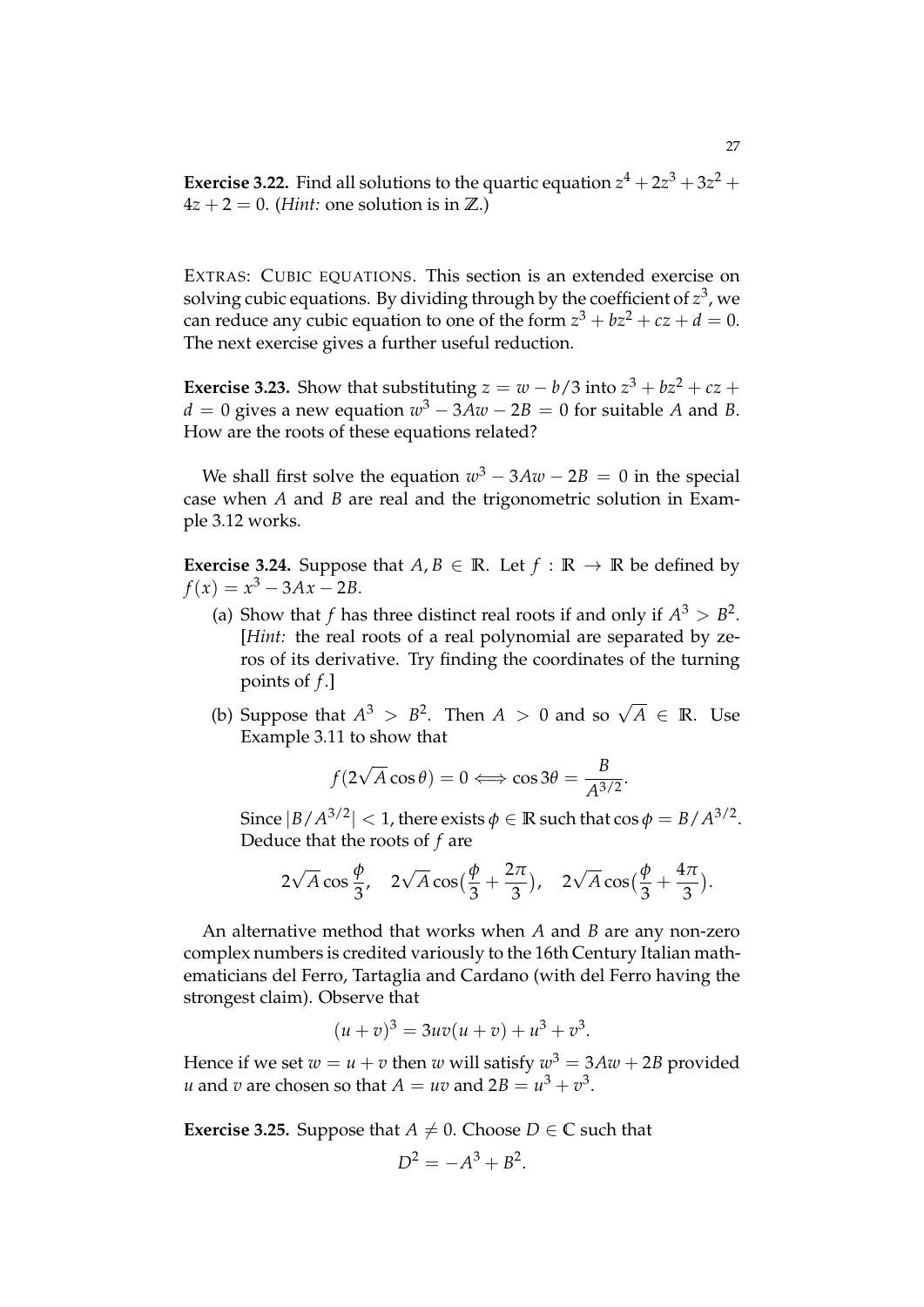Show that  $uv = A$  and  $u^3 + v^3 = B$  if and only if

$$
u^3 = B \pm D \quad \text{and} \quad v = \frac{A}{u}.
$$

Deduce that if  $u^3 = B + D$  then the solutions of  $w^3 = 3 A w + 2 B$  are

$$
u + \frac{A}{u}, \quad \zeta u + \frac{\zeta^2 A}{u}, \quad \zeta^2 u + \frac{\zeta A}{u}
$$

where  $\zeta = \exp(2\pi i/3)$  is a third root of unity.

When  $A$  and  $B$  are real and  $A^3 > B^2$ , we saw in Exercise 3.24 that  $x^3 =$  $3Ax + 2B$  has three real roots. But Exercise 3.25 expresses the solutions in terms of cube roots of *B* + *D* where  $D = i\sqrt{A^3 - B^2}$  is a purely imaginary complex number. This shows that the del Ferro/Tartaglia/Cardano method may need cube roots of non-real complex numbers *even when all the three solutions are real!*

**Exercise 3.26.** Let  $f(x) = x^3 - 12x - 8$  be the cubic in Example 3.12. Show that, if we follow the method in Exercise 3.25 and take  $D = 4i\sqrt{3}$ , then  $B + D = 8 \exp(\pi i/3)$ . Hence show that the solutions to  $f(x) = 0$ given by Example 3.12 and Exercise 3.25 are the same.

**Exercise 3.27.** Solve the following cubic equations.

(a)  $w^3 - 3w + 4 = 0$ , (b)  $z^3 - 3z^2 - 3z - 35 = 0$ , (c)  $w^3 - 3w + 1 = 0$ .

See Chapter 7 of Liebeck *A concise introduction to pure mathematics* ([2] in the list of recommended reading) for more about cubic equations.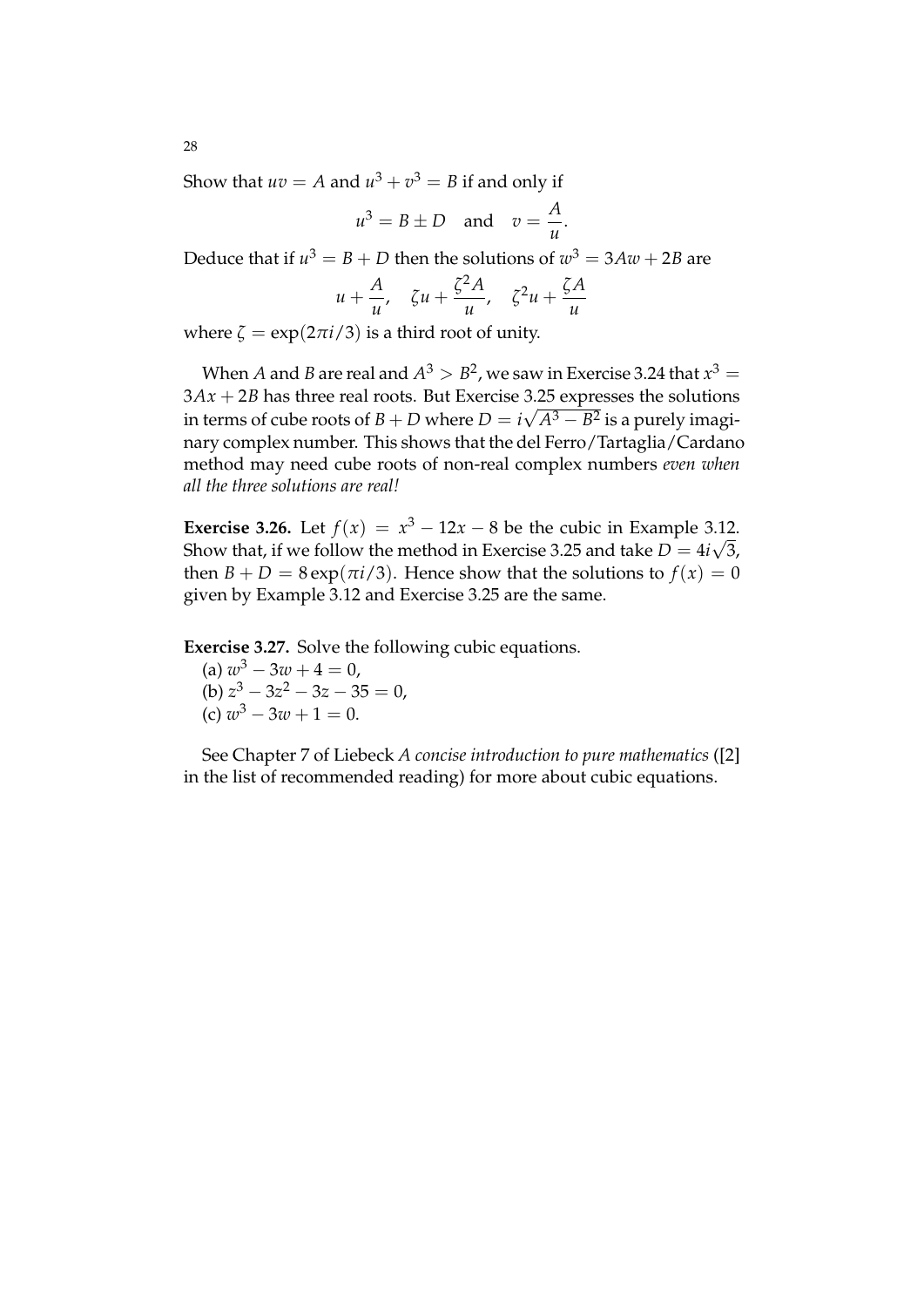# **Part B: Natural numbers and induction**

# 4. INDUCTION

Recall that the set of natural numbers  $\mathbb{N}$  is  $\{1, 2, 3, \ldots\}$ . Let  $\mathbb{N}_0 =$  $\{0, 1, 2, 3, \ldots\}$  be the natural numbers together with 0. In this section we will look at a way to prove claims about the natural numbers.

PROPOSITIONS. A *proposition* is a self-contained statement which is either true or false. For example the statement

There is a real number *x* such that  $x^2 + 1 = 0$ 

is a false proposition. More briefly, we can write

*P* : The integers are closed under addition.

This defines *P* to be the true proposition that the integers are closed under addition. Some statements are too vague or subjective to be considered propositions. For instance:

*Q* : Houses in Englefield Green are too expensive.

MORE PROPOSITIONS. We often want to consider statements that depend on the value of a variable. For example, for each  $x \in \mathbb{R}$ , define

 $P(x)$ :  $x^2 - 4x + 1 \ge 2$ .

This defines an infinite collection of propositions, one proposition for each real number. Some of these propositions are true, and others are false. For example  $P(6)$  and  $P(2 + \sqrt{5})$  are true, and  $P(1)$  is false. Using these propositions, the set  $Y = \{x \in \mathbb{R} : x^2 - 4x + 1 \ge 2\}$  seen in Example 1.8 can be defined by  $Y = \{x \in \mathbb{R} : P(x)\}.$ 

In this section we will consider propositions that depend on a natural number.

# **Example 4.1.** For  $n \in \mathbb{N}$  define

*P(n)*: The sum of the odd numbers from 1 up to and  $P(n)$ : including 2n = 1 is equal to  $n^2$ including  $2n - 1$  is equal to  $n^2$ .

So we have defined propositions

 $P(1): 1 = 1^2$  $P(2): 1+3=2^2$  $P(3): 1+3+5=3^2$ 

and so on. If you look at a few more cases you will probably be convinced that *P*(*n*) is true for every *n*  $\in$  **N**.

The proposition  $P(n)$  in Example 4.1 can also be written as

 $P(n):$  1+3+ $\cdots$ +(2*n* − 1) = *n*<sup>2</sup>.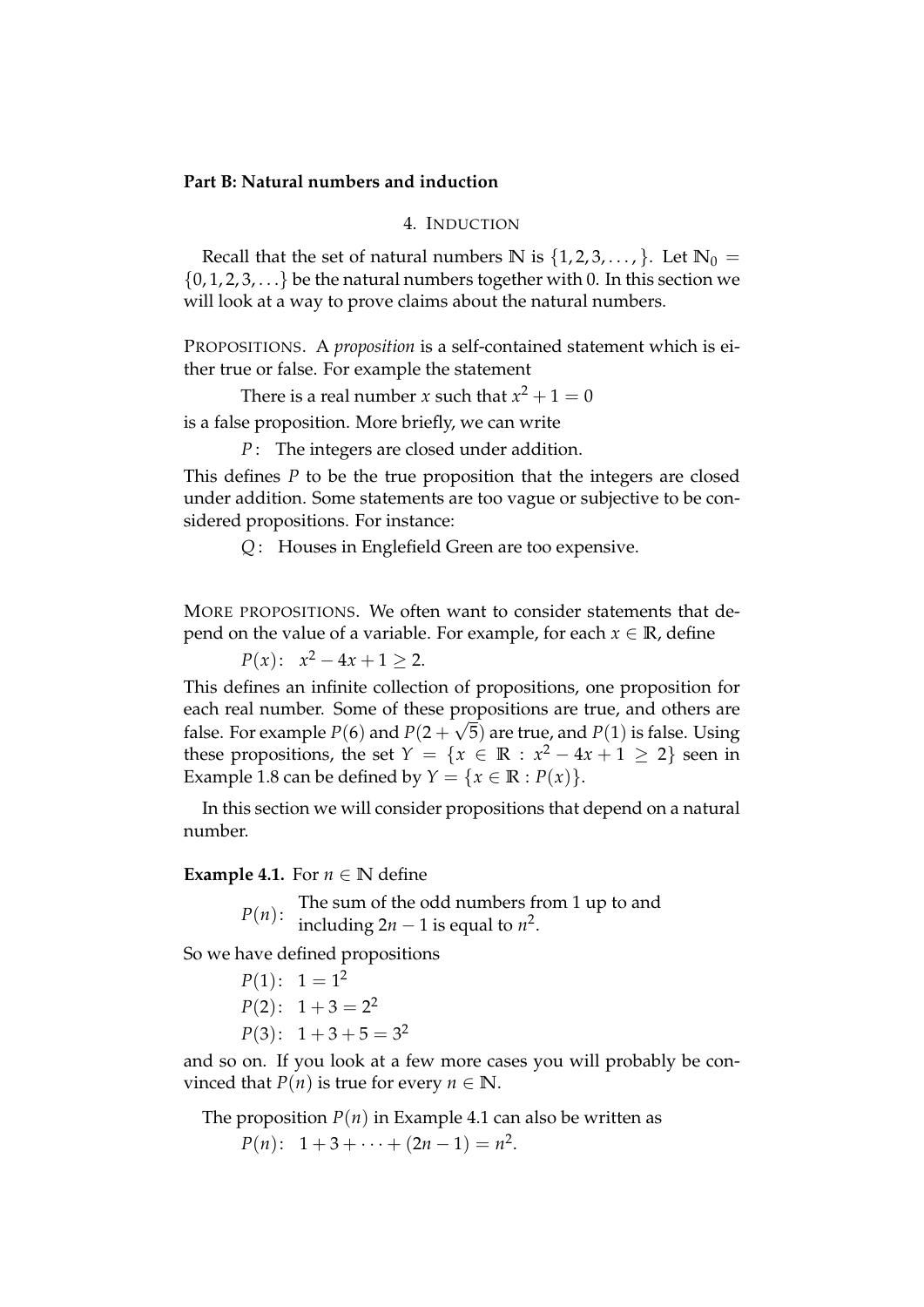Here  $\cdots$  indicates that you should continue the pattern by adding odd numbers until 2*n* − 1 is reached. We will shortly see  $Σ$  notation, which gives an alternative way to write sums like this.

It can be dangerous to make conjectures on limited evidence. Here is one example: for another see the second bonus question on Sheet 5.

**Example 4.2.** For  $n \in \mathbb{N}_0$  define

 $Q(n)$ :  $n^2 + n + 41$  is a prime number

So we have defined propositions

 $Q(0)$ :  $0^2 + 0 + 41$  is a prime number

 $Q(1)$ :  $1^2 + 1 + 41$  is a prime number

 $Q(2)$ :  $2^2 + 2 + 41$  is a prime number

and so on. In this case  $Q(1), Q(2), \ldots, Q(39)$  are all true propositions. But *Q*(40) and *Q*(41) are false.

THE PRINCIPLE OF MATHEMATICAL INDUCTION. Suppose that *P*(*n*) is a proposition for each  $n \in \mathbb{N}$ . The Principle of Mathematical Induction states that if

•  $P(1)$  is true

• 
$$
P(n) \Longrightarrow P(n+1)
$$
 for each  $n \in \mathbb{N}$ ,

then *P*(*n*) is true for all *n*  $\in$  **N**.

In this course we shall take it for granted that the Principle of Mathematical Induction is a legitimate way to prove things. This is justified in 194 Numbers and Functions using properties of the real numbers.

INFORMAL JUSTIFICATION. Here is a (non-examinable) informal argument for the Principle of Mathematical Induction.

Let  $P(n)$  be a proposition for each  $n \in \mathbb{N}$ . Suppose the hypotheses for the Principle of Mathematical Induction hold, so *P*(1) is true, and  $P(n) \implies P(n+1)$  for each  $n \in \mathbb{N}$ . Imagine somehow challenges you to prove that *P*(*m*) is true for a particular *m*  $\in$  **N**. You can then say

Since *P*(1) is true, and *P*(1)  $\implies$  *P*(2), *P*(2) is true.

Since *P*(2) is true, and *P*(2)  $\implies$  *P*(3), *P*(3) is true.

and so on, eventually speaking the sentence

Since  $P(m-1)$  is true, and  $P(m-1) \Longrightarrow P(m)$ ,  $P(m)$  is true.

At this point your challenger must be convinced! This argument works for all  $m \in \mathbb{N}$ , so  $P(m)$  is true for all  $m \in \mathbb{N}$ .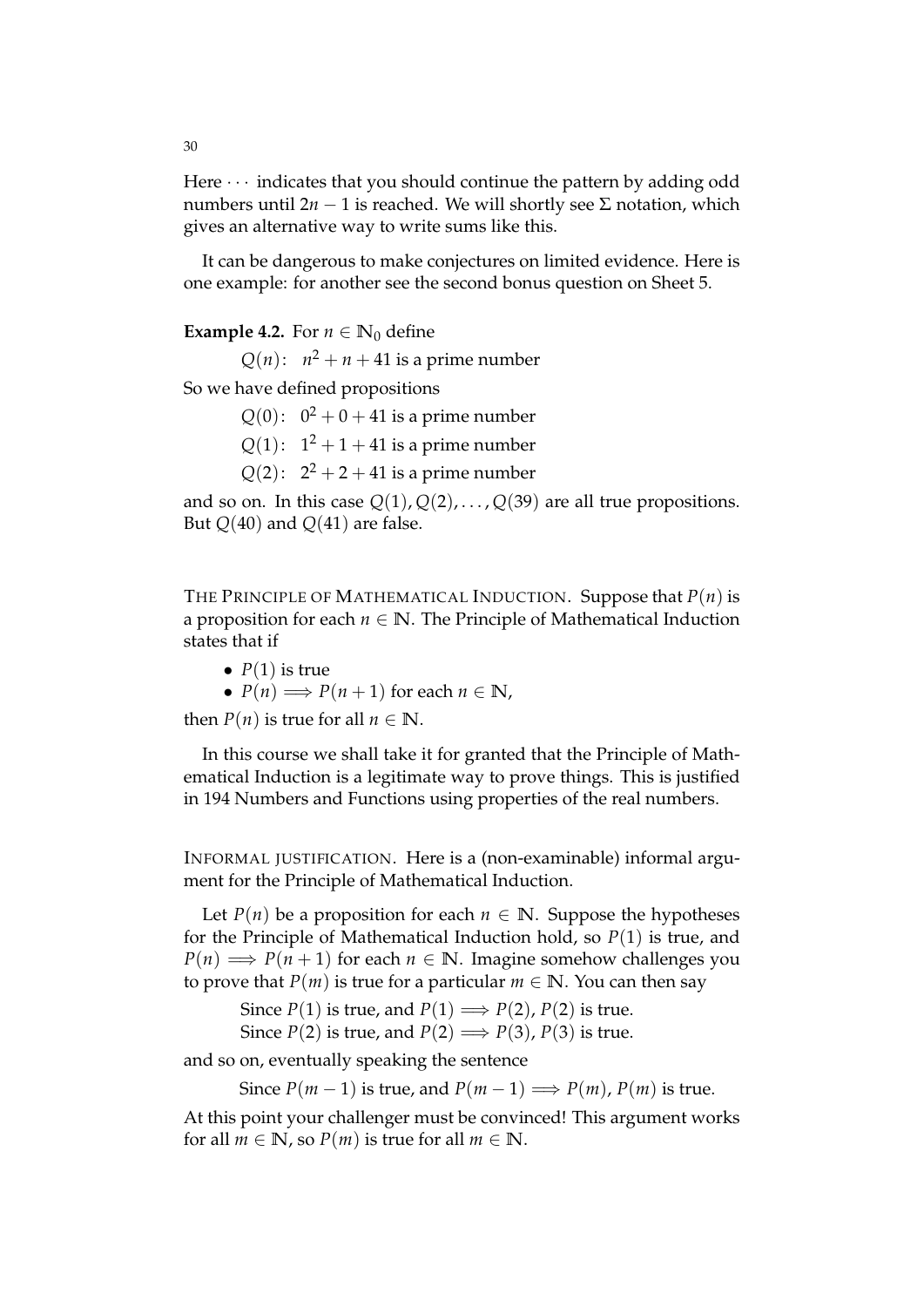EXAMPLES OF INDUCTION.

**Example 4.3.** For all  $n \in \mathbb{N}$  we have

$$
1+2+\cdots+n=\frac{n(n+1)}{2}.
$$

*Proof.* For  $n \in \mathbb{N}$  let  $P(n)$  be the proposition

$$
P(n): 1 + 2 + \cdots + n = \frac{n(n+1)}{2}.
$$

The proposition  $P(1)$  asserts that  $1 = 1(1 + 1)/2$ . Clearly this is true. Suppose, inductively, that  $P(n)$  is true. Then

$$
1 + 2 + \dots + n + (n + 1) = (1 + 2 + \dots + n) + (n + 1)
$$

$$
= \frac{n(n + 1)}{2} + (n + 1)
$$

where we used  $P(n)$  to replace  $1 + 2 + \cdots + n$  with  $n(n + 1)/2$ . Hence

$$
1 + 2 + \dots + n + (n + 1) = (n + 1) \left(\frac{n}{2} + 1\right)
$$
  
= 
$$
\frac{(n + 1)(n + 2)}{2}.
$$

Therefore  $P(n) \implies P(n+1)$  for each  $n \in \mathbb{N}$ . Hence, by the Principle of Mathematical Induction,  $P(n)$  is true for all  $n \in \mathbb{N}$ . Mathematical Induction,  $P(n)$  is true for all  $n \in \mathbb{N}$ .

You may prefer to abbreviate the final two sentences, and write something like 'Hence by induction,  $P(n)$  is true for all  $n'$ .

Proofs by induction all fit into the same template.

- (1) Formulate the statement you want to prove as a proposition *P*(*n*), depending on a natural number *n*.
- (2) Prove *P*(1). This is called the *base case*.
- (3) Prove that  $P(n) \implies P(n+1)$  for each  $n \in \mathbb{N}$ . In other words: **assume**  $P(n)$  **and use it to prove**  $P(n+1)$ . This is called the *inductive step*.
- (4) Announce that you have finished!

**Example 4.4.** We will prove that  $2^{2n} - 1$  is a multiple of 3 for every  $n \in \mathbb{N}$ , following the four steps above.

Sometimes we need to take the base case to be  $P(a)$  for some  $a \neq 1$ .

**Example 4.5.** If  $n \in \mathbb{N}$  and  $n \geq 4$  then  $2^n \geq 4n$ .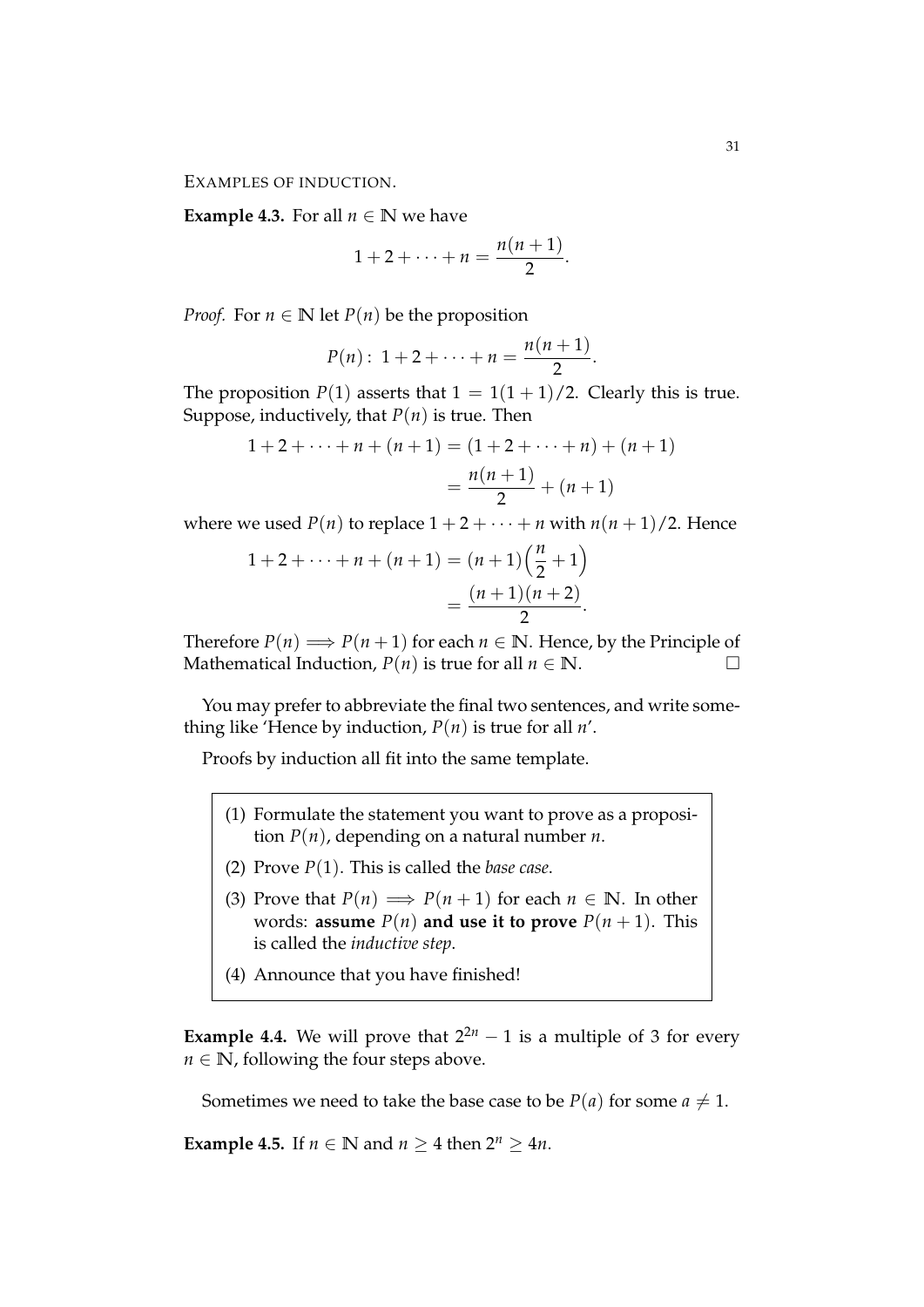Here is a more substantial example of induction.

**Problem 4.6** (Towers of Hanoi)**.** You are given a board with three pegs. On peg **A** there are *n* discs of strictly increasing radius. The starting position for a four disc game is shown below.



A *move* consists of taking a single disc at the top of the pile on one peg, and moving it to another peg. **At no point may a larger disc be placed on top of a smaller disc.** Your aim is to transfer all the discs from peg **A** to one of the other pegs. How many moves are required?

**Exercise 4.7.** Prove by induction on *n* that no solution can use fewer moves than the solution found in lectures.

SIGMA NOTATION. Let *m*,  $n \in \mathbb{Z}$  with  $m \leq n$ . If  $a_m, a_{m+1}, \ldots, a_n$  are complex numbers then we write their sum  $a_m + a_{m+1} + \cdots + a_n$  as

$$
\sum_{k=m}^{n} a_k.
$$

This is read as 'the sum of  $a_k$  for  $k$  from  $m$  to  $n'$ , or 'sigma  $a_k$  for  $k$  from *m* to *n*'. We say that *k* is the *summation variable*, *m* is the *lower limit* and *n* is the *upper limit*.

Using  $\Sigma$  notation we can rewrite the sums seen earlier using the  $\cdots$ notation. For example,  $1 + 2 + \cdots + n = \sum_{k=1}^{n}$  $_{k=1}^n k$ . We have

$$
\sum_{k=1}^{1} k = 1, \quad \sum_{k=1}^{2} k = 1 + 2 = 3, \quad \sum_{k=1}^{3} k = 1 + 2 + 3 = 6, \text{ and so on.}
$$

There is no mathematical difference between *n* ∑ *k*=1  $a_k$  and  $\sum_k^n$  $\binom{n}{k=1}$   $a_k$ . More interestingly,  $\sum_{k=1}^{n}$  $\sum_{k=1}^{n} a_k = \sum_{j=1}^{n} a_j$ : you can use any letter you like for the summation variable.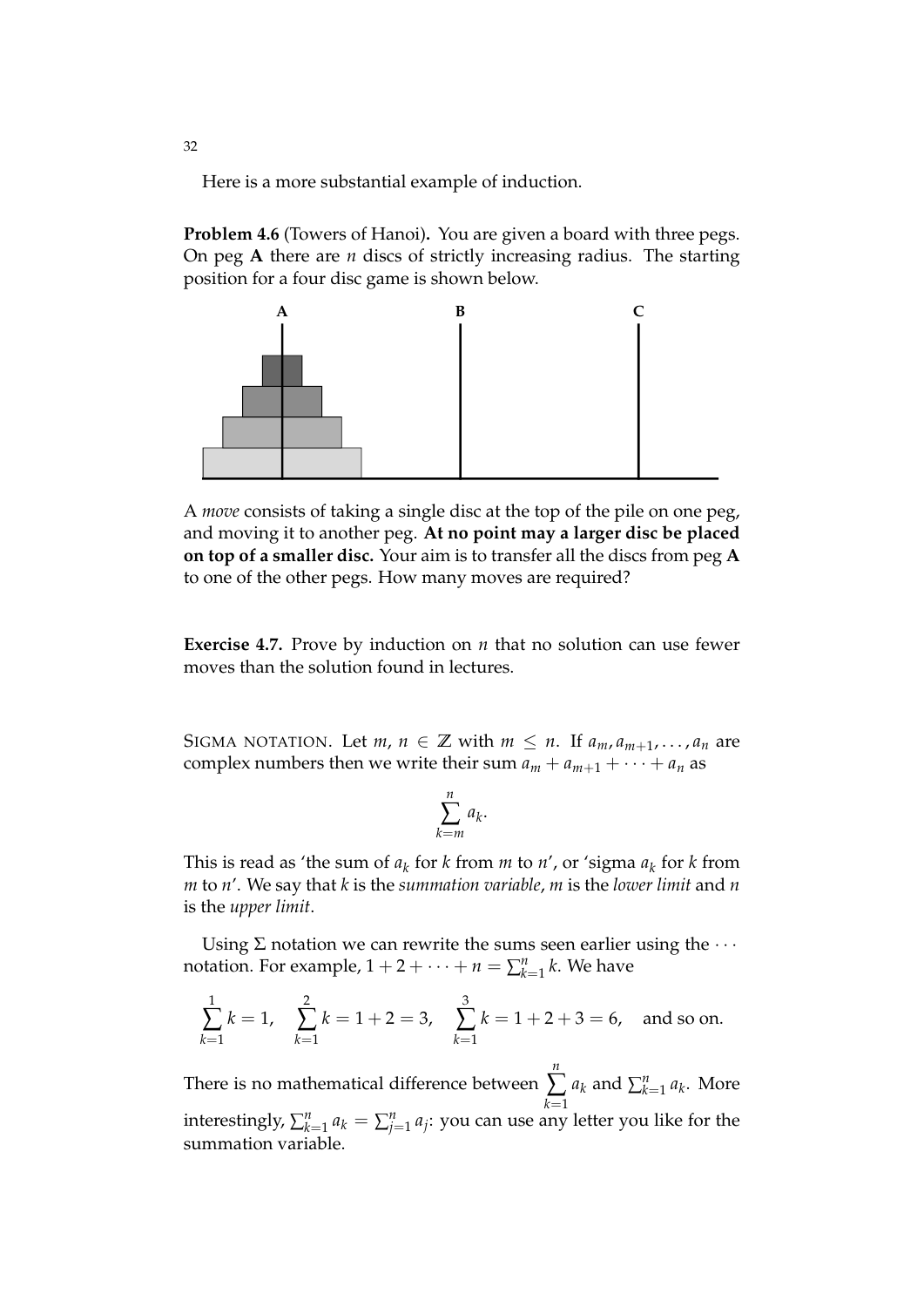# **Exercise 4.8.**

- (i) Express the sums  $1 + 3 + \cdots + (2n 1)$  and  $1 + 2 + 2^2 + \cdots + 2^n$ using  $\Sigma$  notation.
- (ii) Calculate  $\sum_{m=-2}^{3} m^2$ .

At A-level you might have written  $\sum_1^n a_k$  rather than  $\sum_k^n a_k$  $\binom{n}{k=1} a_k$ . Omitting the summation variable *k* from the limits of the sum can lead to ambiguities. For example, consider

$$
1^m + 2^m + \cdots + n^m = \sum_{k=1}^n k^m.
$$

If we write  $\sum_{1}^{n} k^{m}$  for this sum, then it is no longer clear that *k* should vary while *m* is fixed.

# **Example 4.9.** Let *z* be a complex number. Then

- $(i)$   $\sum_{k}^{n}$  $\sum_{k=1}^{n} z = nz$  $(i)$   $\sum_{k}^{n}$  $\binom{n}{k=1}$   $k = n(n+1)/2$ ,
- $(iii)$   $\sum_{k}^{n}$  $\sum_{k=1}^{n} n = n^2.$

RULES FOR MANIPULATING SIGMA NOTATION.

(1) The summation variable can be renamed:

$$
\sum_{k=0}^{n} 2^{k} = \sum_{j=0}^{n} 2^{j}.
$$

A similar renaming is possible for sets:  $\{x \in \mathbb{R} : x^2 \ge 2\}$  is exactly the same set as  $\{y \in \mathbb{R} : y^2 \ge 2\}.$ 

(2) In a product, expressions not involving the summation variable can be taken outside the sum:

$$
\sum_{j=0}^{n} 5(j+1)^2 = 5\sum_{j=0}^{n} (j+1)^2
$$

and

$$
\sum_{j=0}^{n} 5m(j+m)^{2} = 5m \sum_{j=0}^{n} (j+m)^{2}.
$$

(3) Sums can be split up:

$$
\sum_{j=0}^{n} (2^{j} + j^{2}) = \sum_{j=0}^{n} 2^{j} + \sum_{j=0}^{n} j^{2},
$$

and terms taken out:  $\sum_{k=1}^{n}$  $\sum_{k=0}^{n} a_k = a_0 + \sum_{k=0}^{n} a_k$  $\sum_{k=1}^{n} a_k = \sum_{k=0}^{n-1} a_k + a_n.$ The latter is often useful in proofs by induction.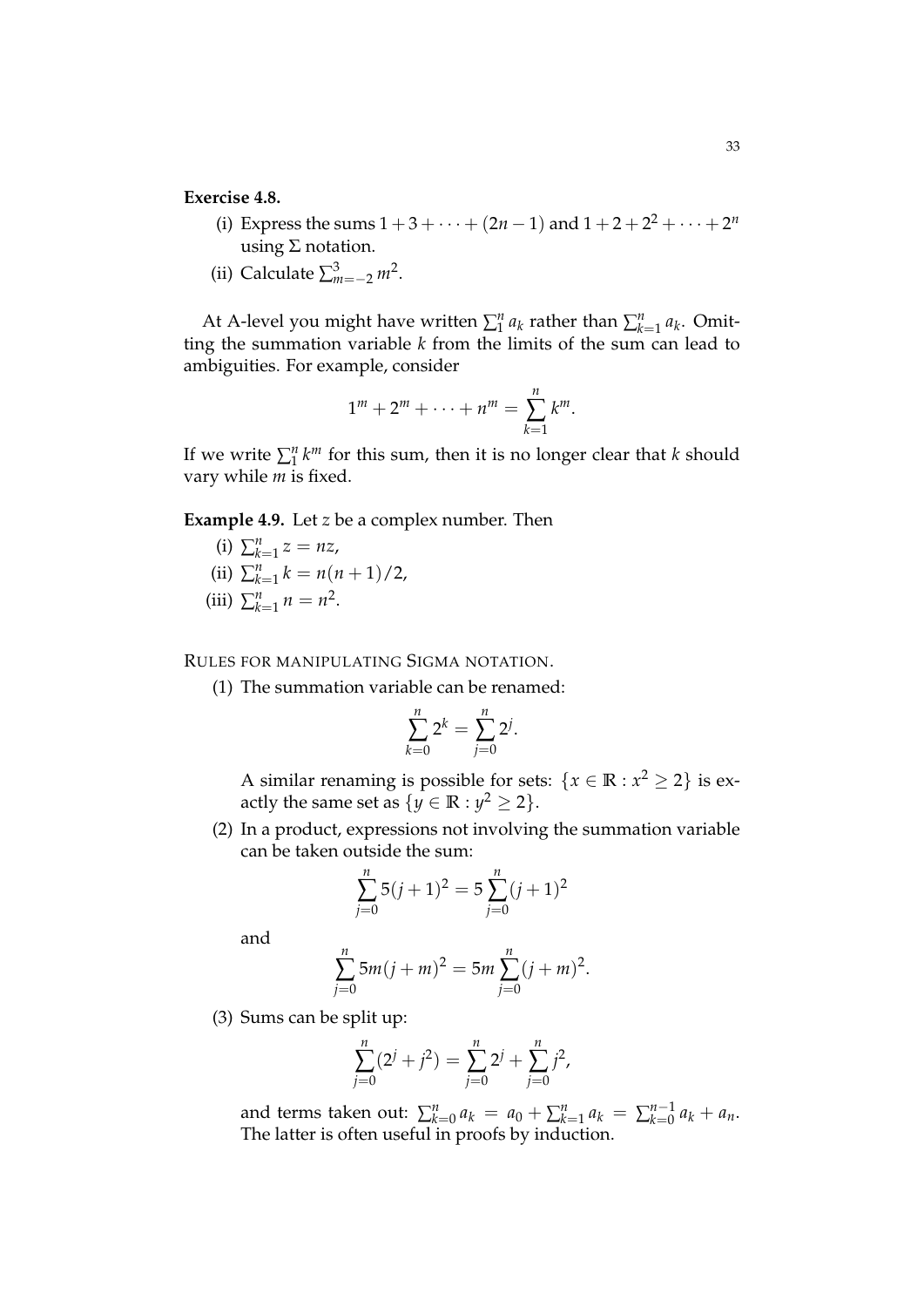(4) The limits can be shifted. For example, if  $x \in \mathbb{R}$  then

$$
\sum_{k=0}^{n-1} (k+1)x^{k} = \sum_{r=1}^{n} rx^{r-1}.
$$

We replaced *k* with  $r - 1$ . The original sum had *k* varying from 0 to *n* − 1. Hence *r* − 1 should also vary from 0 to *n* − 1, and so *r* should vary from 1 to *n*.

It is no coincidence that integrals can be manipulated in similar ways.

An example combining Sigma notation and induction is given below. The inductive part of the proof is very similar to Example 4.3. (But unlike Example 4.3, there is no very easy alternative proof.)

#### **Example 4.10.** Define

$$
P(n): \sum_{k=1}^{n} k^2 = \frac{1}{6}n(n+1)(2n+1).
$$

The proposition  $P(1)$  asserts that

$$
\sum_{k=1}^{1} k^2 = \frac{1}{6}1(1+1)(2 \times 1 + 1).
$$

This is true, because the left-hand side is  $1^2 = 1$  and the right-hand side is  $\frac{1}{6}(1 \times 2 \times 3) = 1$ .

For the inductive step we use rule (3) to get  $\sum_{k=1}^{n+1}$  $\sum_{k=1}^{n+1} k^2 = \sum_k^n$  $\binom{n}{k+1}$   $k^2 + (n +$ 1)<sup>2</sup>. Now  $P(n)$  implies that

$$
\sum_{k=1}^{n+1} k^2 = \sum_{k=1}^n k^2 + (n+1)^2 = \frac{1}{6}n(n+1)(2n+1) + (n+1)^2.
$$

Hence

$$
\sum_{k=1}^{n+1} k^2 = \frac{1}{6}(n+1)(n(2n+1) + 6(n+1))
$$
  
=  $\frac{1}{6}(n+1)(2n^2 + 7n + 6)$   
=  $\frac{1}{6}(n+1)(n+2)(2n+3)$ 

and so  $P(n + 1)$  is true. Therefore  $P(n) \implies P(n + 1)$ . By induction *P*(*n*) is true for all  $n \in \mathbb{N}$ .

EXTRAS: AN APPLICATION OF INDUCTION AND SIGMA NOTATION.

**Example 4.11.** Consider the graph overleaf. From the dark boxes we get

$$
\sum_{k=1}^{n-1} \frac{1}{n} \left(\frac{k}{n}\right)^2 \le \int_0^1 x^2 \, \mathrm{d}x.
$$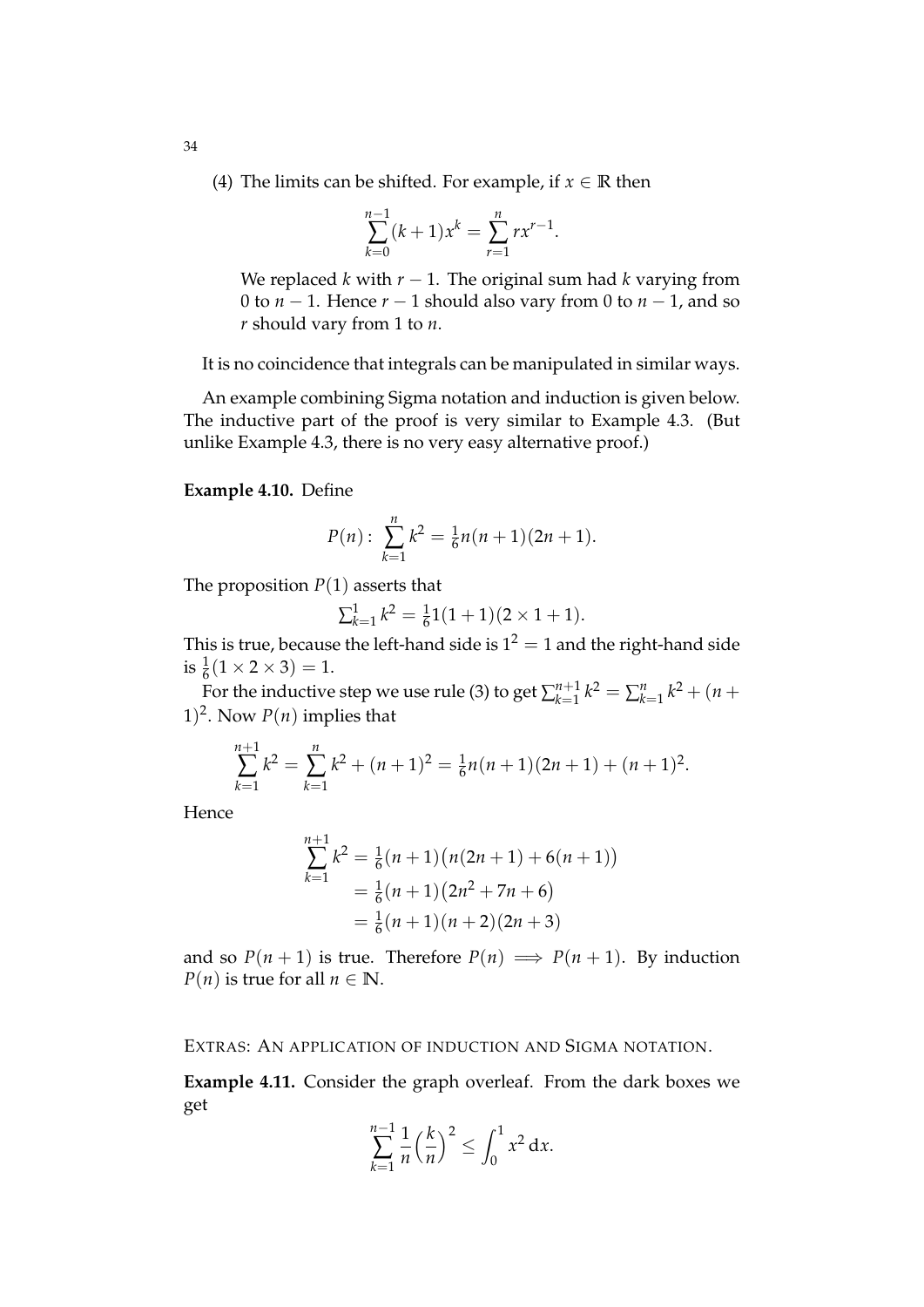

Now imagine shifting the dark boxes one unit to the left. Then they sit above the graph from 0 up to  $(n - 1)/n$ . Putting in one extra box of height 1 between  $(n - 1)/n$  and 1 we get

$$
\sum_{k=1}^{n-1} \frac{1}{n} \left(\frac{k}{n}\right)^2 + \frac{1}{n} \ge \int_0^1 x^2 \, \mathrm{d}x.
$$

By Example 4.10 we have

$$
\sum_{k=1}^{n-1} \frac{1}{n} \left(\frac{k}{n}\right)^2 = \frac{1}{n^3} \sum_{k=1}^{n-1} k^2
$$

$$
= \frac{(n-1)n(2n-1)}{6n^3}
$$

$$
= \frac{1}{3} \left(1 - \frac{1}{n}\right) \left(1 - \frac{1}{2n}\right)
$$

.

Hence

$$
\frac{1}{3}\Big(1-\frac{1}{n}\Big)\Big(1-\frac{1}{2n}\Big) \le \int_0^1 x^2 dx \le \frac{1}{3}\Big(1-\frac{1}{n}\Big)\Big(1-\frac{1}{2n}\Big) + \frac{1}{n}.
$$

Now 1/*n* converges to 0 as *n* tends to infinity, and so the left-hand side and right-hand side both converge to 1/3. (If you are doing 194 Numbers and Functions you could prove this using results on limits of products of convergent sequences.) Hence  $\int_0^1 x^2 dx$  is sandwiched between two sequences that converge to 1/3 and we have proved that

$$
\int_0^1 x^2 \, \mathrm{d}x = \frac{1}{3}.
$$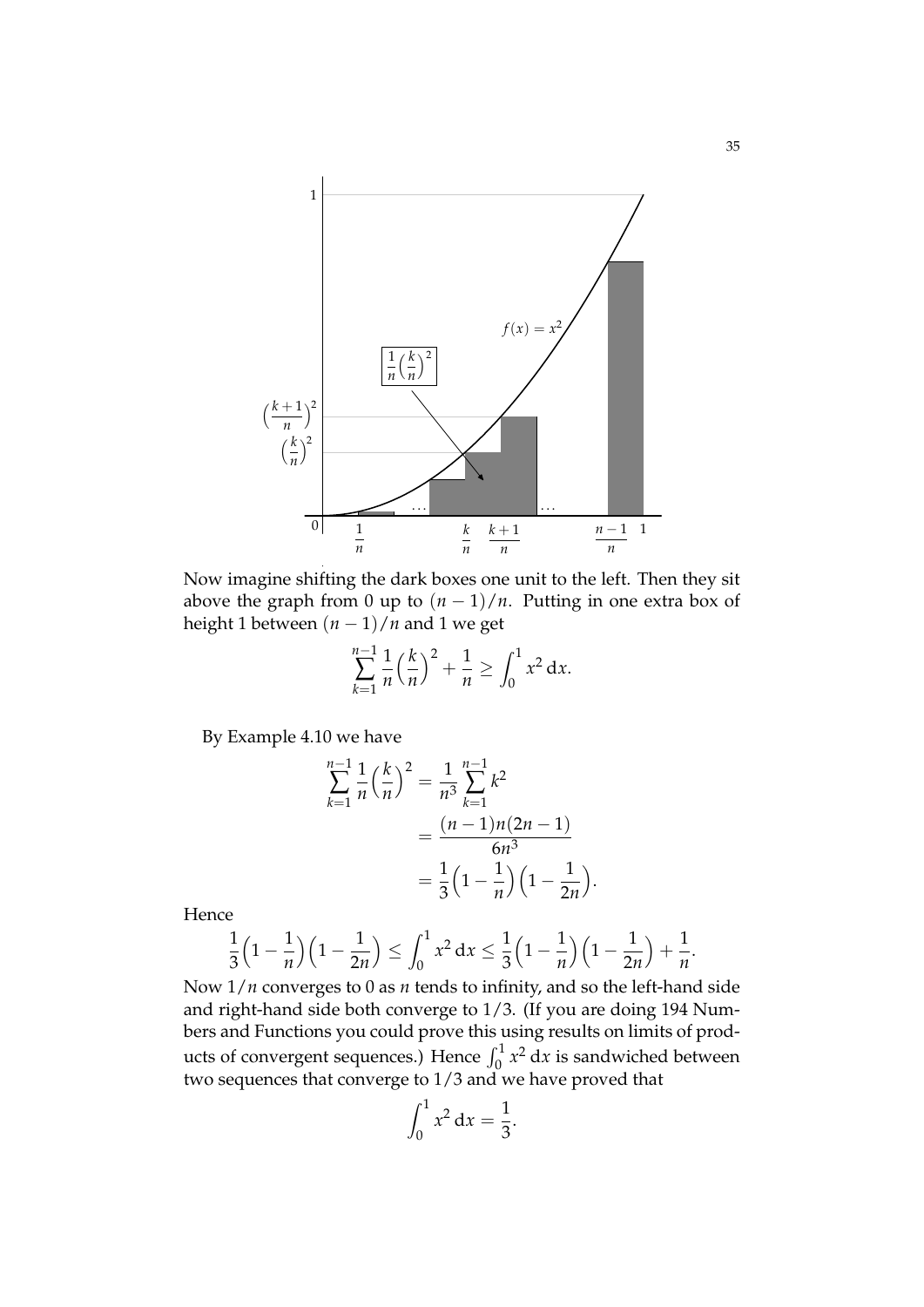#### 5. PRIME NUMBERS

In this section we will look at prime numbers and prime factorizations. One highlight will be Euclid's proof (from approx 300 BCE) that there are infinitely many primes. We will also see a quick way to prove that  $\sqrt{2}$ ,  $\sqrt{3}$ ,  $\sqrt[3]{5}$ , and many other similar numbers, are all irrational.

INTEGER DIVISION. Division with remainder should be familiar from school. It is stated formally in the next theorem.

**Theorem 5.1** (Examinable). Let  $n \in \mathbb{Z}$  and let  $m \in \mathbb{N}$ . There exist unique *integers q and r such that*  $n = qm + r$  *and*  $0 \le r < m$ .

The proof shows that  $q = \lfloor n/m \rfloor$  where  $\lfloor x \rfloor$  is the floor function, seen in Question 3 of Sheet 2. So the existence part of the proof gives an effective way to find *q*.

We say that *q* is the *quotient*, and *r* is the *remainder* when *n* is divided by *m*. If *r* = 0 then we say that *m divides n*, or *n* is *divisible by m*, or *n* is a *multiple* of *m*.

#### **Example 5.2.**

- (i) Let  $n = 44$  and  $m = 6$ . Then  $44/6 = 7\frac{2}{6}$  $\frac{2}{6}$  and so, when 44 is divided by 6, the quotient is 7 and the remainder is 2. Note that for this calculation it is better to leave the fractional part as  $\frac{2}{6}$ than to simplify it to  $\frac{1}{3}$ .
- (ii) Let  $n = 63$  and  $m = 7$ . Then  $63/7 = 9$  so 7 divides 63. The quotient is 9 and the remainder is 0.
- (iii) Since  $-13 = -3 \times 6 + 5$ , when  $-13$  is divided by 6 the quotient is −3 and the remainder is 5.

**Exercise 5.3.** Find the quotient *q* and the remainder *r* when *n* is divided by *m* in each of these cases:

(i) 
$$
n = 20
$$
,  $m = 7$ , (ii)  $n = 21$ ,  $m = 7$ , (iii)  $n = 22$ ,  $m = 7$   
(iv)  $n = 7$ ,  $m = 22$ , (v)  $m = -10$ ,  $m = 7$ , (vi)  $n = 0$ ,  $m = 1$ .

The answers are available from the Part B Slides on Moodle.

#### FACTORIZATION INTO PRIMES.

**Definition 5.4.** Let  $n \in \mathbb{N}$  and suppose that  $n > 1$ .

- (i) We say that *n* is *prime* if the only natural numbers that divide *n* are 1 and *n*.
- (ii) We say that *n* is *composite* if it is not prime.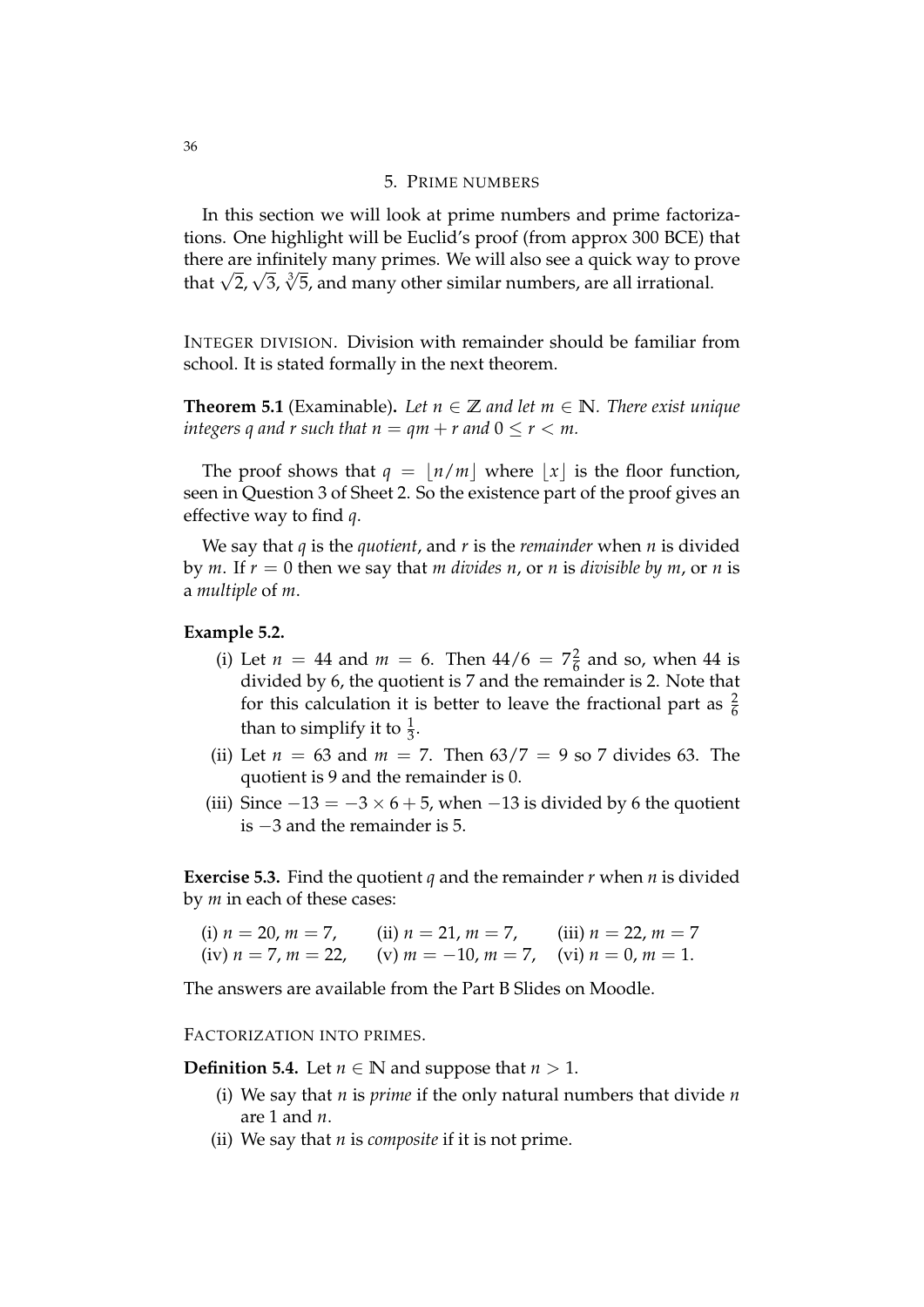The first few prime numbers are

2, 3, 5, 7, 11, 13, 17, 19, 23, 29, 31, 37, 41, 43, 47, ...

By Definition 5.4, the number 1 is neither prime nor composite.

**Example 5.5.** Take  $n = 1998$ . We might spot that  $n = 2 \times 999$  and that  $999 = 9 \times 111$ . Then  $9 = 3 \times 3$ , and  $111 = 3 \times 37$ , so

$$
1998 = 2 \times 3 \times 3 \times 3 \times 37 = 2 \times 3^3 \times 37.
$$

The tree below records these steps. (For some reason mathematical trees usually grow downwards.)



More generally, let  $n > 1$  be a natural number

- If *n* is prime then *n* is equal to a product of primes (since  $n = n$ ).
- If *n* is composite then *n* is divisible by some  $m \in \mathbb{N}$  such that  $1 < m < n$ . So  $n/m \in \mathbb{N}$ . Let  $m' = n/m$ . Repeating this argument with *m* and *m'* shows that *n* is equal to a product of prime numbers.

Therefore any number has a *factorization* as a product of prime numbers. For example,  $1998 = 2 \times 3^3 \times 37$  and  $31460 = 2^2 \times 5 \times 11^2 \times 13$ .

INFINITELY MANY PRIMES. The next theorem, due to Euclid, needs only the existence of prime factorizations, proved above.

**Theorem 5.6** (Examinable)**.** *There are infinitely many prime numbers.*

How much should one trust a proof? Euclid's proof is a mathematical gem that has been understood and enjoyed by mathematicians since 300 BCE. Can any reasonable person doubt that there are infinitely many primes?

**Exercise 5.7.** The first five prime numbers are  $p_1 = 2$ ,  $p_2 = 3$ ,  $p_3 = 5$ ,  $p_4 = 7$ ,  $p_5 = 11$ ,  $p_6 = 13$ . Show that  $p_1 + 1$ ,  $p_1p_2 + 1$ ,  $p_1p_2p_3 + 1$ ,  $p_1 p_2 p_3 p_4 + 1$  and  $p_1 p_2 p_3 p_4 p_5 + 1$  are all prime, but

$$
p_1 p_2 p_3 p_4 p_5 p_6 + 1 = 2 \times 3 \times 5 \times 7 \times 11 \times 13 + 1
$$
  
= 59 × 509.

This shows that the number *N* in Euclid's proof is not always prime.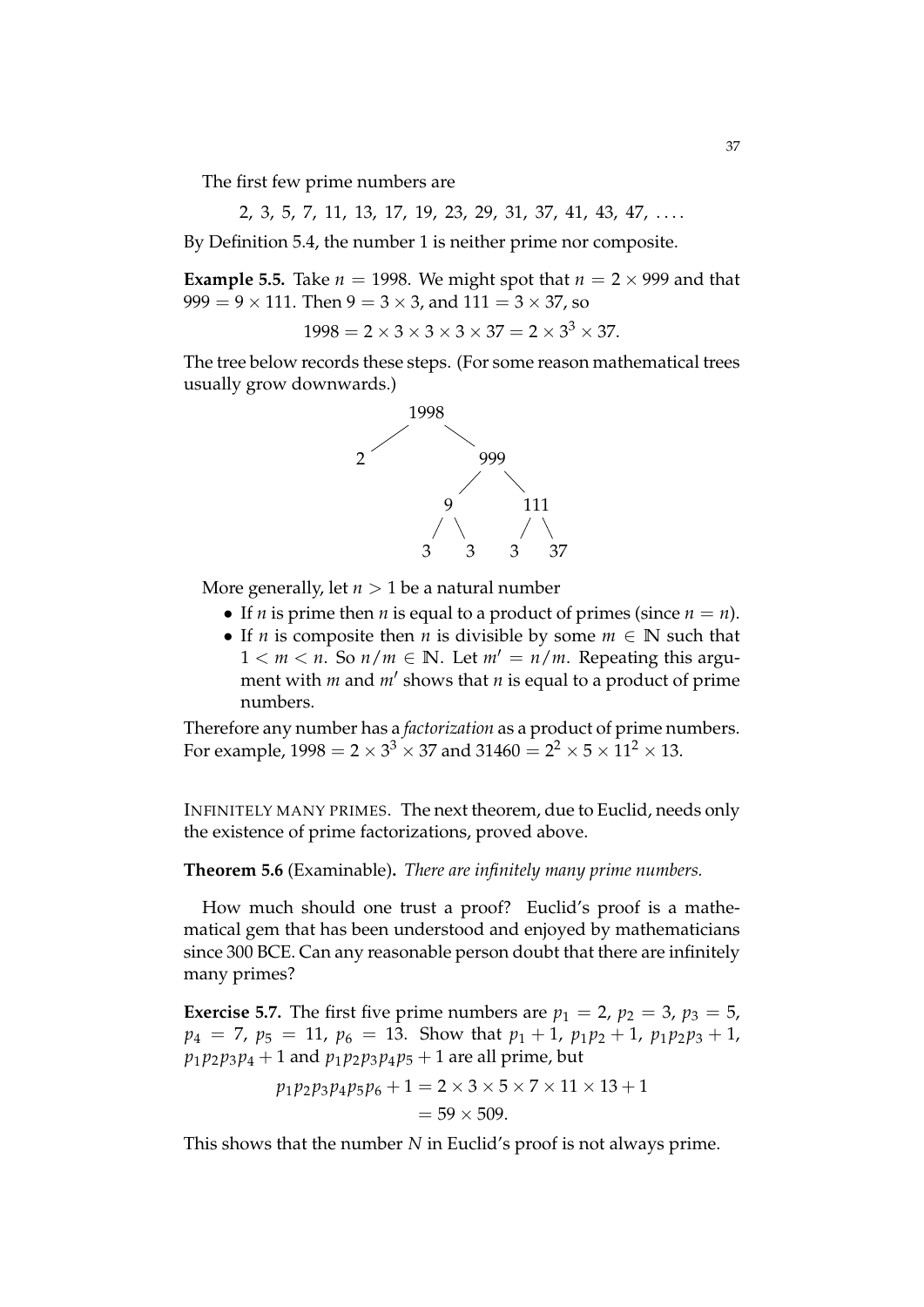UNIQUE FACTORIZATION. Let  $\mathbb{N}_0$  be the set  $\{0, 1, 2, 3, ...\}$  of the natural numbers *together with* 0.

**Theorem 5.8** (Fundamental Theorem of Arithmetic). Let  $n \in \mathbb{N}$ . Let  $p_1, p_2, p_3, \ldots$  *be the primes in increasing order. There exists unique*  $e_i \in \mathbb{N}_0$ *such that*

$$
n=p_1^{e_1}p_2^{e_2}p_3^{e_3}\ldots
$$

We have already proved the existence part of the following theorem. The proof of uniqueness is not examinable, **but you need to understand its statement**.

Writing out prime factorizations in the form in this theorem is a bit long-winded. For example

$$
31460 = 2^2 \times 3^0 \times 5^1 \times 7^0 \times 11^2 \times 13^1 \times 17^0 \times 19^0 \dots,
$$

where all the exponents of the primes 17 or more are zero. But thinking about prime factorizations in this way is useful in proofs.

The reason why 1 is not defined to be a prime number is because this would destroy unique factorization. For instance,

$$
20 = 22 \times 5 = 1 \times 22 \times 5 = 12 \times 22 \times 5 = \dots
$$

would all be different prime factorizations of 20.

The uniqueness property is very powerful: if you would like to go through the proof, please see the lecturer. The extras for this section might convince you that it is not obvious. (As ever, all the extras are optional and non-examinable.)

IRRATIONAL NUMBERS. As an example of how to use unique factorization we will prove that  $\sqrt{3}$  is irrational. The exercise below shows the key idea.

**Example 5.9.** A manufacturer of cheap calculators claims to you that  $\sqrt{3} = \frac{2148105}{1240209}$ . Calculate the prime factorizations of 2148105 and 1240209 (in principle you could do this by repeated division, even using one of his cheapest calculators). Hence show that he is wrong.

Note the critical role played by the powers of 3 dividing 2148105 and 1240209.

**Claim 5.10.**  $\sqrt{3}$  *is an irrational number.*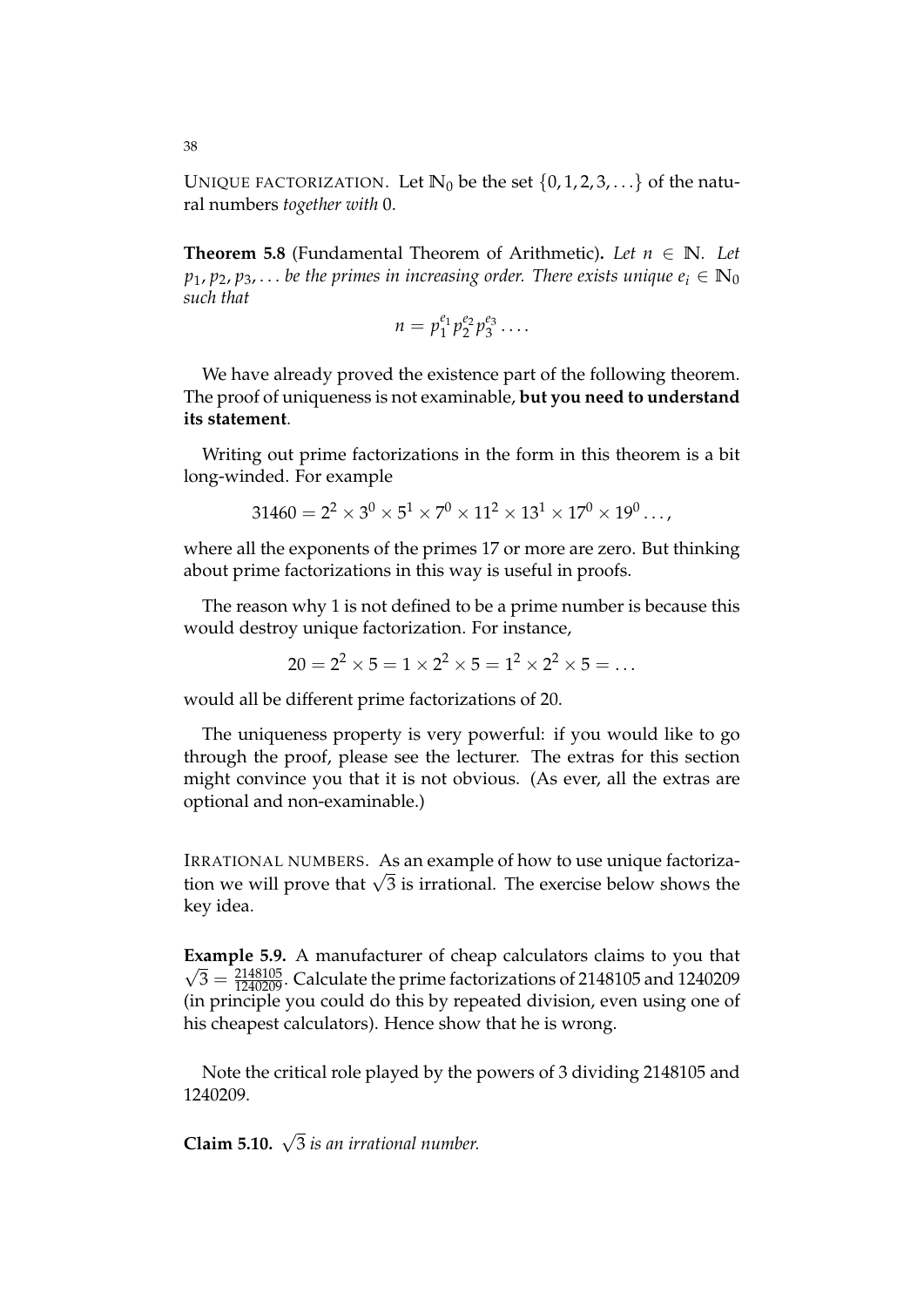We will prove Claim 5.10 using *proof by contradiction*. While related, this is not the same proof by contradiction you will have seen if you are doing 194 Numbers and Functions.

The same argument goes through with minor changes to prove that  $\sqrt{5}$ ,  $\sqrt{8}$ ,  $\sqrt[3]{5}$ , and so on, are all irrational. For instance, to prove that  $\sqrt[3]{5}$  is irrational, use the argument above, but replace 5 with 3 and cube instead of square.

BINARY AND OTHER BASES. Let *b*  $\in \mathbb{N}$  be such that *b*  $\geq 2$ . Let *n*  $\in \mathbb{N}$ . If

$$
n = r_k b^k + r_{k-1} b^{k-1} + \dots + r_1 b + r_0
$$

then we say that  $r_k r_{k-1} \ldots r_1 r_0$  is the *base b* form of *n*.

The integer division defined at the start of this section can be used to write numbers in different bases.

**Example 5.11.** To write 145 in base 3:

| Divide 145 by 3:             | $145 = 48 \times 3 + 1$ |
|------------------------------|-------------------------|
| Divide the quotient 48 by 3: | $48 = 16 \times 3 + 0$  |
| Divide the quotient 16 by 3: | $16 = 5 \times 3 + 1$   |
| Divide the quotient 5 by 3:  | $5 = 1 \times 3 + 2$    |
| Divide the quotient 1 by 3:  | $1 = 0 \times 3 + 1$    |
|                              |                         |

We now stop, because the last quotient was 0. Reading the list of remainders from bottom to top we get

$$
145 = 1 \times 3^4 + 2 \times 3^3 + 1 \times 3^2 + 0 \times 3^1 + 1 \times 3^0.
$$

Hence 145 is 12101 in base 3. We write this as  $145 = 12101_3$ .

Our usual way of writing numbers uses base 10. If no base is specified, as is usually the case, then base 10 is intended.

The example above should suggest a general algorithm.

**Algorithm 5.12.** Let  $n \in \mathbb{N}$  and let  $b \in \mathbb{N}$ . To write n in base b, divide *n by b, then divide the quotient by b, and so on, until the quotient is* 0*. If r*0,*r*1,*r*2, . . . ,*r<sup>k</sup> is the sequence of remainders then*

$$
n = r_k b^k + r_{k-1} b^{k-1} + \dots + r_1 b + r_0.
$$

In Example 5.11, the base was 3 and the sequence of remainders was  $r_0 = 1$ ,  $r_1 = 0$ ,  $r_2 = 1$ ,  $r_3 = 2$  and  $r_4 = 1$ .

If time permits we will prove that the algorithm is correct by induction on *k*, taking as the base case  $k = 0$ .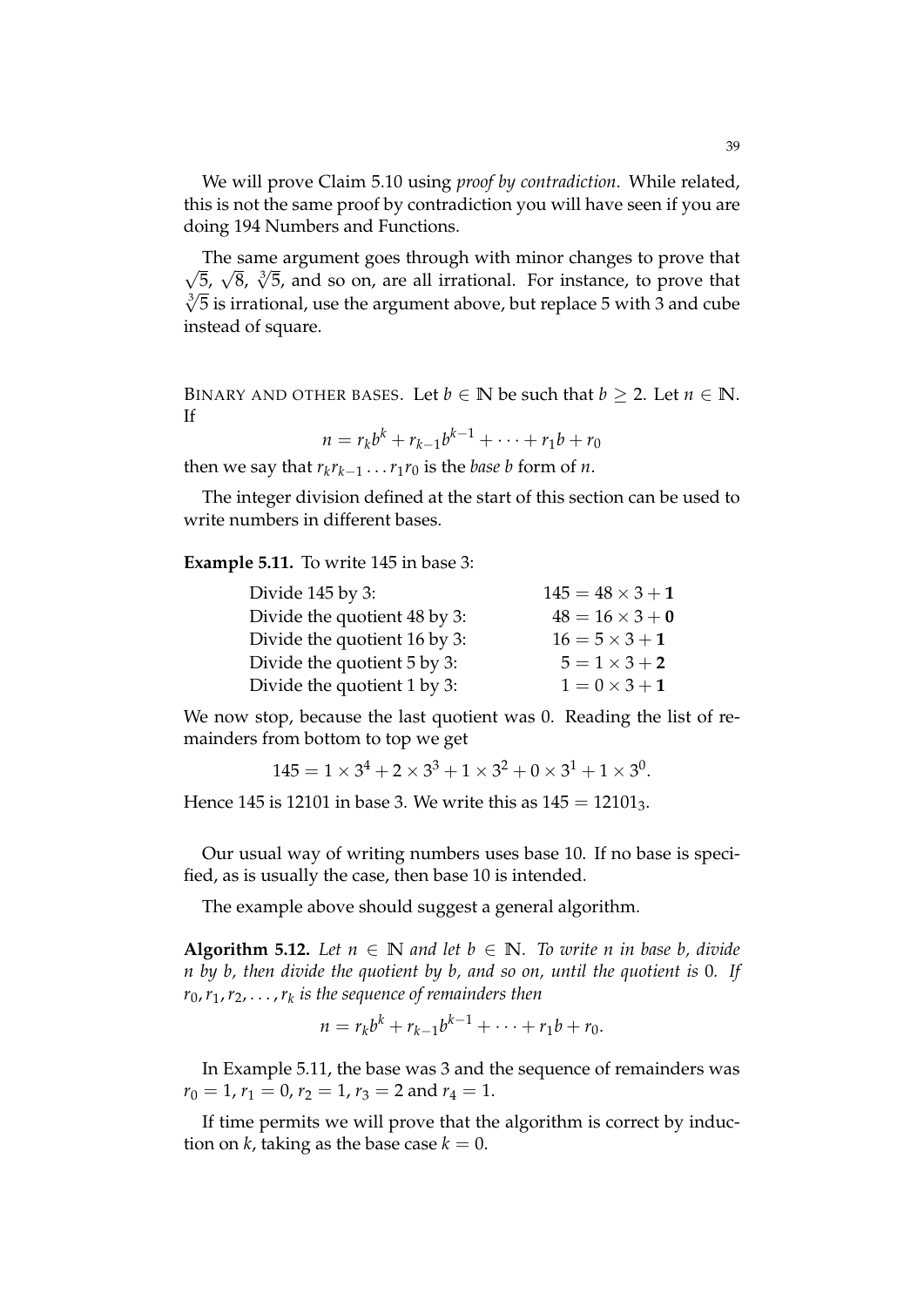Base 2 is known as *binary*. Binary is particularly important because computers store and process data as sequences of the *bi*nary digi*ts*, or *bits*, 0 and 1. For a nice introduction to programming at the level of bits, see pleasingfungus.com/Manufactoria/.

**Exercise 5.13.** Show that  $21 = 10101$  and write 63, 64 and 65 in binary.

**Exercise 5.14.** Let  $n = r_k r_{k-1} \dots r_1 r_0$  be a binary number. Describe, in terms of operations on the string of bits  $r_k r_{k-1} \ldots r_1 r_0$ , how to

- (i) Multiply *n* by 2,
- (ii) Add 1 to *n*,
- (iii) Subtract 1 from *n*,
- (iv) Find the quotient and remainder when *n* is divided by 2.

[*Hint:* for base 10, you probably learned how to do these at school. The MATHEMATICA command BaseForm[n, 2] will write  $n \in \mathbb{N}_0$  in binary.]

EXTRAS: UNIOUE FACTORIZATION. Let *S* be the set of all  $n \in \mathbb{N}$  such that the remainder when *n* is divided by 4 is 1. So

 $S = \{1, 5, 9, 13, 17, 21, 25, 29, 33, 37, 41, 45, 49, \ldots\}.$ 

Say, just for this example, that  $n \in S$  is *S-prime* if  $n \neq 1$  and the only elements of *S* that divide *n* are 1 and *n*.

**Exercise 5.15.** Show that 5 is *S*-prime. Show, more surprisingly, that 9, 21 and 49 are all *S*-primes. Give an example of a number in *S*, apart from 1, that is not *S*-prime.

Now observe that  $9 \times 49 = 21 \times 21$ . The three numbers 9, 21, 49, are all *S*-primes. So although *S*-primes are defined very like normal primes, in the world of *S*-primes, unique factorization does not hold.

EXTRAS: STRONG INDUCTION. In the proof of the existence part of the Fundamental Theorem of Arithmetic, we said 'Repeating this argument with *m* and *m*0 . . . '. This can be made more formal using *strong induction*. In a strong inductive proof, you may assume all of  $P(1)$ , ...,  $P(n)$  when proving  $P(n+1)$ .

## **Exercise 5.16.** For  $n \in \mathbb{N}$  define

*P*(*n*): Either *n* = 1 or *n* is equal to a product of prime numbers. Prove that  $P(n)$  is true for all  $n \in \mathbb{N}$  by strong induction.

For more on strong induction see Chapter 8 of *A concise introduction to pure mathematics* by Martin Liebeck, [2] in the recommended reading list on page 2. (Or page 177 of *How to think like a mathematician* [1] has a very brief account.)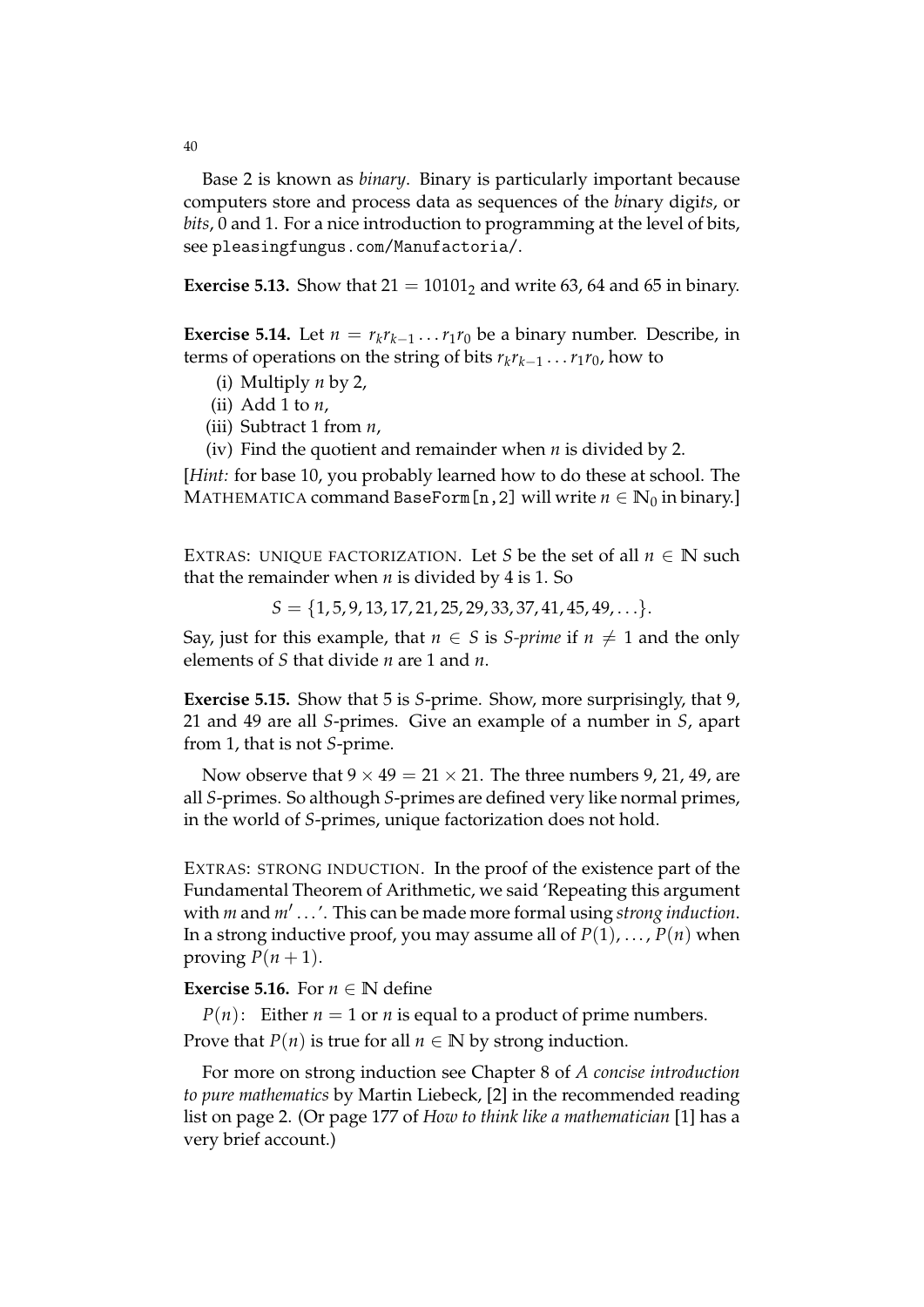# **Part C: Logic and sets**

# 6. LOGIC AND PROOFS

MOTIVATION: AMBIGUOUS SENTENCES. Logical reasoning is at the heart of mathematics. Consider the following sentences. Each has two interpretations that are logically reasonable.

- (1) The picture of the woman in the museum.
- (2) The lady hit the man with an umbrella.
- (3) Nurses help dog bite victim.
- (4) Walk to Windsor or swim the Channel and climb the Matterhorn.

The ambiguities in everyday language are often resolved, either from the context, or because we are conditioned to expect one meaning. In mathematics we instead try to avoid ambiguity by careful use of mathematical language and symbols.

'AND', 'OR' AND 'NOT'. One word that is used in mathematics in a way that may seem non-standard is 'or'. Let *P* and *Q* be propositions.

- *P or Q*, written *P* ∨ *Q*, means at least one of *P* and *Q* is true.
- *P and Q*, written *P* ∧ *Q*, means *P* and *Q* are both true.
- *not P*, written  $\neg P$ , means that *P* is false.

Parts (b) and (c) in the next example show that there is a correspondence between the logical operations  $\land$ ,  $\lor$  and  $\neg$  and the set operations ∩, ∪ and set complement.

**Example 6.1.** Consider the following propositions, depending on a natural number *n*.

*P*(*n*): *n* is even  

$$
Q(n)
$$
: *n* is a multiple of 3  
*R*(*n*): *n* is prime

- (a) In words,  $\neg P(n) \land Q(n)$  states '*n* is an odd number and *n* is a multiple of 3'.
- (b) A short way to state  $P(n) \wedge Q(n)$  is '*n* is divisible by 6'. And  ${n \in \mathbb{N} : P(n) \cap {n \in \mathbb{N} : Q(n)} = {n \in \mathbb{N} : P(n) \wedge Q(n)}.$
- (c) The negation of  $P(n)$  is '*n* is odd', and correspondingly

 ${n \in \mathbb{N} : n \text{ is even}}' = {n \in \mathbb{N} : n \text{ is odd}}.$ 

To avoid ambiguities such as those in sentence (4) above, the parentheses '(' and ')' are used. **Exercise:** find the elements of

 $\{n \in \{1, 2, ..., 10\} : P(n) \wedge (Q(n) \vee R(n))\}$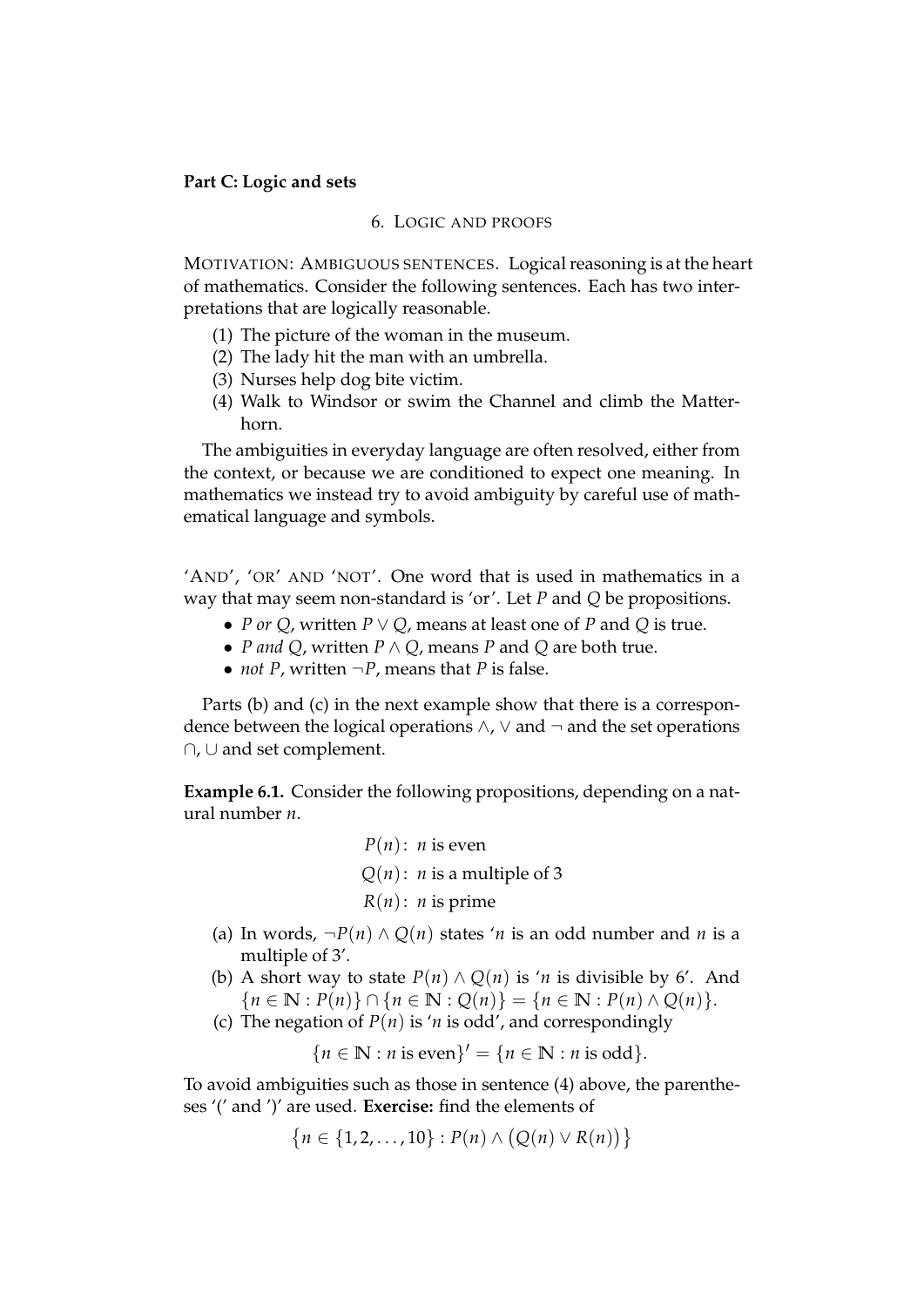TRUTH TABLES AND IMPLICATION. A concise way to specify a logical operation such as ∨, ∧ or ¬ is by a *truth table*, such as the one below showing ∨.

| р           |                           | $\boldsymbol{P}$ |
|-------------|---------------------------|------------------|
| T           | T                         | Τ                |
| T           | $\boldsymbol{\mathrm{F}}$ | Τ                |
| $\mathbf F$ | T                         | Т                |
| F           | F                         | F                |

Recall that  $P \implies Q$  means 'if *P* is true then *Q* is true'. For the sake of argument, assume that =⇒ has a truth table. **Question:** what is it?

**Answer:** Think of  $P \implies Q$  as a promise. The only time this promise is broken is if *P* is true and *Q* is false. So

> *P*  $\Longrightarrow$  *Q* is false when *P* is true and *Q* is false, and true in all other cases

The boxed statement says there is only one way  $P \implies Q$  can be false. This will be useful for Sheet 7, particularly Question 2.

| Р           |             | $\overline{P}$ |
|-------------|-------------|----------------|
| T           | T           | T              |
| $\mathbf T$ | $\mathbf F$ | F              |
| F           | T           | T              |
| ${\bf F}$   | F           | T              |

**Exercise 6.2.** Recall that  $P \iff Q$  means that  $P \implies Q$  and  $Q \implies P$ . Use the truth tables for  $\Longrightarrow$  and  $\wedge$  to find the truth table for  $\Longleftrightarrow$ .

**Exercise 6.3.** Which of the following propositions are true for all  $x \in \mathbb{R}$ ?

- (a)  $P(x)$ :  $x \ge 4 \Longrightarrow x \ge 3$ ,
- (b)  $Q(x)$ :  $x \ge 3 \implies x \ge 4$ ,
- (c)  $R(x)$ :  $x^2 2x 3 = 0 \implies x = -1, x = 3$  or  $x = 37$ ,
- (d)  $S(x)$ :  $x \ge 0$  and  $x^2 2x 3 = 0 \implies x = 3$ ,

Which of the following propositions are true for all  $x, y \in \mathbb{R}$ ?

- (e)  $T(x, y)$ :  $x, y \in \mathbb{R}$  and  $x^2 = y^2 \implies x = y$ ,
- (f)  $U(x, y)$ :  $x, y \in \mathbb{R}$  and  $x^3 = y^3 \implies x = y$ .

In which of (c) and (d) can  $\implies$  be replaced with  $\Longleftrightarrow$ ?

Logically  $P \implies Q$  says nothing about  $Q \implies P$ . This was already seen in Example 1.6 and in (c) above.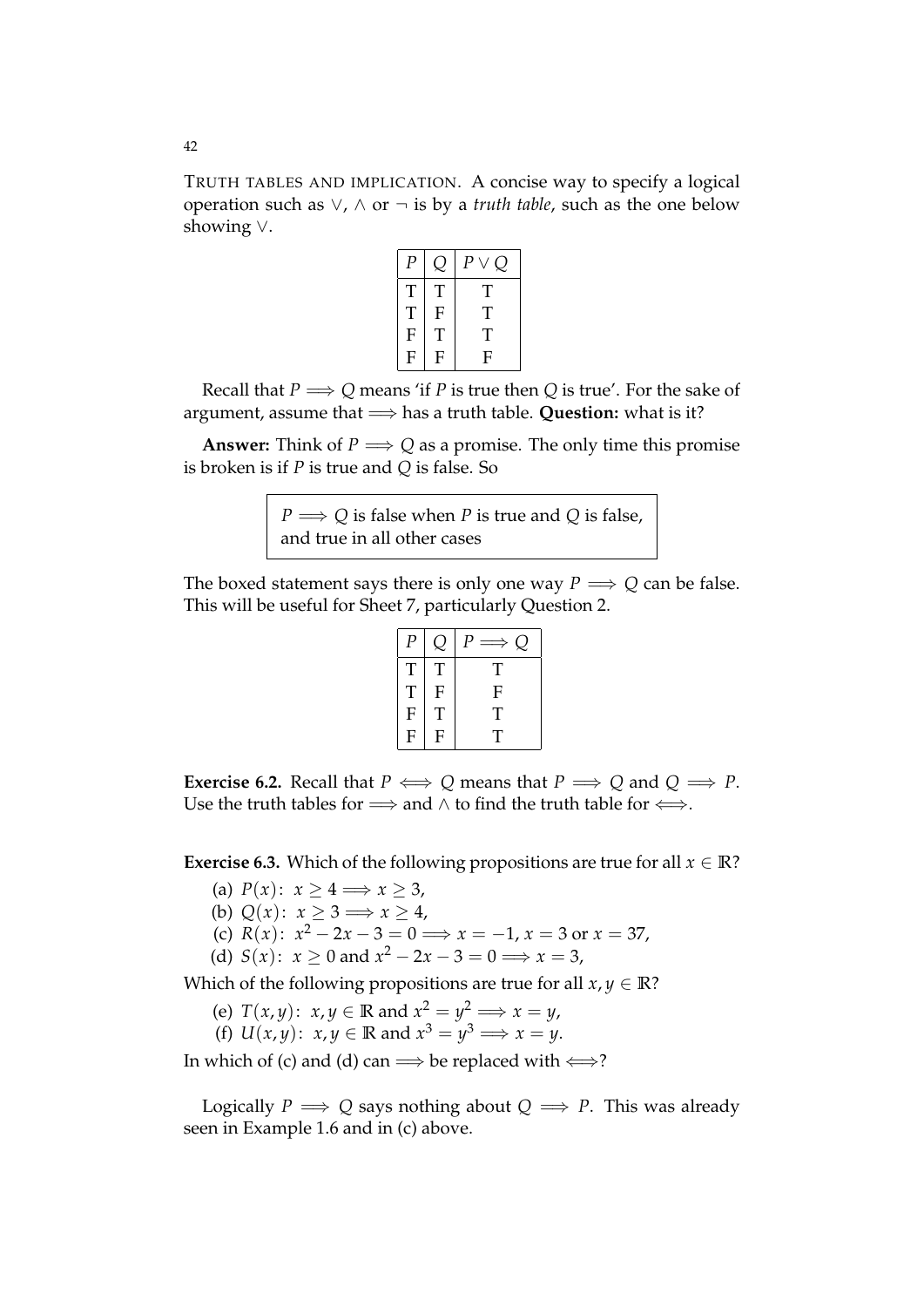**Example 6.4.** Suppose we want to find all  $x \in \mathbb{R}$  such that

$$
\sqrt{x+3} = x+1.
$$

There is a correct chain of implications:  $\sqrt{x+3} = x+1 \implies x+3 =$  $(x+1)^2 \implies x^2 + x - 2 = 0 \implies (x+2)(x-1) = 0$ . But because the first implication sign is not reversible, it does not follow that both  $-2$ and 1 are solutions.

See the extras for further discussion of implication and some other ways to state implications. In this course  $\implies$ ,  $\iff$  and 'if *P* then *Q'* will be enough. But other formulations can be more expressive, and will be met in other courses.

A LOGIC PROBLEM. The following examples are taken from '*What is the name of this book?*' by Raymond Smullyan, Penguin 1978.

**Exercise 6.5.** Each of Persons A, B, C is either a *Knight* who always tells the truth, or a *Knave*, who always lies.

- (a) Person A says 'If I'm a Knight then I'll give you *£*1000'. What do you conclude?
- (b) Person B says of Person C: 'If C is a Knight then I am a Knave'. Deduce the identities of B and C.

LOGICAL EQUIVALENCE AND TAUTOLOGIES.

**Definition 6.6.** If  $P \iff Q$  is true then we say that *P* and *Q* are *logically equivalent*. If a proposition is always true, then it is said to be a *tautology*.

For instance

$$
(P \Longleftrightarrow Q) \Longleftrightarrow ((P \Longrightarrow Q) \land (Q \Longrightarrow P))
$$

is a tautology, and so is  $P \iff \neg(\neg P)$ .

**Claim 6.7** (De Morgan's Laws for propositions)**.** *Let P and Q be propositions. Then the following are tautologies:*

(i)  $\neg (P \lor Q) \Longleftrightarrow \neg P \land \neg Q,$  $(ii) \neg (P \land Q) \Longleftrightarrow \neg P \lor \neg Q.$ 

The proof of (ii) is left to you in Question 2(c) on Sheet 7. The truth table method is easy and systematic. But it is sometimes more illuminating to argue directly.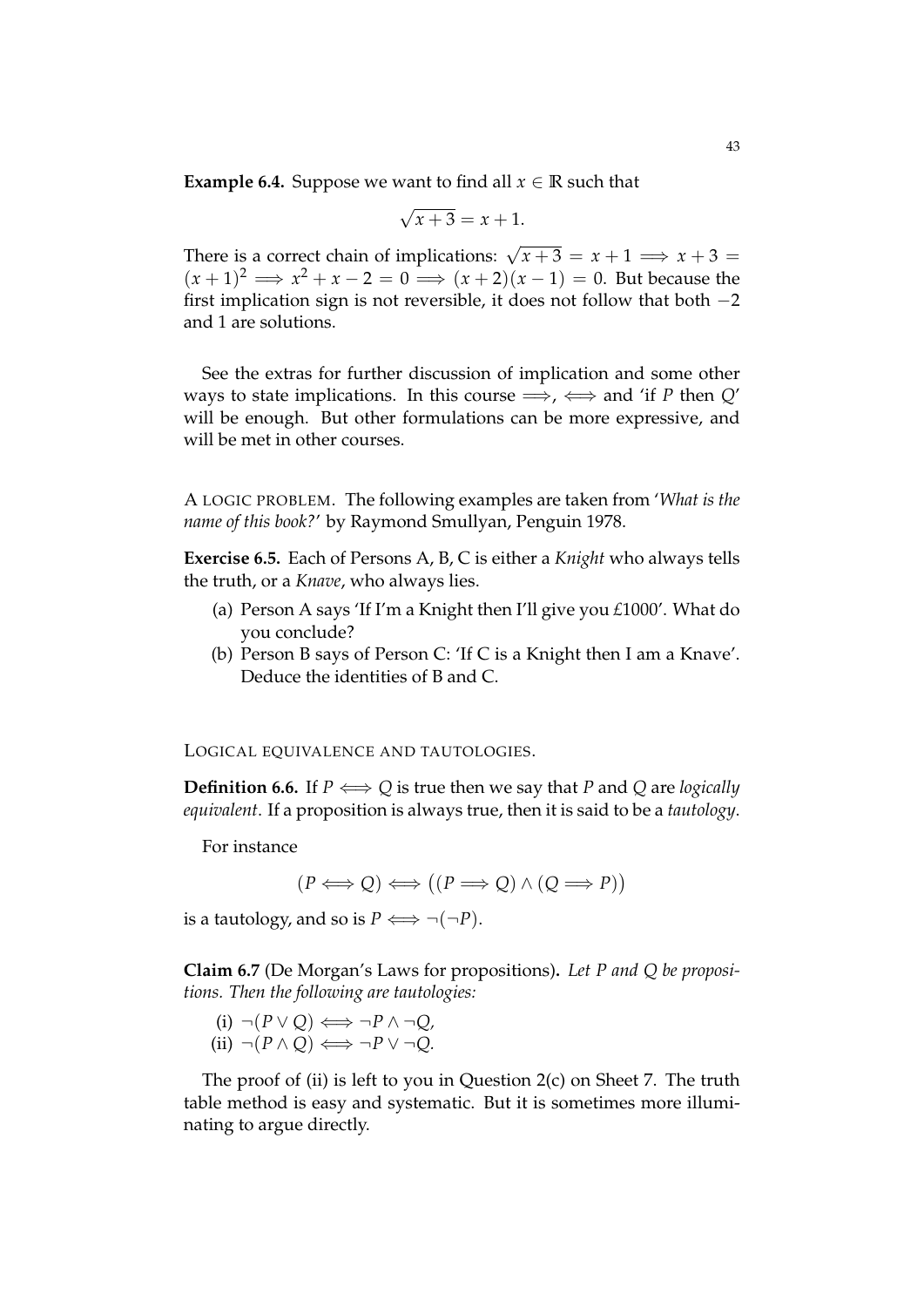PROOF BY CONTRAPOSITIVE. The next claim can be proved easily using a truth table.

**Claim 6.8.** Let P and Q be propositions. Then  $P \implies Q$  and  $\neg Q \implies \neg P$  are *logically equivalent.*

Switching to the contrapositive can be useful first step in a proof, particularly when statements appear in negated form.

**Claim 6.9.** *Let*  $a \in \mathbb{Q}$  *be non-zero and let*  $x \in \mathbb{R}$ *. If*  $x \notin \mathbb{Q}$  *then*  $ax \notin \mathbb{Q}$ *.* 

**Example 6.10.** Let  $f : X \to Y$  and  $g : Y \to Z$  be functions. Question 5(b) on Sheet 2 asked you to show that if  $gf : X \rightarrow Z$  is surjective, then *g* is surjective. In symbols

*gf* surjective  $\Longrightarrow$  *g* surjective.

One nice proof, found by many people, uses the contrapositive. It is equivalent to show that

*g* not surjective  $\Rightarrow$  *gf* not surjective.

*Proof.* If *g* is not surjective then there exists  $z \in Z$  such that *z* is not in the range of *g*. Since {*g*(*f*(*x*)) : *x* ∈ *X*} ⊆ {*g*(*y*) : *y* ∈ *Y*} = range *g*, we see that *z* is not in the range of *g f*. Hence *g f* is not suriective. □ see that *z* is not in the range of *g f* . Hence *g f* is not surjective.

PROOF BY CONTRADICTION. Let *P* be a proposition. In a proof by contradiction, we suppose that *P* is false, so  $\neg P$  is true. We then show that ¬*P* =⇒ *C* where *C* is a false statement. Since a true statement does not imply a false statement,  $\neg P$  must be false. So *P* is true.

The proof given in lectures of Theorem 5.6, that there are infinitely many primes, was a proof by contradiction.

**Example 6.11.** The function  $f : \mathbb{R} \to \mathbb{R}_{>0}$  defined by  $f(x) = 2^x$  is bijective, so there exists a unique  $t \in \mathbb{R}$  such that  $2^t = 3$ . We will use proof by contradiction to show that *t* is irrational.

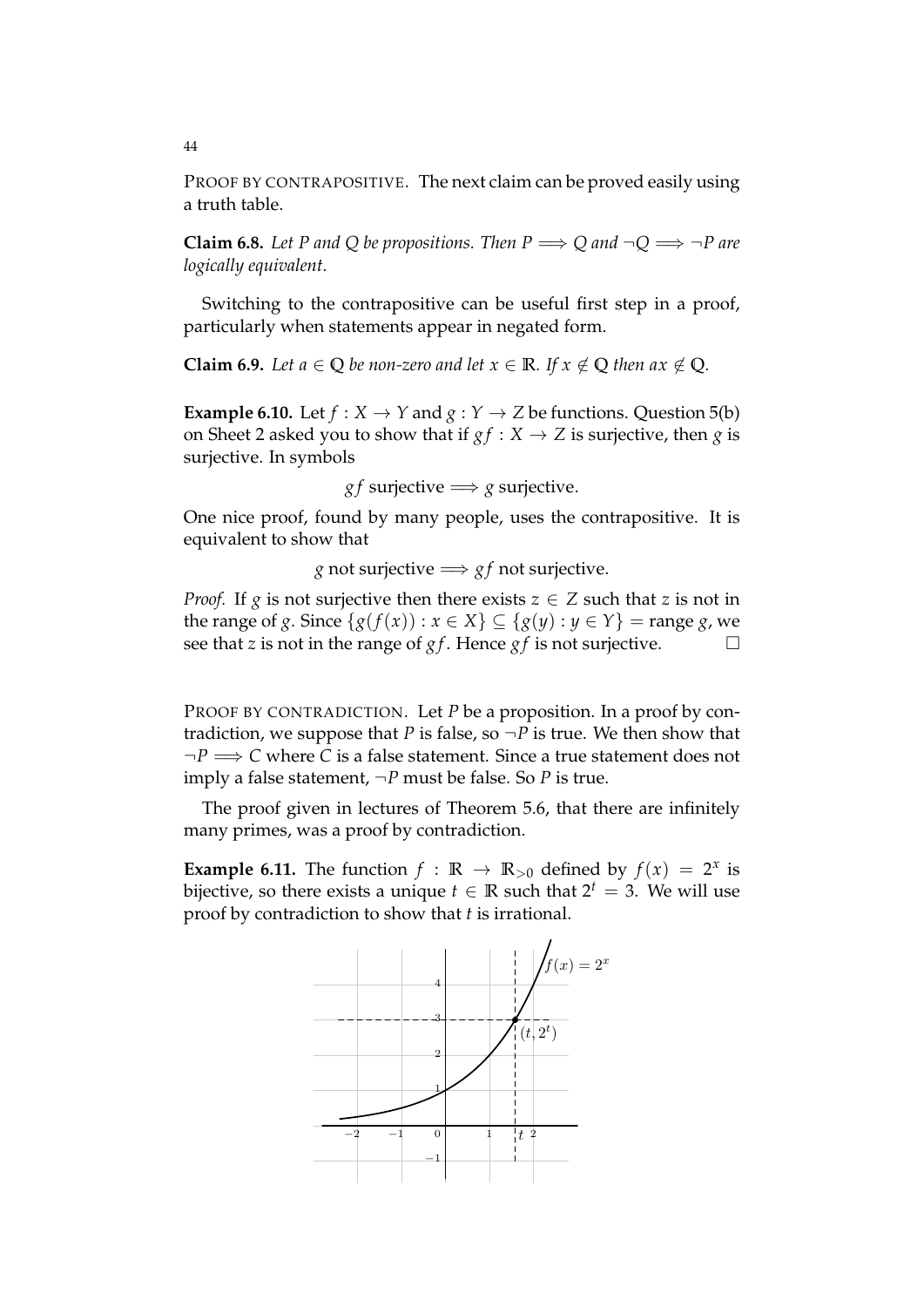'FOR ALL' AND 'EXISTS'. Let  $P(x)$  be a proposition depending on an element *x* of a set *X*.

- If  $P(x)$  is true for all  $x \in X$ , then we write  $(\forall x \in X) P(x)$ .
- If there exists an element  $x \in X$  such that  $P(x)$  is true, then we write  $(\exists x \in X) P(x)$ .

The parentheses around  $\forall x \in X$  and  $\exists x \in X$  are often omitted. The symbols ∀ and ∃ are called *logical quantifiers*

The negation of

- (∀*x* ∈ *X*) *P*(*x*) is (∃*x* ∈ *X*) ¬*P*(*x*).
- (∃*x* ∈ *X*) *P*(*x*) is (∀*x* ∈ *X*) ¬*P*(*x*).

Once you have understood the meaning of the ∀ and ∃ symbols, these rules should seem fairly obvious to you. Negating long compound statements becomes routine if you apply these rules step-by-step.

**Exercise 6.12.** State the truth value of each of the propositions below. Justify your answers.

$$
P: (\forall m \in \mathbb{Z})(4 \text{ divides } m^2)
$$
  
 
$$
Q: (\exists m \in \mathbb{Z})(4 \text{ divides } m^2)
$$
  
 
$$
R: (\forall m \in \mathbb{Z})(\exists n \in \mathbb{N})(m + n \text{ is even})
$$
  
 
$$
S: (\exists m \in \mathbb{Z})(\forall n \in \mathbb{N})(m + n \text{ is even})
$$

[*Hint for S:* it may be easier to argue that ¬*S* is true.]

**Exercise 6.13.** Sometimes the set *X* in  $\forall x \in X$  is indicated by inequalities. For example,

 $(\forall \epsilon > 0) Q(\epsilon)$  means that  $Q(\epsilon)$  is true for all  $\epsilon \in \mathbb{R}$  such that  $\epsilon > 0$ ,

 $(\forall n > N) S(n)$  means that  $S(n)$  is true for all  $n \in \mathbb{N}$  such that  $n > N$ .

Let  $a_1, a_2, a_3, \ldots$  be real numbers. Let  $\ell \in \mathbb{R}$ . Negate

$$
P: (\forall \epsilon > 0)(\exists N \in \mathbb{N})(\forall n > N) |a_n - \ell| < \epsilon.
$$

If you are doing MT194 Numbers and Functions then you should have noticed that *P* is logically equivalent to 'the sequence  $(a_n)$  converges to  $\ell'$ .

**Exercise 6.14.** Let *X* be the set of people doing MT181 and for  $x \in X$  let  $P(x)$  be the proposition '*x* submitted answers to Sheet 6'. Show that

$$
(\exists x \in X) (P(x) \Longrightarrow (\forall x \in X) P(x)).
$$

This is the 'Drinkers Principle': see §250 in Smullyan's book.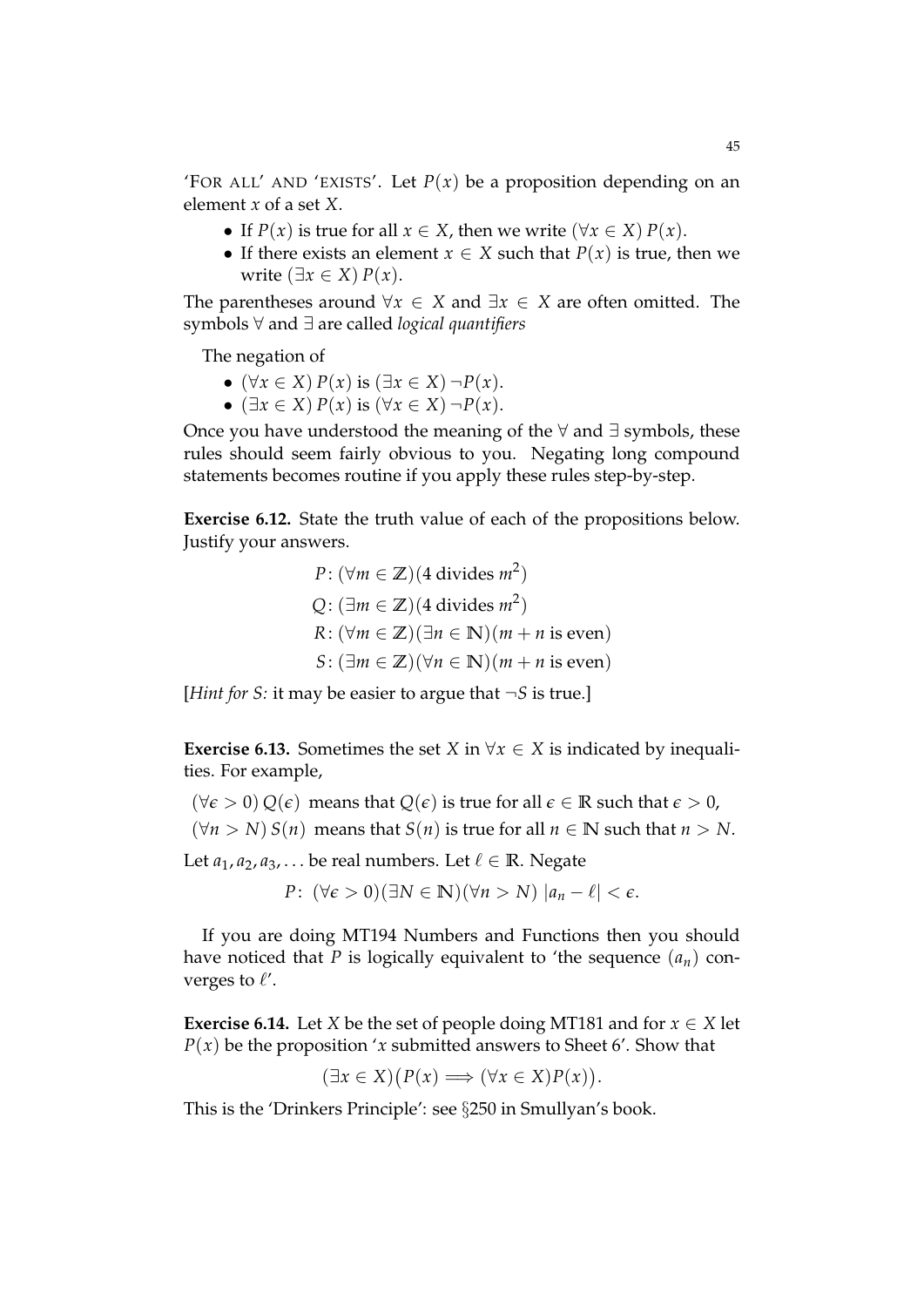EXTRAS: ONLY IF, NECESSARY, SUFFICIENT. As usual, let *P* and *Q* be propositions. The following are all different ways to state  $P \Longrightarrow Q$ :

- if *P* then *Q*,
- $\bullet$  Q if *P*,
- *P* only if *Q*,
- *P* is sufficient for *Q*,
- *Q* is necessary for *P*.

Note that reading  $P \iff Q$  as 'P if and only if  $Q'$  is consistent with the meaning of 'only if' just stated: '*P* if *Q'* means  $Q \implies P$  and '*P* only if  $Q'$  means  $P \Longrightarrow Q$ .

**Exercise 6.15.** Please assume that the following statements are true.

- *P*: If it is raining then the sky is cloudy.
- *Q*: If it rains in the morning then Prof. Z carries her umbrella all day.
- *R*: People who carry umbrellas never get soaked.

Which of the following statements can be deduced from *P*, *Q* and *R*?

- *A*: A cloudy sky is a necessary condition for rain.
- *B*: A cloudy sky is a sufficient condition for rain.
- *C*: It is raining only if the sky is cloudy.
- *D*: Rain in the morning is a necessary condition for Prof. Z to carry her umbrella.
- *E*: Rain in the morning is a sufficient condition for Prof. Z to carry her umbrella.
- *F*: Rain falling from the sky implies that the sky is cloudy.
- *G*: The sky is cloudy implies that rain is falling.
- *H*: If Prof. Z is soaked then it did not rain this morning.

The answers are on the Part C Slides.

EXTRAS: TRUE IMPLIES TRUE. The truth table for  $\implies$  show that any true proposition implies any other true proposition. You might well feel this does not agree with how we use implication in proofs where  $P \Longrightarrow Q$  has the practical meaning:

'if *P* is true, there is some easy reason why *Q* is true'.

Resolving this tension is beyond the scope of these notes, but you might try searching for 'completeness theorem' or 'logical system' on the web to find out more.

EXTRAS: FALSE IMPLIES FALSE. The propositions '*P* implies *Q*' and  $\rightarrow Q$  implies  $\neg P'$  are logically equivalent. Writing T for a true proposition and F for a false proposition, it follows that  $T \implies T$  and  $F \implies F$ have the same truth value. Since  $T \Longrightarrow T$  is true, so is  $F \Longrightarrow F$ .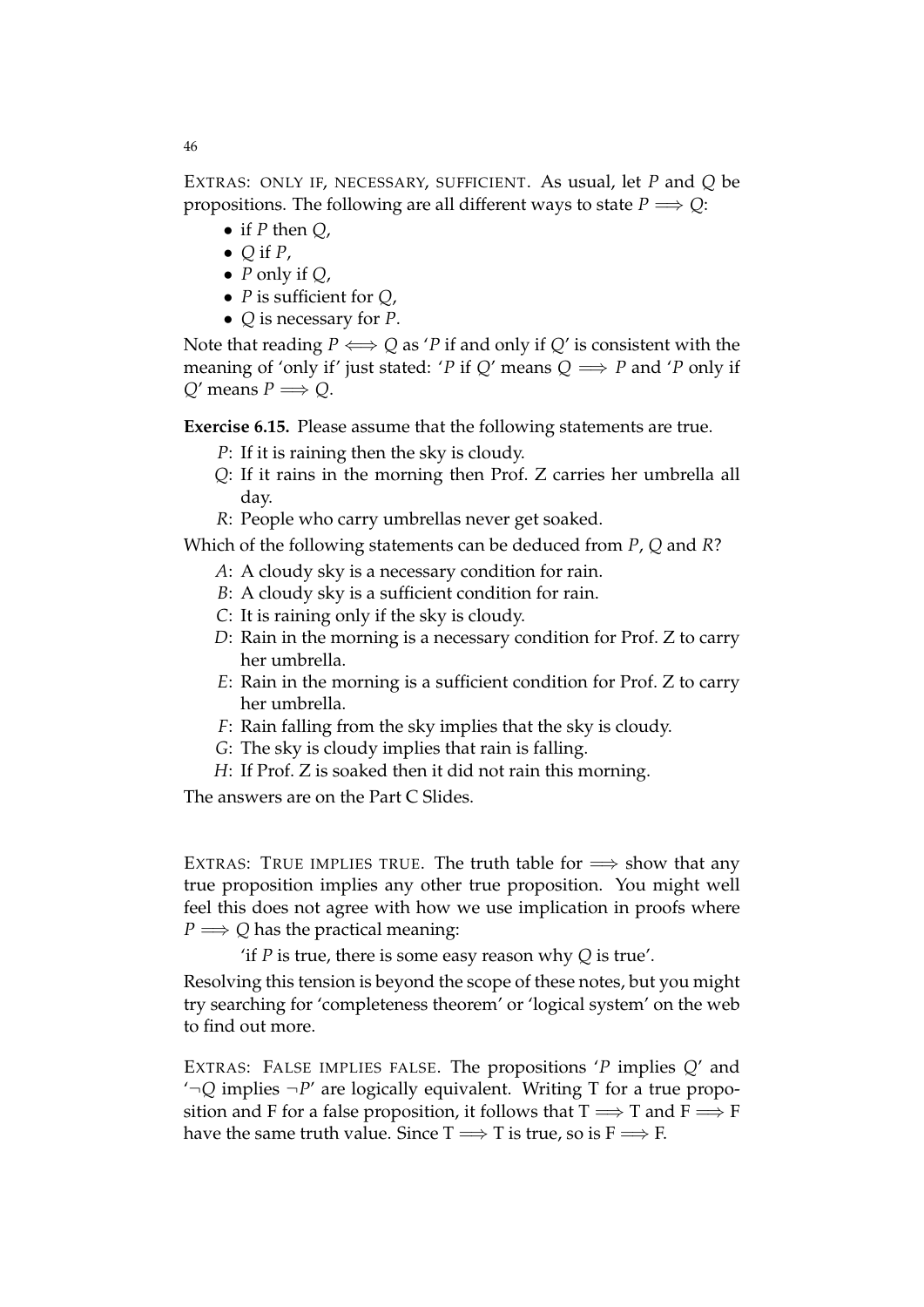EXTRAS: IMPLICATION IN EVERYDAY LANGUAGE. Does the truth table for implication on page 42 reflect the way implication is used in everyday language? Here are three examples.

(a) Every general election someone, call him *Y*, will make an announcement of the form:

'If party *P* wins the election then I will leave the country'.

If party *P* does not win, then Person *Y* is not committing himself either way: he might stay or he might leave. Either way his announcement will be true. So it seems that *Y*'s announcement is the same as

Party *P* wins the election  $\Longrightarrow$  Person *Y* will leave the country.

(b) We have seen that false propositions imply anything. This is reflected in natural language. Consider

'If the moon is made of green cheese then pigs can fly.'

It is said that Bertrand Russell was once challenged to deduce from the false proposition  $1 = 2$  that he was the pope, and replied

'The pope and I are two, therefore we are one'.

(c) However there are other cases which are less clear. For example, consider

'If you don't do your homework, you can't go to the cinema'.

The natural interpretation is that if we do our homework, we can go to the cinema. But this does not logically follow! Let *P* be 'Did homework', and let *Q* be 'Will go to cinema'. The original statement can reasonably be interpreted as

 $\neg P \Longrightarrow \neg O$ .

This does not imply  $P \implies Q$ . It could be that everyone always does their homework, and no-one ever goes to the cinema.

**Exercise 6.16.** State the contrapositive of  $\neg P \implies \neg Q$  in English. By Claim 6.8, this *does* follow logically from  $\neg P \implies \neg Q$ .

EXTRAS: MORE LOGIC. Logic is a much deeper subject than this introduction might suggest. It underpins Gödel's incompleteness theorem on the limits of formal mathematical proofs and Turing's work on the relationship between mathematical truth and computability.

There are many good books on these subjects written for the nonexpert. For example, *Gödel's Proof* by Ernest Nagel and James Newman, NYU Press (2001).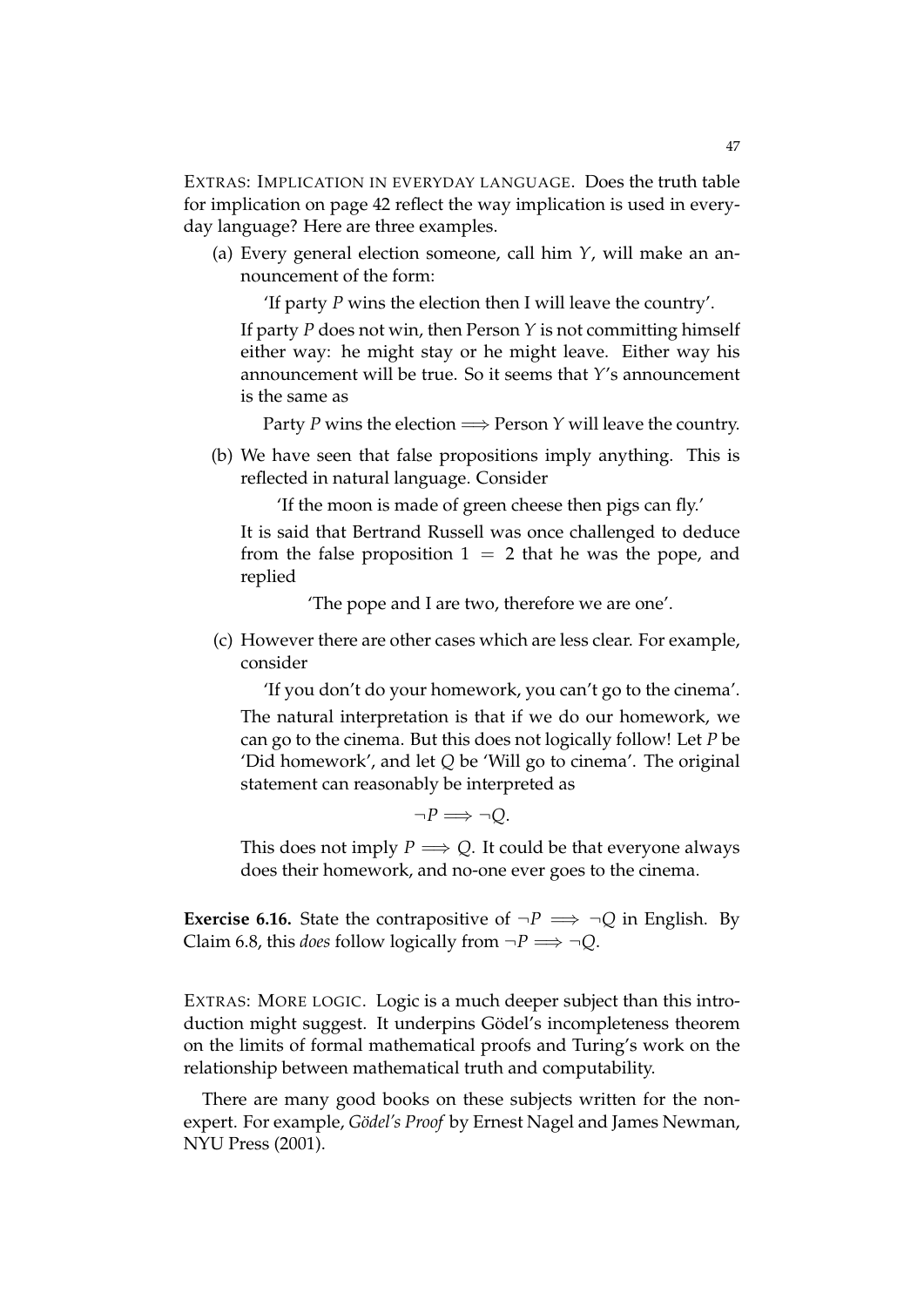STUDY SKILLS: DEFINITIONS, THEOREMS AND PROOFS.

*Definitions.* You need to know all the definitions, both so that you can state them accurately in examinations, and so you can apply them in theorems and examples.

It is *not* necessary to memorise definitions verbatim, although this is certainly one possible approach. Any logically correct version will get full marks. For example, 'A function  $f : X \rightarrow Y$  is *injective* if for all *y*  $\in$  *Y* the equation *f*(*x*) = *y* has at most one solution', is a perfect alternative to the statement in Definition 2.11(i).

By convention, when 'if' is written in a definition, it means 'if and only if'. Question 1 on Sheet 6 asked you to read Chapter 15 of *How to think like a mathematician*; this convention is mentioned on page 104.

**Exercise 6.17.** Here is a typical examination question on definitions and a sadly not atypical answer.

> 'Let *X* and *Y* be sets. What does it mean to say that a function  $f: X \to Y$  is injective?'

> **Answer:**  $f(x) \neq f(x')$ . So *f* is injective if there aren't two arrows in the same dot, like  $f(x) = x + 1$ .

Criticize this answer. (Is the meaning of *x* and *x'* clear? If this was the only definition given in a lecture, would it make sense to you? There is a missing assumption that  $x \neq x'.$ 

*Theorems and proofs.* In MT181 you need to know the proofs of the theorems marked as 'examinable' in the printed notes and proved carefully in lectures. For the other theorems, such as the Fundamental Theorem of Arithmetic, you need to understand the statements. But you are not expected to be able to prove them.

Learning proofs is hard work, but it pays off in fixing ideas in your head. The best strategy is to break down the proof into key steps. Think about what hypotheses (or background knowledge) each step uses, and how it leads toward the conclusion. If you understand the key steps, you will be able to fill in the details for yourself.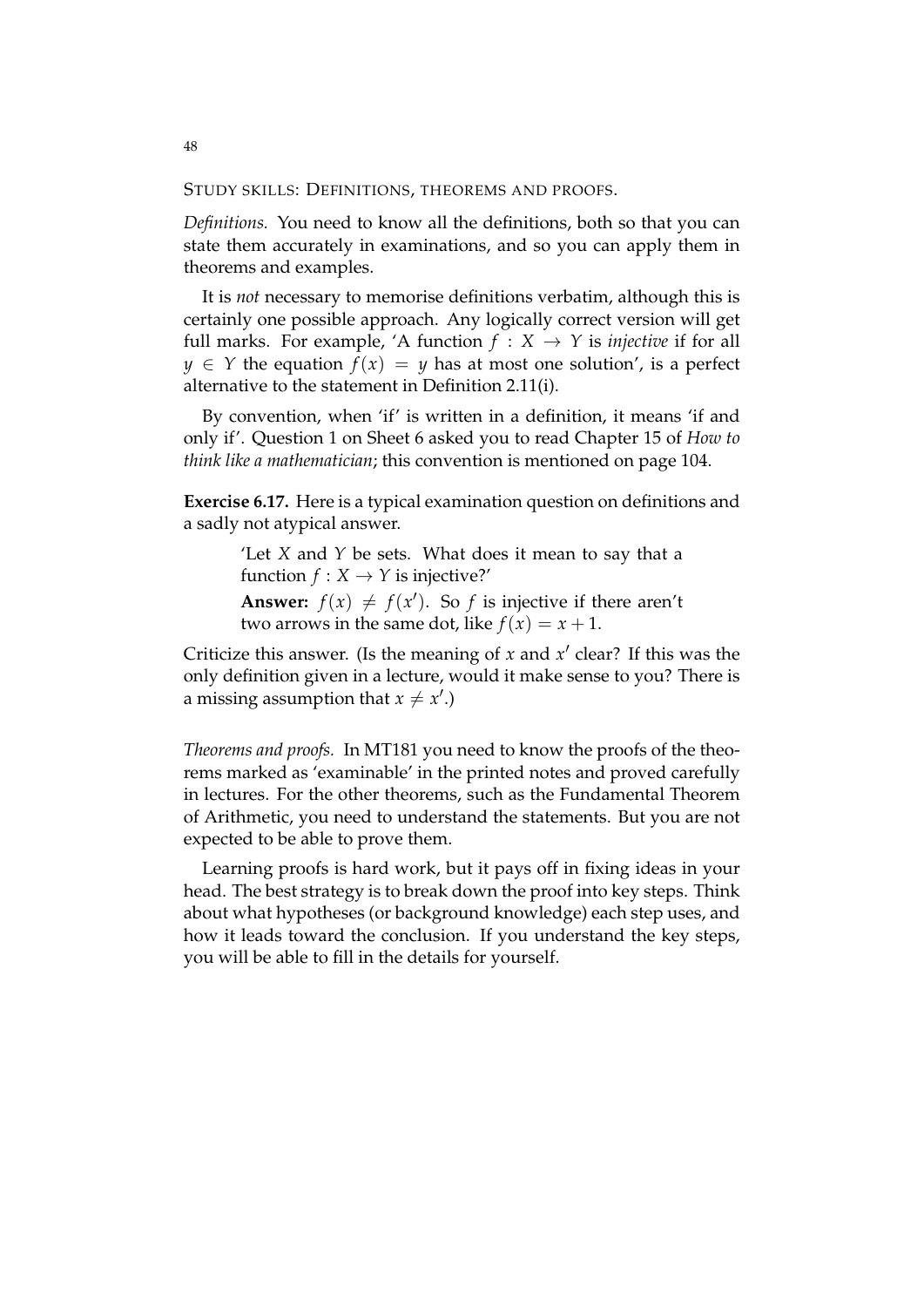### 7. SETS AND COUNTING

In this section we will look again at sets and subsets (see pages 4 and 7) and solve some counting problems. We will need the set with no elements. This set is called the *empty set*, and is denoted ∅.

SIZES OF SETS.

**Definition 7.1.** Let *X* be a set. We say that *X* is *finite* if it has finitely many elements, and *infinite* otherwise. The *size* of a finite set *X* is its number of elements. We denote the size of *X* by |*X*|,

Note that |*X*| is read as 'mod *X*'.

**Exercise 7.2.** State the truth value (true or false) of each of the propositions below.

(a) 1 is an element of **N**.

(b) {1} is an element of **N**.

- (c)  $|x \in \mathbb{R} : x^3 = 1| = 1.$
- (d)  $|\{z \in \mathbb{C} : z^3 = 1\}| = 1.$
- (e) The set of natural numbers is infinite.
- (f) The empty set is a subset of every set;
- (g) The empty set is an element of every set;

If *X* is any set then  $\emptyset \subseteq X$  (there is nothing to check), and  $X \subseteq X$ , since  $x \in X \Longrightarrow x \in X$ .

PROVING THAT TWO SETS ARE EQUAL.

**Claim 7.3.** *Let X, Y and Z be sets. Then*

 $(K \cup Y) \cap Z = (X \cap Z) \cup (Y \cap Z)$ (ii)  $(X \cap Y) \cup Z = (X \cup Z) \cap (Y \cup Z)$ .

Recall that, by the definition on page 7,

 $X \subseteq Y \Longleftrightarrow (x \in X \Longrightarrow x \in Y).$ 

We will also use the following fact:  $X = Y \iff X \subseteq Y$  and  $Y \subseteq X$ .

INCLUSION AND EXCLUSION. Let *X* and *Y* be finite sets. In the sum  $|X| + |Y|$  we count each element of *X* once, and each element of *Y* once. So the elements of *X* ∩ *Y* are counted twice, once as elements of *X*, and once as elements of *Y*. If we subtract  $|X \cap Y|$  to correct for this overcounting, we get

$$
|X \cup Y| = |X| + |Y| - |X \cap Y|.
$$

This is illustrated on the Venn diagram overleaf.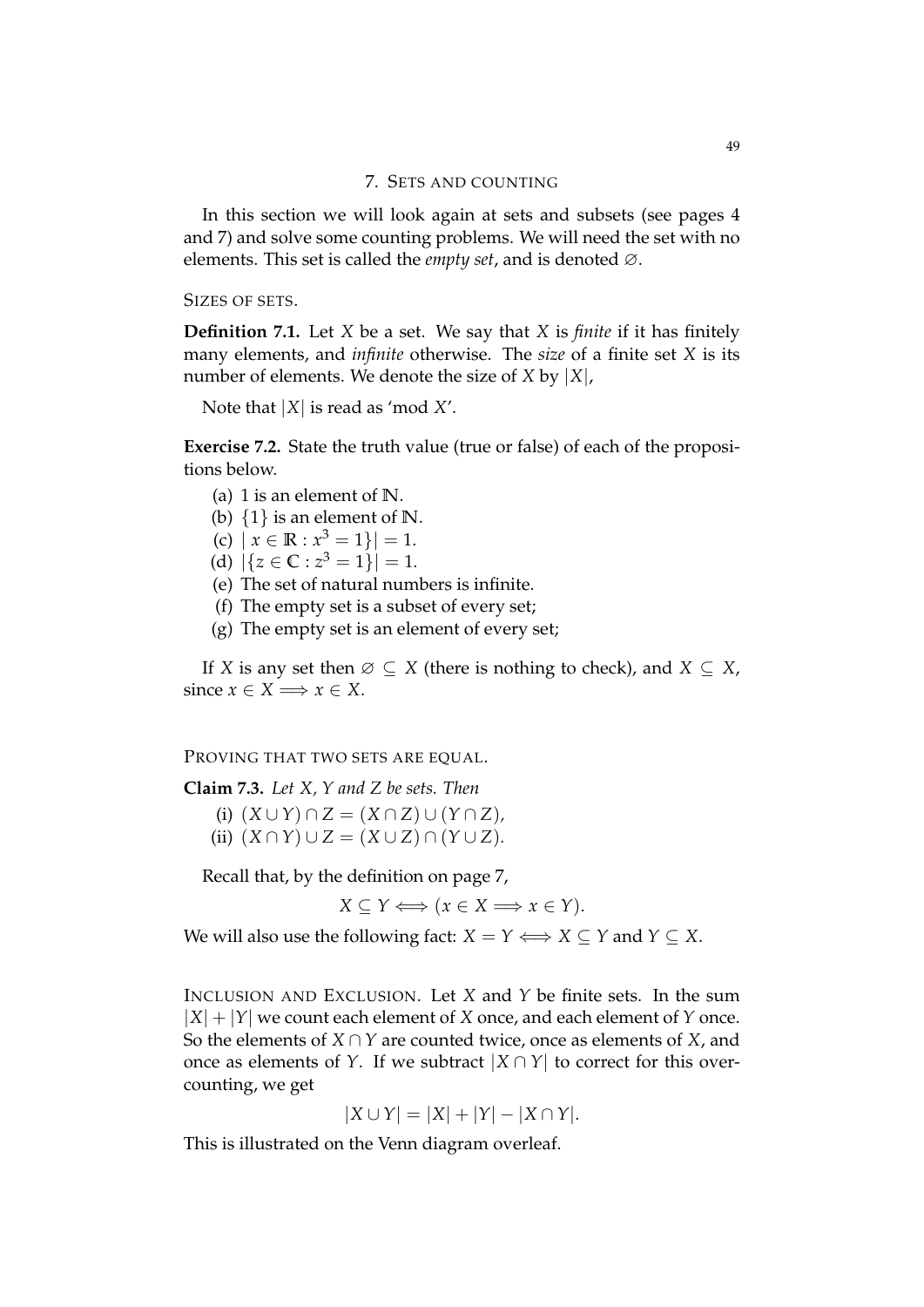

For example, if  $z \in X \cap Y$  then *z* is counted as  $+1$  in  $|X|$ ,  $|Y|$  and as  $-1$  in  $|X \cap Y|$ , for a total contribution of  $1 + 1 - 1 = 1$ .

If *X* and *Y* are contained in a universe set *U* then, since

$$
|(X \cup Y)'| = |U| - |X \cup Y|
$$

we have

$$
|(X \cup Y)'| = |U| - |X| - |Y| + |X \cap Y|.
$$

**Exercise 7.4.** At the University of Erewhon, there are 100 students. At each algebra lecture there are 65 students and at each analysis lecture that are 70 students. Let *b* be the number of students doing both algebra and analysis.

- (i) If  $b = 50$ , how many students are doing neither algebra nor analysis?
- (ii) What is the greatest possible value of *b*?
- (iii) What is the least possible value of *b*?

The claim below is the Principle of Inclusion and Exclusion for three sets.

**Claim 7.5.** *If X, Y and Z are finite sets then*  $|X \cup Y \cup Z| = |X| + |Y| + |Z| - |X \cap Y| - |Y \cap Z| - |Z \cap X| + |X \cap Y \cap Z|.$ 

**Exercise 7.6.** Suppose that *X*, *Y*, *Z* are subsets of a finite universe set *U*. Use Claim 7.5 to write down a formula for the size of  $|(X \cup Y \cup Z)'|$ . (This formula will be useful for Question 5(b) on Sheet 8.)

**Example 7.7.** Let  $a_n$  be the number of dots in the *n*th diagram below. So  $a_1 = 1$ ,  $a_2 = 7$ ,  $a_3 = 19$ ,  $a_4 = 37$ , and so on.

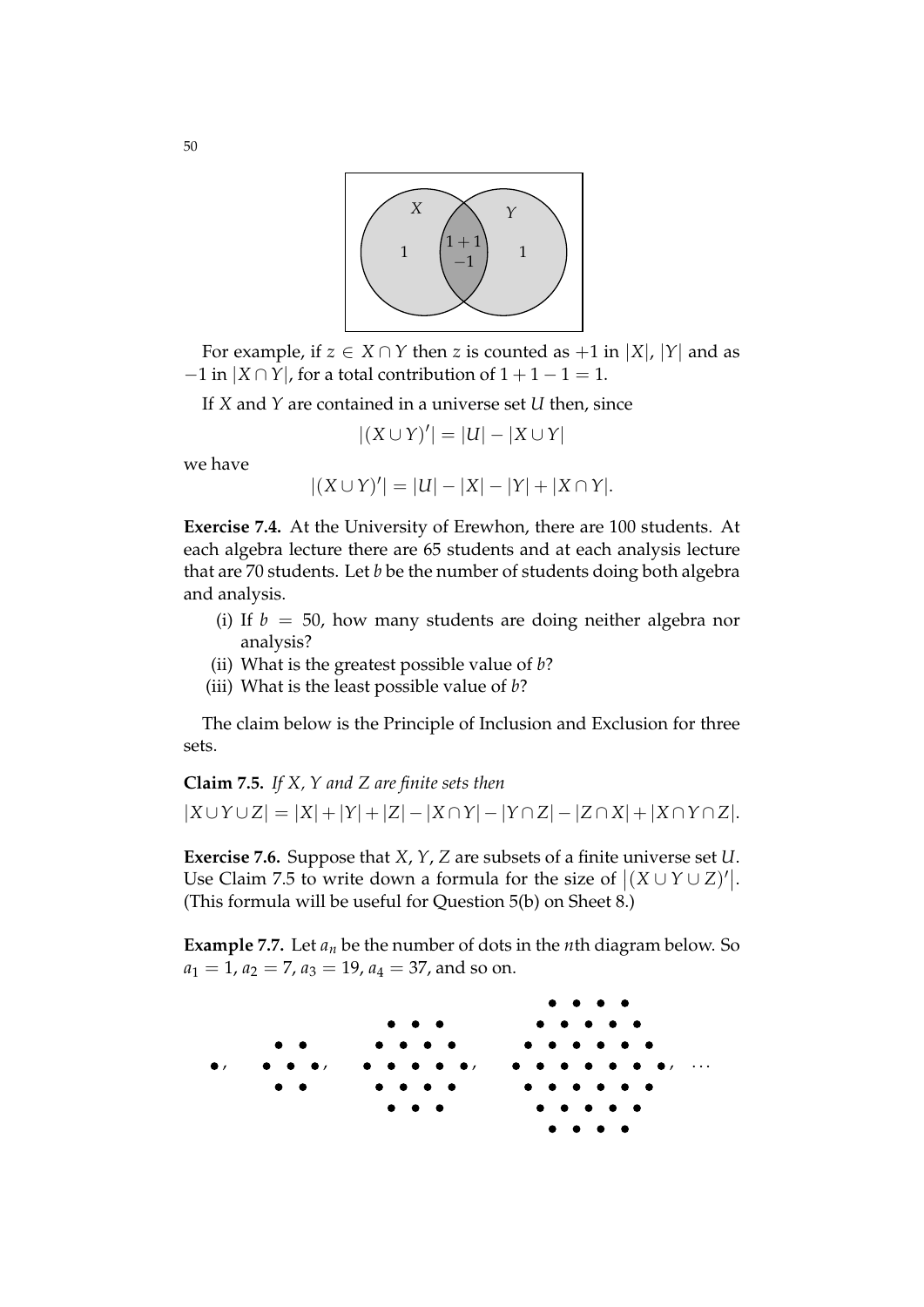We will use Claim 7.4 to find a formula for *an*.

**Exercise 7.8.** An alternative approach counts dots in rows from top to bottom. This gives

$$
a_n = n + \cdots + (2n-2) + (2n-1) + (2n-2) + \cdots + n.
$$

Using Sigma notation, an equivalent form is

$$
a_n = (2n - 1) + 2 \sum_{k=n}^{2n-2} k.
$$

By expressing the sum as  $\sum_{k=1}^{2n-2} k - \sum_{k=1}^{n-1} k$  and using Example 4.3, give an alternative proof of the formula for *an*.

COUNTING SUBSETS. There are four subsets of  $\{1,2\}$ , namely  $\emptyset$ ,  $\{1\}$ ,  $\{2\}, \{1, 2\}.$  **Exercise:** Write down all the subsets of  $\{1\}$  and  $\{1, 2, 3\}.$ How many are there in each case?

To make a subset *X* of {1, 2, 3}, we must decide for each element of {1, 2, 3} whether or not to put it in *X*. We have three independent yes/no choices, so there are  $2 \times 2 \times 2 = 8$  subsets of  $\{1, 2, 3\}$ . Generalizing this argument shows that there are  $2^n$  subsets of  $\{1, 2, \ldots, n\}$ .

This principle, that numbers of independent choices can be multiplied to find the size of a set, is very useful when solving combinatorial problems.

**Example 7.9.** A menu has three starters, four main courses and six desserts.

- (a) How many ways are there to choose a three course meal, having a starter, main course and dessert?
- (b) How many two course meals, each having exactly one main course, can be chosen?

CARTESIAN PRODUCTS. If *X* and *Y* are sets then we denote by  $X \times Y$ the set of all *ordered pairs*  $(x, y)$  with  $x \in X$  and  $y \in Y$ . It is usual to write  $X^2$  for *X* × *X*. Thus the plane is the set  $\mathbb{R} \times \mathbb{R} = \mathbb{R}^2$ .

**Exercise 7.10.** Let

$$
X = \{x \in \mathbb{R} : 1 \le x \le 3\}
$$
  

$$
Y = \{y \in \mathbb{R} : 1 \le y \le 2\}.
$$

The set  $X \times Y$  is drawn overleaf.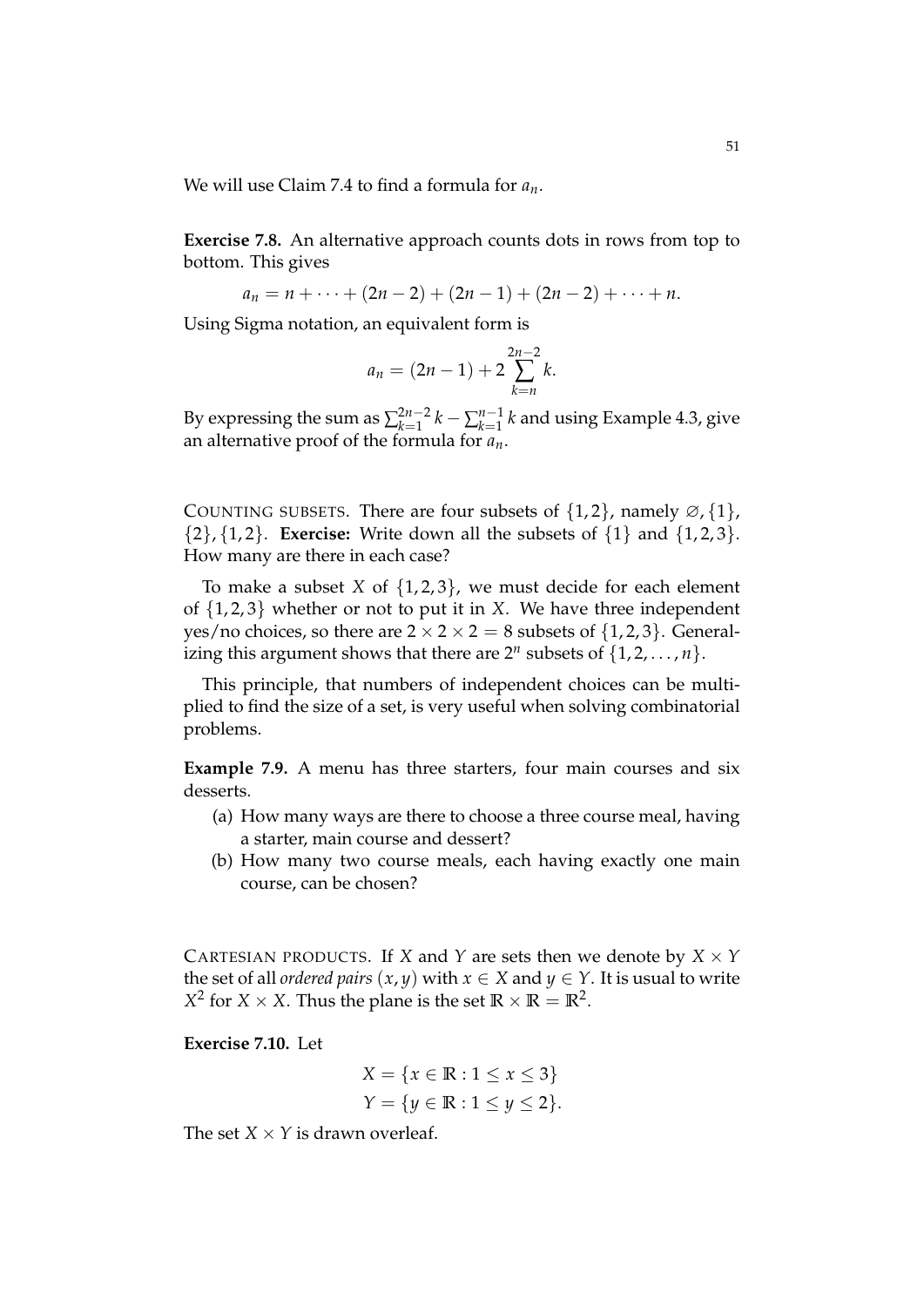

Decide on the truth value of the following propositions.

(a)  $(1, 2) = (2, 1)$ , (b)  $\{1, 2\} = \{2, 1\}$ , (c)  $(5/2, 3/2) \in X \times Y$ , (d)  $(3/2, 5/2) \in X \times Y$ , (e)  $Y \times Y \subseteq X \times Y$ , (f)  $X \subseteq Y$ ,  $(g) \varnothing \times X \subseteq \varnothing \times Y$ .

Suppose that *X* and *Y* are finite sets. The number of ordered pairs  $(x, y)$  with *x* ∈ *X* and *y* ∈ *Y* is |*X*||*Y*|, since we have |*X*| choices for *x* and  $|Y|$  independent choices for *y*. Hence  $|X \times Y| = |X||Y|$ .

EXTRAS: SET DUALITY. Given any identity involving subsets of a universe set *U*, the principle of *duality* says that if ∪ and ∩ are swapped, and every set is replaced with its complement in *U*, the new identity still holds.

For example, the first de Morgan's law for sets, seen in Claim 1.9(i), states that  $(X \cup Y)' = X' \cap Y'$ . The dual identity is  $(X' \cap Y')' = X \cup Y$ . **Exercise:** deduce Claim 6.10(ii) from Claim 6.10(i) using duality.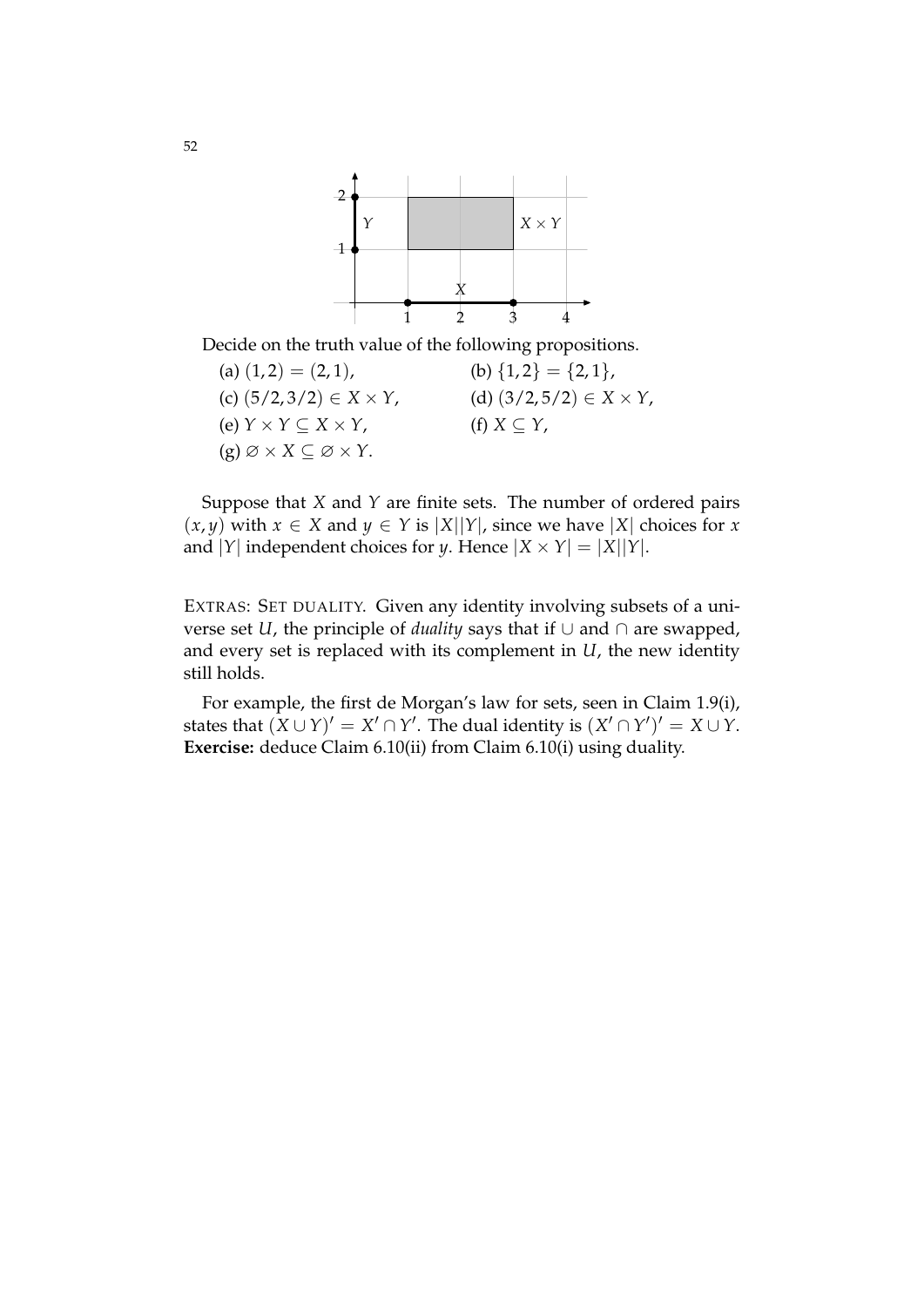# **Part D: Integers and rings**

# 8. EUCLID'S ALGORITHM AND CONGRUENCES

Recall from Theorem 5.1 that if  $n \in \mathbb{Z}$  and  $m \in \mathbb{N}$  then there exists a unique quotient *q*  $\in \mathbb{Z}$  and remainder *r*  $\in \mathbb{Z}$  such that *n* = *qm* + *r* and  $0 \leq r < m$ .

In this section we will look at some more consequences of integer division, and see applications in coding theory (the square code) and cryptography (Diffie–Hellman key exchange, non-examinable).

#### GREATEST COMMON DIVISORS.

**Definition 8.1.** Let  $m, n \in \mathbb{N}$ . We say that  $d \in \mathbb{N}$  is the *greatest common divisor* of *m* and *n*, and write  $gcd(m, n) = d$ , if *d* is the greatest natural number that divides both *m* and *n*.

One way to find  $gcd(m, n)$  is to find the prime factorizations of *m* and *n*. If  $p^a$  is the highest power of  $p$  dividing *m* and  $p^b$  is the highest power of *p* dividing *n* then *p* min(*a*,*b*) is the highest power of *p* dividing  $gcd(m, n)$ . This determines the prime factorization of  $gcd(m, n)$ .

**Example 8.2.** Since

$$
5848 = 2^3 \times 17 \times 43
$$
  

$$
2652 = 2^2 \times 3 \times 13 \times 17
$$

we have  $\gcd(5848, 2652) = 2^2 \times 17 = 68$ .

**Exercise 8.3.** Find  $gcd(m, n)$  in each of these cases:

- (i)  $m = 310$ ,  $n = 42$ ,
- $(ii)$  *m* = 23, *n* = 46,
- (iii)  $m = 31460$ ,  $n = 41991752$ .

*Hint:* on page 38 we saw that  $31460 = 2^2 \times 5 \times 11^2 \times 13$ . You do not need to factor *n* completely to find the gcd.

EUCLID'S ALGORITHM. There is a fast algorithm for finding greatest common divisors attributed to Euclid. The key idea is given in the following lemma.

**Lemma 8.4** (Examinable). Let  $m, n \in \mathbb{N}$ . If  $n = qm + r$  where  $q, r \in \mathbb{Z}$ , *then*

 ${d \in \mathbb{N} : d \text{ divides } n \text{ and } m} = {d \in \mathbb{N} : d \text{ divides } m \text{ and } r}.$ 

*In particular, the greatest elements of these sets are equal, so*

 $gcd(n, m) = gcd(m, r).$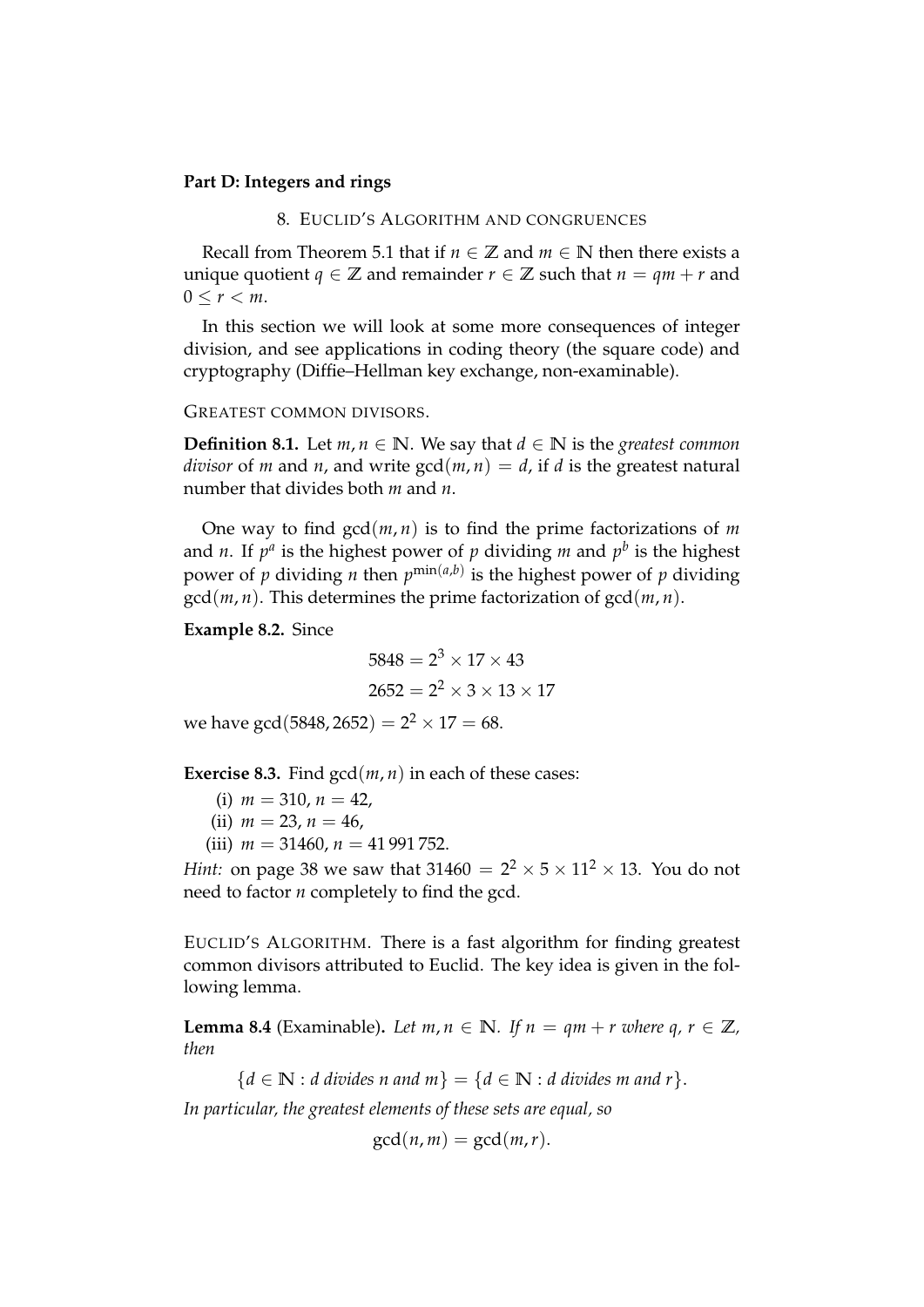For example,  $5848 = 2 \times 2652 + 544$ , so Lemma 8.4 implies that  $gcd(5848, 2652) = gcd(2652, 544)$ . We could now factorize the smaller number 544 to find the gcd. This already uses less calculation than Example 8.2. But a much better idea is to keep on applying Lemma 8.4.

**Algorithm 8.5** (Euclid's Algorithm). Let  $n, m \in \mathbb{N}$ . Find the quotient q *and the remainder r when n is divided by m.*

- If  $r = 0$  then m divides n and  $gcd(n, m) = m$ .
- *Otherwise repeat from the start with m and r.*

Euclid's Algorithm always finishes because the remainder get smaller at each step. Lemma 8.4 implies that the final output of the algorithm is gcd(*m*, *n*). So Euclid's Algorithm has the two key properties of a good algorithm: it always finishes, and it always finishes with the right answer.

**Example 8.6.** Let  $n = 3933$  and let  $m = 389$ . The equations below show the quotient and remainder at each step of Euclid's Algorithm:

$$
3933 = 10 \times 389 + 43
$$
  
\n
$$
389 = 9 \times 43 + 2
$$
  
\n
$$
43 = 21 \times 2 + 1
$$
  
\n
$$
2 = 2 \times 1.
$$

Hence  $gcd(3933, 389) = 1$ .

Note that we got this answer without computing any prime factorizations. For the record, 3933 =  $3^2 \times 19 \times 23$  and 389 is prime (so 389 is its own prime factorization).

By working backwards through the steps in Euclid's Algorithm it is possible to find *s*,  $t \in \mathbb{Z}$  such that  $sm + tn = \gcd(m, n)$ . We will see why this is useful shortly.

**Example 8.7.** By the penultimate line of Example 8.6 we have  $1 = 43 - 1$  $21 \times 2$ , where bold type indicates the numbers that were remainders in Euclid's algorithm. Working back by finding the rows where **43** and **2** first appeared, we get

$$
1 = 43 - 21 \times 2
$$
  
= 43 - 21 \times (389 - 9 \times 43)  
= 190 \times 43 - 21 \times 389  
= 190 \times (3933 - 10 \times 389) - 21 \times 389  
= 190 \times 3933 - 1921 \times 389.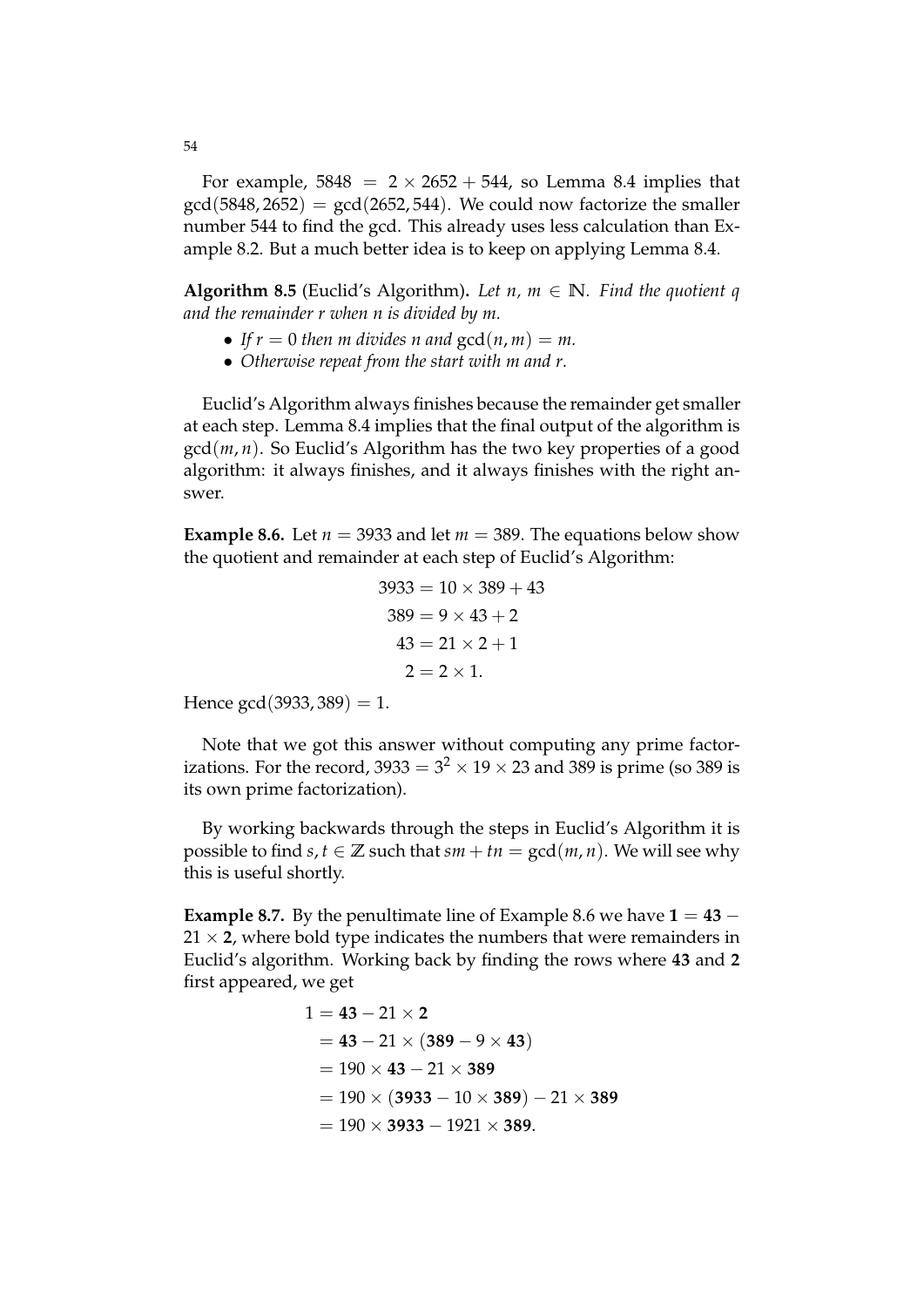# CONGRUENCES.

**Definition 8.8.** Let  $m \in \mathbb{N}$ . Let  $n, n' \in \mathbb{N}$ . If  $n$  and  $n'$  have the same remainder on division by *m* then we say that *n* is *congruent to n'* modulo *m*, and write

$$
n \equiv n' \bmod m.
$$

Note that 'mod *n'* goes with  $\equiv$ , not with *n'*. Another (less common, but entirely acceptable) notation, which makes this clearer, is  $n \equiv_m n'$ .

For example, working mod 5, we have  $1 \equiv 6 \equiv 11 \equiv -5...$  mod 5, as shown in the diagram below.



You might have seen congruences before as 'clock arithmetic'. For example, working in the twenty-four hour clock, seven hours after 23:00 is 6:00. Correspondingly,  $23 + 7 = 30 \equiv 6 \mod 24$ .

### **Example 8.9.**

- (a) Since 17 and −4 both have remainder 3 on division by 7, we have  $17 \equiv -4 \mod 7$ .
- (b) Since  $19 12$  is divisible by 7, 19 and 12 have the same remainder on division by 7. Hence  $19 \equiv 12 \text{ mod } 7$ .
- (c) We have  $0 + 0 \equiv 0 \mod 2$ ,  $0 + 1 \equiv 1 \mod 2$ ,  $1 + 0 \equiv 1 \mod 2$  and  $1 + 1 \equiv 0 \mod 2$ .

THE SQUARE CODE. The *square code* is the set of all sequences

 $\{(u_1, u_2, u_3, u_4, u_1 + u_2, u_3 + u_4, u_1 + u_3, u_2 + u_4): u_1, u_2, u_3, u_4 \in \{0, 1\}\}\$ 

where the addition is done mod 2, as in Example 8.9(c). The name comes from the representation of the sequences as a square of four message bits,  $(u_1, u_2, u_3, u_4)$ , surrounded by four check bits.

*u*<sup>1</sup> *u*<sup>2</sup> *u*<sup>1</sup> + *u*<sup>2</sup> *u*<sup>3</sup> *u*<sup>4</sup> *u*<sup>3</sup> + *u*<sup>4</sup> *u*<sup>1</sup> + *u*<sup>3</sup> *u*<sup>2</sup> + *u*<sup>4</sup>

The elements of the square code are called *codewords*.

The square code can be used to send a number between 0 and 15. First write the number in binary (see page 39) as  $u_1u_2u_3u_4$ , putting in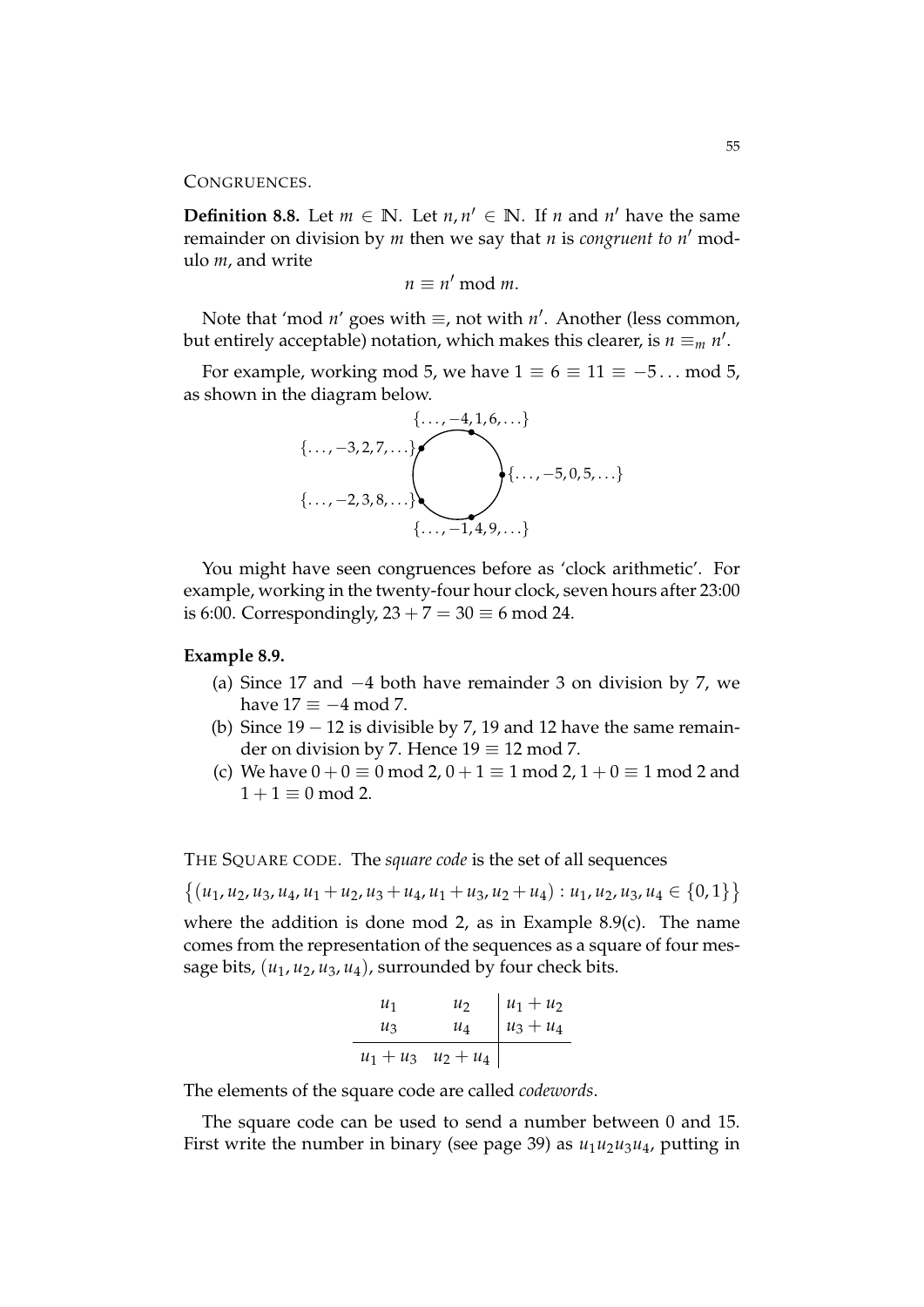zeros at the left if there are fewer than 4 binary digits. Then take the corresponding codeword in the square code and send it.

**Example 8.10.** Suppose we want to send 7. Since 7 is 111 in binary, we put in an initial 0 to get 0111, so  $u_1 = 0$  and  $u_2 = u_3 = u_4 = 1$ . The sent codeword is 01111010.

If at most one position in the sent codeword gets flipped (either from 0 to 1 or from 1 to 0) then the receiver will still be able to work out what number was sent.

# **Example 8.11.**

- (i) Suppose you receive 01011100. What number was probably sent?
- (ii) Suppose you receive 10000011. What number was probably sent?

The square code is a simple example of an error correcting code. More sophisticated error correcting codes are used in Bluray discs, mobile phones and QR codes, such as the one in the margin.

SOLVING CONGRUENCE EQUATIONS. Observe that  $27 \times 33 \equiv 7 \times 33 \equiv 1$  $7 \times 3 \equiv 1 \mod 10$ .

**Exercise 8.12.** What is  $23427 \times 973249$  mod 10?

The answer is 3, since  $7 \times 9 = 63 \equiv 3 \mod 10$ . This argument is justified by part (ii) of the following lemma. In the proof of the lemma we need the following observation: if  $n = qm + r$  and  $n' = q'm + r'$ where *r*,  $r' \in \{0, 1, ..., m - 1\}$  then

(\*)  $n \equiv n' \Longleftrightarrow r = r' \Longleftrightarrow n - n'$  is divisible by *m*.

**Lemma 8.13** (Examinable). Let  $m \in \mathbb{N}$  and let  $r, r', s, s' \in \mathbb{Z}$ . If  $r \equiv r'$  $mod m$  and  $s \equiv s' \mod m$  then

(i)  $r + s \equiv r' + s' \mod m$ , (ii)  $rs \equiv r's' \mod m$ .

Lemma 8.13 justifies many other manipulations with congruences.

For example,  $3^6 \equiv 9 \mod 10 \implies 3^7 \equiv 9 \times 3 \equiv 7 \mod 10$ . The only calculation needed is  $9 \times 3 = 27$ : there is no need to calculate  $3^7$ .

# **Exercise 8.14.** Find 3<sup>2014</sup> mod 10.

Solving equations such at  $x + 9 \equiv 7 \text{ mod } 12$  is similar to solving equations over the integers. For equations like  $3x \equiv 2 \text{ mod } m$ , a new idea is required. If the modulus *m* is small, you can just try  $x = 0, 1, \ldots$ ,  $m - 1$  in turn.

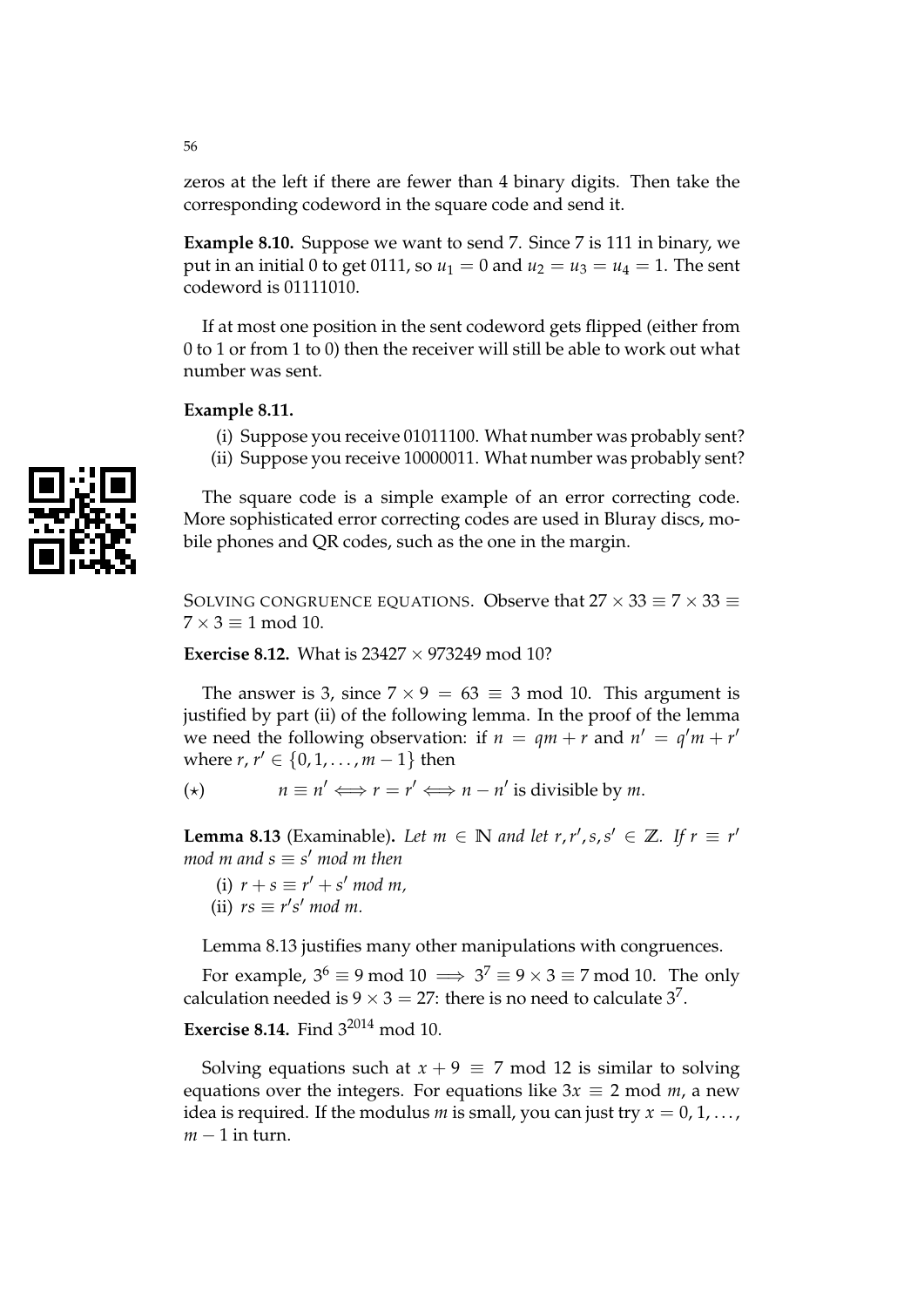- (a) Find  $x \in \mathbb{Z}$  such that  $0 \le x < 11$  and  $x + 9 \equiv 7 \mod 12$ .
- (b) Find an  $x \in \mathbb{Z}$  such that  $3x \equiv 2 \mod 5$ .
- (c) Find *all*  $x \in \mathbb{Z}$  such that  $3x \equiv 2 \mod 5$ .

The answers are on the Part D slides available from Moodle.

When the modulus is larger, Euclid's algorithm can be used.

**Example 8.16.** To solve the congruence  $389x \equiv 103 \text{ mod } 3933$  we use Euclid's algorithm to express  $1 = \gcd(389, 3933)$  as  $389s + 3933t$  where *s*, *t* ∈  $\mathbb{Z}$ . By Example 8.7,

$$
1 = -1921 \times 389 + 190 \times 3933.
$$

Note this is equivalent to the congruence

 $1 \equiv -1921 \times 389 \text{ mod } 3933.$ 

Hence

$$
389x \equiv 103 \mod 3933 \iff -1921 \times 389x \equiv -1921 \times 103 \mod 3933
$$

$$
\iff x \equiv -1921 \times 103 \mod 3933
$$

$$
\iff x \equiv 2720 \mod 3933.
$$

Therefore 389 $x \equiv 103 \text{ mod } 3933$  if and only if  $x = 2720 + 3933q$  for some  $q \in \mathbb{Z}$ .

Not all congruences can be solved. For example  $2x \equiv 3 \mod 4$  has no solution, because 2*x* is always even, but any number congruent to 3 modulo 4 is odd.

EXTRAS: PUBLIC KEY CRYPTOGRAPHY. Suppose you are Alice, and you want to send a message to your friend Bob, so that only Bob can read it. In the traditional approach, you first meet up to exchange a secret key, and later encrypt your message using a cipher with this secret key.

For online banking and retail, this is obviously not a workable approach. It is not realistic to expect a potential customer of your business to arrange a secret meeting before placing an order.

Instead a number of remarkable mathematical ideas are used. Here is the Diffie–Hellman key exchange scheme. Alice starts by picking a large prime *p*, and an element

$$
g\in\{2,\ldots,p-1\}
$$

and sends both *p* and *g* to Bob. Then

- Alice chooses some  $a \in \mathbb{N}$  and sends  $g^a$  mod  $p$  to Bob.
- Bob chooses some  $b \in \mathbb{N}$  and sends  $g^b$  mod  $p$  to Alice.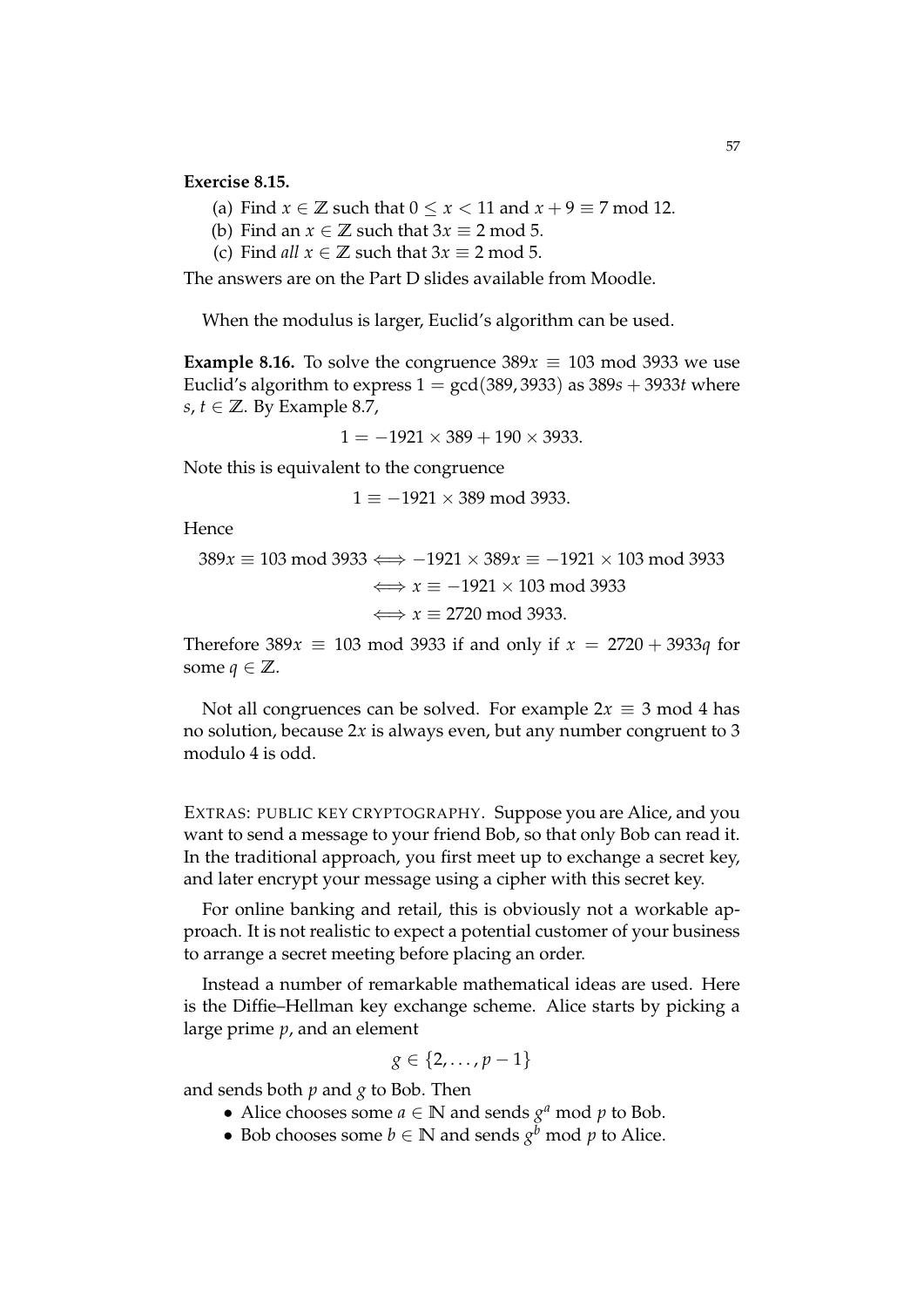Now Alice knows *a* and  $g^b$ , so she can calculate  $(g^b)^a$  mod *p*. Similarly Bob knows  $b$  and  $g^a$ , so he can calculate  $(g^a)^b$  mod  $p$ . Hence Alice and Bob can both calculate  $g^{ab}$  mod  $p$ . An eavesdropper knows  $p$ ,  $g$  and  $g^a$ ,  $g^b$  mod  $p$ . However, there is no obvious way to determine  $g^{ab}$  mod  $p$ given these numbers, and it is believed that this is a hard problem.

Therefore Alice and Bob have succeeded in sharing the secret key *g ab* mod *p* using only public communications. If you do not find this surprising, you have not fully grasped the problem public key cryptography solves.

The account above is oversimplified in many ways but shows the basic idea. Try searching for 'Diffie–Hellman' or 'RSA' on the web for more details. Currently we offer third or fourth year courses on coding theory, cipher systems, and public key cryptography.

#### 9. RELATIONS AND THE INTEGERS MODULO *m*

The following definition generalizes the congruence relation.

**Definition 9.1.** Let *X* be a set. A *relation* on *X* is a black box which, given an ordered pair  $(x, x')$  where  $x, x' \in X$ , outputs either **yes** or **no**. A **yes** means  $x$  is related to  $x'$ , and a **no** means  $x$  is not related to  $x'$ .



Two relations on a set *X* are equal if they agree on all ordered pairs  $(x, x')$ . As for functions, it is irrelevant how the black box arrives at its answer.

### **Example 9.2.**

- (i) Fix  $m \in \mathbb{N}$ . Let  $n, n' \in \mathbb{Z}$ . For the input  $(n, n')$ , let the black box output **yes** if  $n \equiv n'$  mod *m* and **no** otherwise. This defines the congruence modulo *m* relation on **Z**.
- (ii) Let *P* be the set of all subsets of  $\{1, 2, 3\}$ . Given an ordered pair (*X*,*Y*) of elements of *P*, let the black box output **yes** if *X* ⊆ *Y* and **no** otherwise.

Relations can be defined more briefly. For example, suppose that  $X =$  $\{1, 2, 3, 4, 5, 6\}$ . Then

*x* relates to  $y \iff x < y$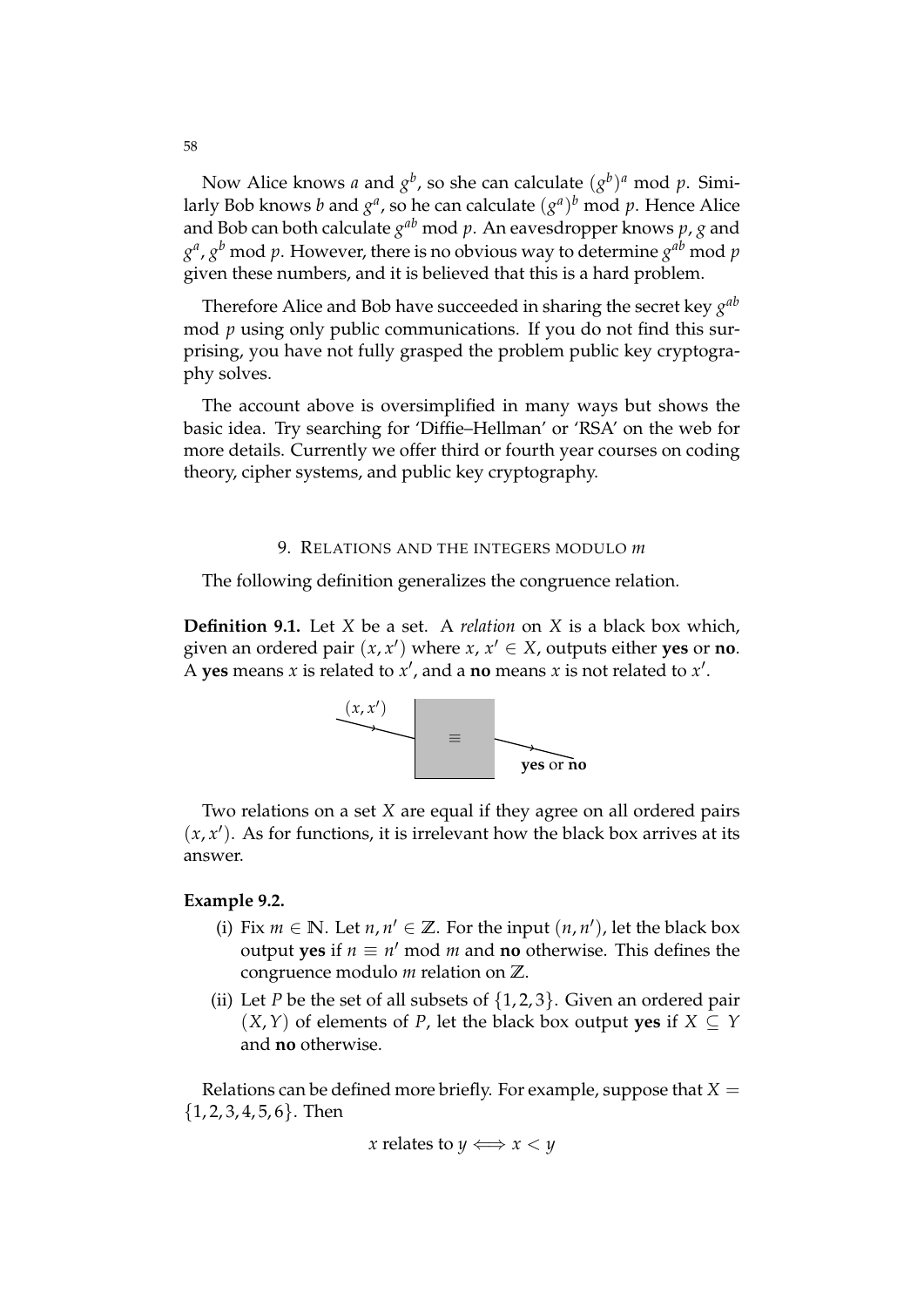defines the relation 'strictly less than' on *X*. An analogous relation can be defined replacing *X* with any other subset of **R**.

The symbol ∼ (pronounced 'tilde', or perhaps 'twiddle') is often used for relations. We will also use  $\equiv$ , but only for congruence relations.

DIAGRAMS. Let *X* be a set and let ∼ be a relation defined on *X*. To represent ∼ on a diagram, draw a dot for each element of *X*. Then for each *x*, *y* ∈ *X* such that *x* ∼ *y*, draw an arrow *from x to y*. If *x* = *y* then this arrow makes a loop from *x* to itself.

**Example 9.3.** Let *X* = {1, 2, 3, 4, 5, 6}. The relation  $x \equiv y \mod 2$  on *X* is shown in the diagram below.



**Exercise:** Draw a similar diagram for the relation on  $\{1, 2, 3, 4, 5, 6\}$  defined by

 $x \sim y \Longleftrightarrow x - y$  is even and  $x > y$ .

Diagrams become impractical for relations on bigger sets. But they are still useful for thinking about the properties below.

PROPERTIES OF RELATIONS.

**Definition 9.4.** Let ∼ be a relation on a set *X*. We say that ∼ is

- (i) *reflexive* if  $x \sim x$  for all  $x \in X$ ;
- (ii) *symmetric* if for all  $x, y \in X$ ,

$$
x \sim y \Longrightarrow y \sim x;
$$

(iii) *transitive* if for all  $x, y, z \in X$ ,

 $x \sim y$  and  $y \sim z \Longrightarrow x \sim z$ .

A relation that is reflexive, symmetric and transitive is said to be an *equivalence relation*.

**Example 9.5.** Fix  $m \in \mathbb{N}$ . The congruence relation  $n \equiv n' \mod m$  is an equivalence relation on **Z**.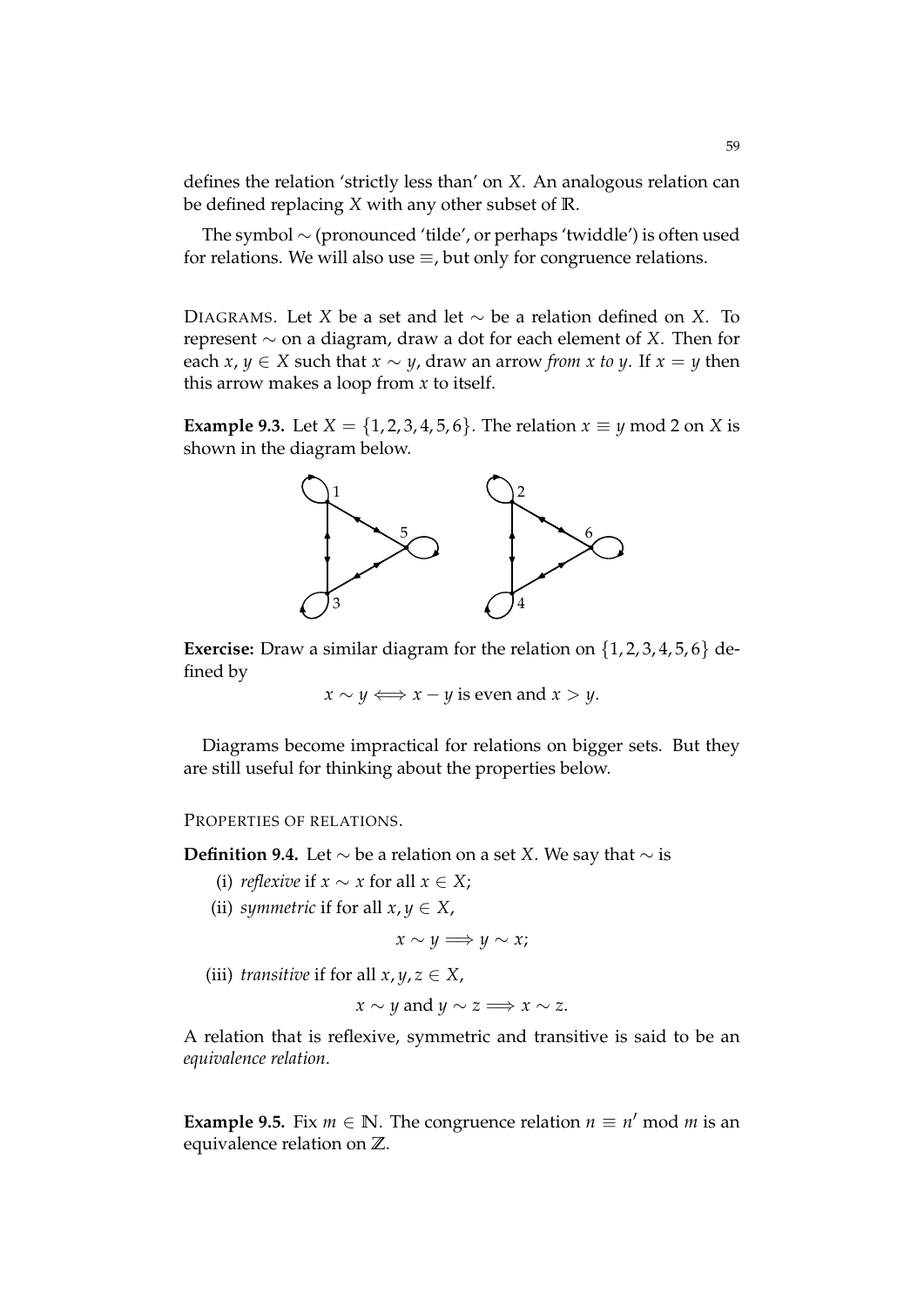Most relations that are important in mathematics are equivalence relations. The other important class of relations is order relations, such as  $x < y$  on  $\{1, 2, 3, 4, 5, 6\}$  or  $X \subseteq Y$  on the set of subsets of  $\{1, 2, 3\}$ . These relations are transitive, but never symmetric (except in trivial cases).

**Exercise 9.6.** Decide which of the two relations  $\lt$  and  $\lt$  just mentioned is reflexive.

In general a relation can have any combination of the properties reflexive, symmetric and transitive. See Question 2 of Sheet 10.

**Exercise 9.7.** Let *X* be the set of people sitting in a full lecture room. For each of the following relations, decide whether it is (i) reflexive, (ii) symmetric and (iii) transitive.

- (a)  $x \sim y$  if x and y are sitting in the same row,
- (b) *x* ∼ *y* if *x* is sitting in a strictly higher row than *y*,
- (c)  $x \sim y$  if *x* and *y* are friends.

EQUIVALENCE CLASSES. Suppose that ∼ is an equivalence relation on a set *X*. For  $x \in X$ , we define the *equivalence class of* x to be the set of all elements of *X* that relate to *x*. In symbols

$$
[x] = \{ z \in X : z \sim x \}.
$$

For example, the equivalence classes for the relation  $x \equiv y \mod 2$  on the set {1, 2, 3, 4, 5, 6} are

$$
[0] = [2] = [4] = \{0, 2, 4\}
$$

$$
[1] = [3] = [5] = \{1, 3, 5\}
$$

Notice how the equivalence classes can be read off from the diagram on page 59.

More generally there is the following result.

**Theorem 9.8.** *Let*  $\sim$  *be an equivalence relation on a set X. Let*  $x, y \in X$ .

(i)  $x \in [x]$ ,  $(iii)$   $x \sim y \Longleftrightarrow [x] = [y]$ (ii)  $x \nsim y \iff [x] \cap [y] = ∅$ *.* 

Thus, by (i), every element of *X* lies in an equivalence class, and by (ii) and (iii), *X* is a disjoint union of the distinct equivalence classes.

The proof of Theorem 9.8 is non-examinable and will be skipped if time is pressing. See Theorem 31.13 in *How to think like a mathematician* for a careful (and exhaustively analysed) proof.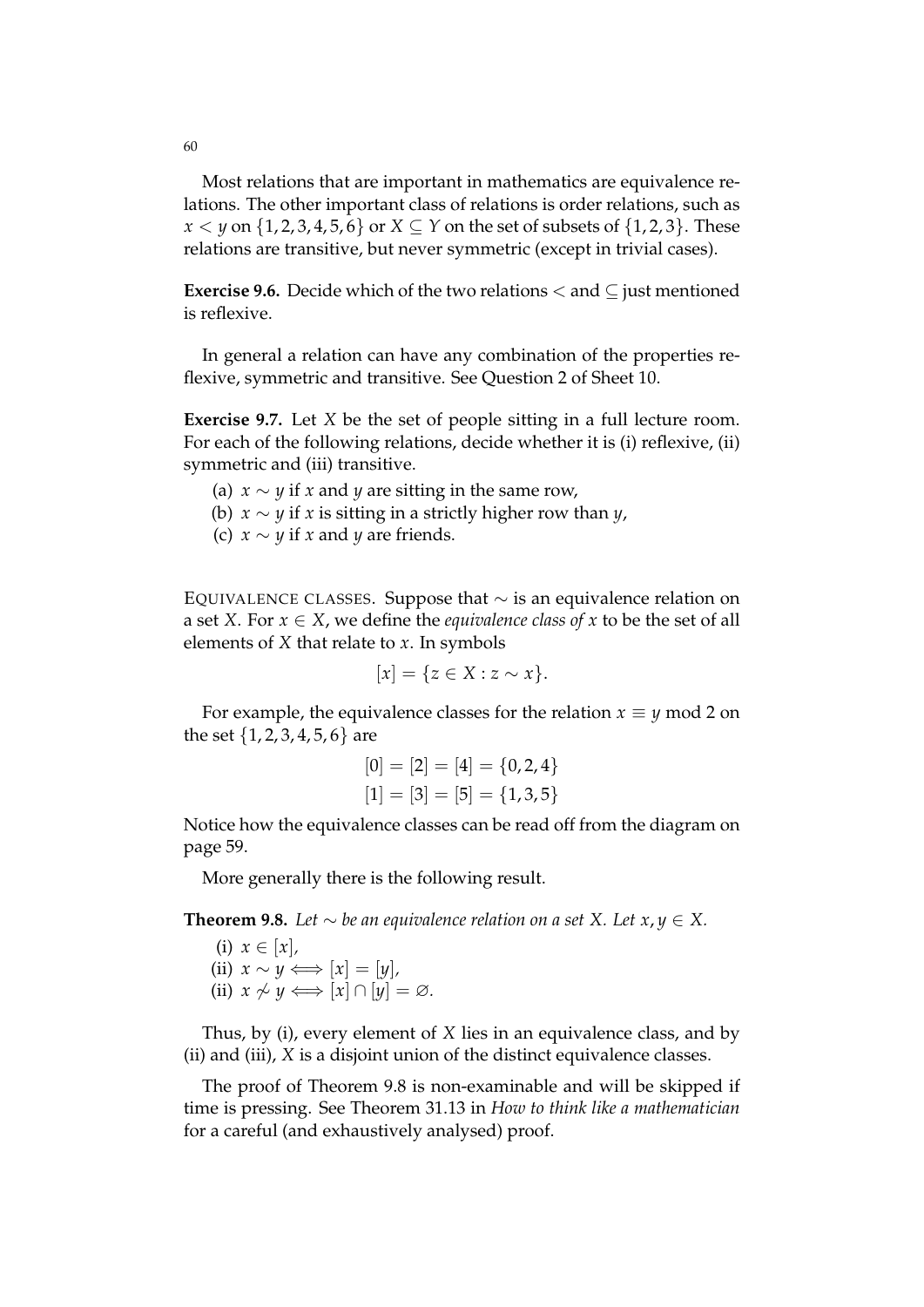THE NUMBER SYSTEM  $\mathbb{Z}_m$  OF INTEGERS MODULO  $m$ . Fix  $m \in \mathbb{N}$ . Let

$$
\mathbb{Z}_m=\{[n]:n\in\mathbb{Z}\}
$$

be the set of equivalence classes for congruence modulo *m*.

This definition is liked by pure mathematicians, because it avoids having to make an explicit choice of 'representative' elements for each equivalence class. But you might prefer the equivalent definition

$$
\mathbb{Z}_m = \{ [0], [1], \ldots, [m-1] \}.
$$

Here

$$
[r] = \{r + qm : q \in \mathbb{Z}\}
$$

is the set of integers that leave remainder *r* on division by *q*.

The diagram below shows the five equivalences classes  $[0], [1], [2], [3], [4]$ in  $\mathbb{Z}_5$  and some elements of each equivalence class.



We turn the set  $\mathbb{Z}_m$  of equivalence classes into a number system by defining addition and multiplication as follows.

**Definition 9.9.** Fix  $m \in \mathbb{N}$ . Given  $[r]$ ,  $[s] \in \mathbb{Z}_m$  we define  $[r] + [s] =$  $[r + s]$  and  $[r][s] = [rs]$ .

There is a subtle point here: we need to check that this definition is *well defined*, that is,  $[r] + [s]$  depends only on the equivalence classes  $[r]$ and [*s*], and not on the particular representatives *r* and *s*. Suppose that  $[r] = [r']$  and  $[s] = [s']$ . By Theorem 9.8(ii),

$$
[r] = [r'] \Longrightarrow r \equiv r' \mod m
$$

$$
[s] = [s'] \Longrightarrow s \equiv s' \mod m.
$$

Hence, by Lemma 8.13, we have  $rs \equiv r's' \mod m$  and  $r + s \equiv r' + s'$ mod *m*. Now Theorem 9.8(ii) implies that  $[rs] = [r's']$  and  $[r + s] =$  $[r' + s']$ , as required.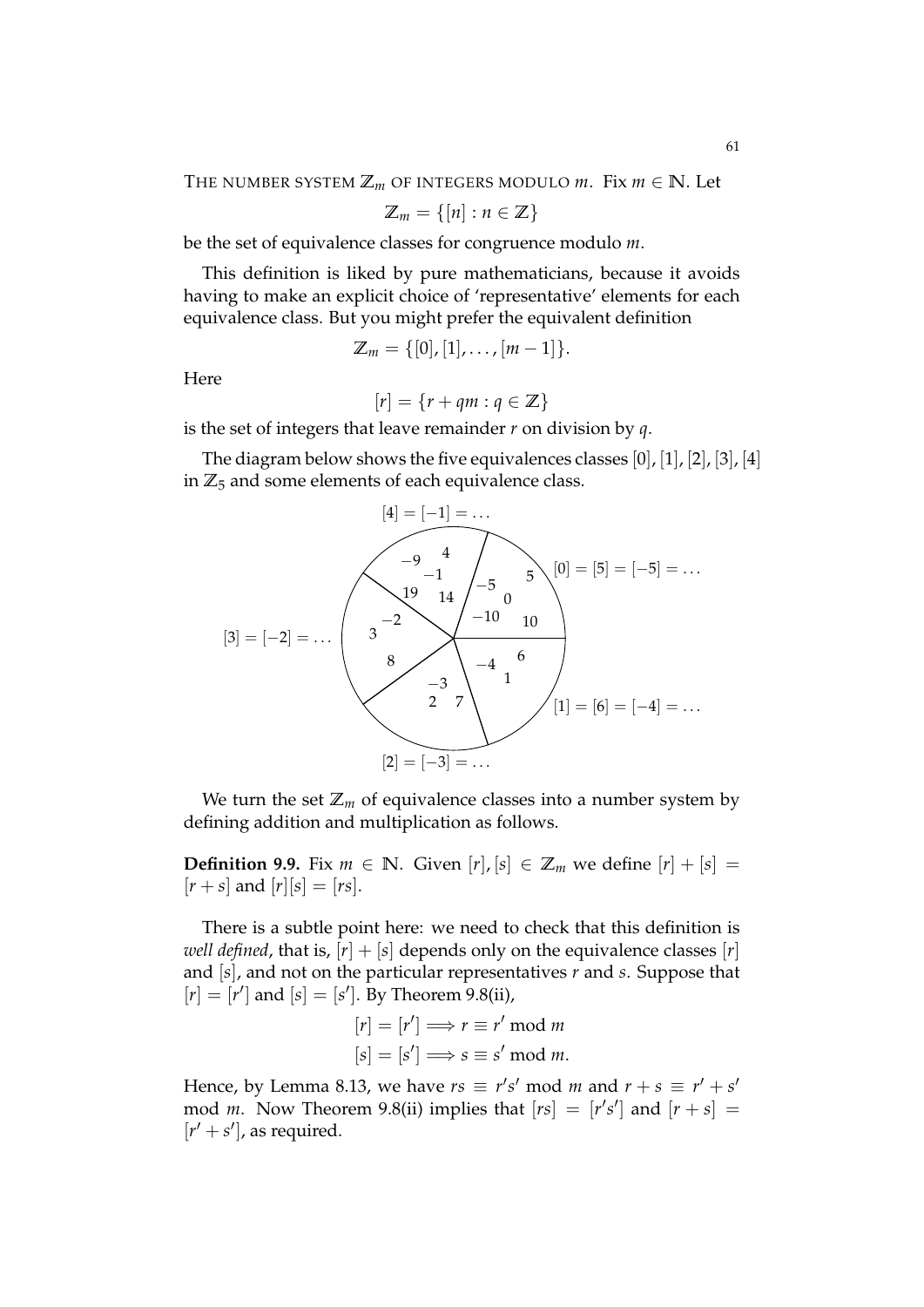**Example 9.10.** The addition and multiplication tables for  $\mathbb{Z}_5$  are shown below. For example, the entry in the addition table in the row for [4] and the column for [3] is

$$
[4]+[3]=[2]
$$

since  $4 + 3 = 7$  and  $7 \equiv 2$  mod 5.

| $+   [0] [1] [2] [3] [4]$           |  |  |  |  | $\times$ [0] [1] [2] [3] [4]        |  |
|-------------------------------------|--|--|--|--|-------------------------------------|--|
| $[0]$ $[0]$ $[1]$ $[2]$ $[3]$ $[4]$ |  |  |  |  | $[0]$ $[0]$ $[0]$ $[0]$ $[0]$ $[0]$ |  |
| [1]   [1] [2] [3] [4] [0]           |  |  |  |  | $[1]$ $[0]$ $[1]$ $[2]$ $[3]$ $[4]$ |  |
| [2]   [2] [3] [4] [0] [1]           |  |  |  |  | [2] [0] [2] [4] [1] [3]             |  |
| [3] [3] [4] [0] [1] [2]             |  |  |  |  | [3] [0] [3] [1] [4] [2]             |  |
| [4] [4] [0] [1] [2] [3]             |  |  |  |  | $[4]$ $[0]$ $[4]$ $[3]$ $[2]$ $[1]$ |  |

You may omit [0] from the multiplication table if you prefer.

**Exercise 9.11.** Recall that a square number is a number of the form *n* 2 where  $n \in \mathbb{N}$ .

- (i) Calculate  $1^2$ ,  $2^2$ ,  $3^2$ ,  $4^2$ ,  $5^2$ ,  $6^2$ ,  $7^2$ , ... modulo 4. State and prove a conjecture on the pattern you observe.
- (ii) Is 2015 the sum of two square numbers?

# 10. RINGS

The addition and multiplication operations on  $\mathbb{Z}_m$  have all the properties you would expect. Formally this is expressed by saying that  $\mathbb{Z}_m$ is a ring, as defined in the next definition.

**Definition 10.1.** Suppose that *R* is a set on which addition and multiplication are defined, so that given any two elements  $x, y \in R$ , their sum *x* + *y* and product *xy* are elements of *R*. We say that *R* is a *ring* if the following properties hold:

- (1) (*Commutative law of addition*)  $x + y = y + x$  for all  $x, y \in R$ ,
- (2) (*Existence of zero*) There is an element  $0 \in R$  such that  $0 + x = x$ for all  $x \in R$ ,
- (3) (*Existence of additive inverses*) For each  $x \in R$  there exists an element  $-x \in R$  such that  $-x + x = 0$ , where 0 is the element in property (2),
- (4) (*Associative law of addition*)  $(x + y) + z = x + (y + z)$  for all  $x, y$ ,  $z \in R$ ,
- (5) (*Existence of one*) There exists an element  $1 \in R$  such that  $1x =$  $x1 = x$  for all  $x \in R$ ,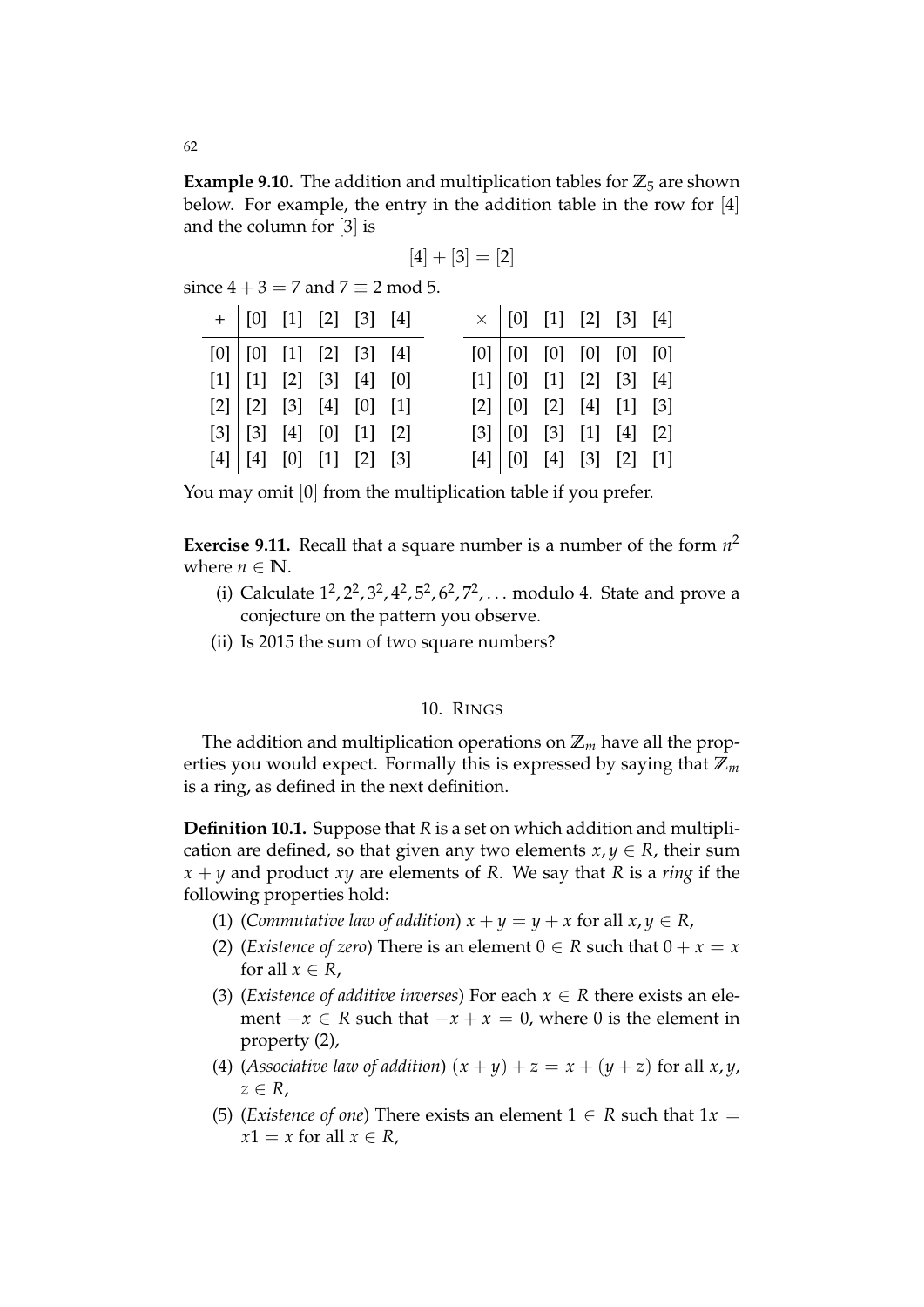- (6) (*Associative law of multiplication*)  $(xy)z = x(yz)$  for all  $x, y, z \in R$ ,
- (7) (*Distributivity*)  $x(y + z) = xy + xz$  and  $(x + y)z = xz + yz$  for all  $x, y, z \in R$ .

The number systems  $\mathbb{Z}$ ,  $\mathbb{Q}$ ,  $\mathbb{C}$  and  $\mathbb{Z}_m$  for  $m \in \mathbb{N}$  are rings.

# **Definition 10.2.**

- (i) A ring *R* is *commutative* if  $xy = yx$  for all  $x, y \in R$ .
- (ii) A commutative ring *R* is a *field* if for all non-zero  $x \in R$  there exists an element *y*  $\in$  *R* such that *xy* = *yx* = 1, where 1 is the one element in property (5). We say that *y* is the *multiplicative inverse* (or just *inverse,* for short) of *x* and write  $y = x^{-1}$ .
- (iii) A commutative ring *R* is an *integral domain* if for all  $x, y \in R$ ,

$$
xy = 0 \Longrightarrow x = 0 \text{ or } y = 0.
$$

Some familiar examples of fields are **Q**, **R** and **C**. More interestingly,  $\mathbb{Z}_5$  is a field. The multiplicative inverses of the non-zero elements can be found from the multiplication table in Example 9.11. They are

$$
[1]^{-1} = [1], \quad [2]^{-1} = [3], \quad [3]^{-1} = [2], \quad [4]^{-1} = [4].
$$

The ring  $\mathbb Z$  is an integral domain but not a field.

If *R* is a field then we can define division in *R* by *x*/*y* = *xy*−<sup>1</sup> , for  $x, y \in R$  with *y* non-zero. Thus fields are closed under division in the sense of Definition 1.4.

# **Theorem 10.3** (Examinable). If p is prime then  $\mathbb{Z}_p$  is a field.

The proof of this theorem gives an effective way to find the inverse of a non-zero element  $[x] \in \mathbb{Z}_p$ : use Euclid's Algorithm to find  $s, t \in \mathbb{Z}$ such that

$$
sx+tp=1.
$$

Hence *sx*  $\equiv$  1 mod *p*, and so [*s*][*x*] = [1]. Therefore [*x*]<sup>-1</sup> = [*s*]. The method is illustrated in the example below.

**Example 10.4.** Let  $x = [7] \in \mathbb{Z}_{23}$ . Using Euclid's algorithm on 23 and 7 we get

$$
23 = 3 \times 7 + 2
$$

$$
7 = 3 \times 2 + 1
$$

so  $1 = 7 - 3 \times 2 = 7 - 3 \times (23 - 3 \times 7) = 10 \times 7 - 3 \times 23$ . Therefore

$$
10 \times 7 \equiv 1 \mod 23
$$

and so  $[7]^{-1} = [10]$ .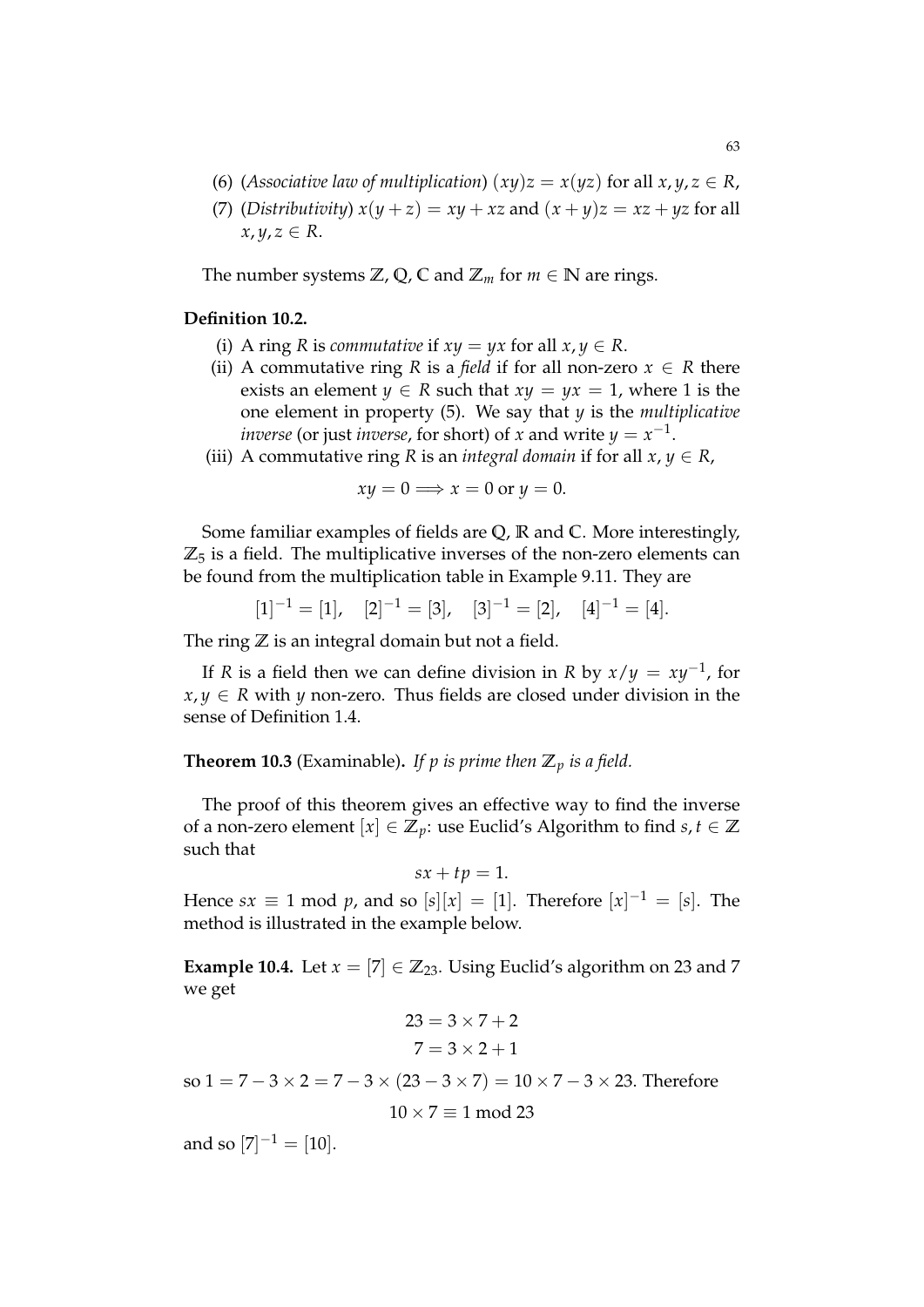A more surprising example of a field is the ring

$$
S = \big\{ a + bi\sqrt{3} : a, b \in \mathbb{Q} \big\}.
$$

Question 4 on Sheet 3 shows that this set is closed under multiplication and that if  $z \in S$  and  $z \neq 0$  then  $1/z \in S$ . It is easily seen that *S* is closed under addition and subtraction. So *S* is a field.

Here are some properties that hold for all rings. The proofs of (ii), (vii), (viii) and (ix) are left to you on Question 8 of Problem Sheet 10.

#### **Lemma 10.5.** *Let R be a ring.*

- (i) *There is a unique zero element in R satisfying property* (2)*.*
- (ii) *There is a unique one element in R satisfying property* (5)*.*
- (iii) *For each*  $x \in R$  *there exists a unique*  $y \in R$  *such that*

 $y + x = 0.$ 

- (iv) If  $z, x \in R$  and  $z + x = x$  then  $z = 0$ .
- (v) *We have*  $0x = 0 = x0$  *for all*  $x \in R$ .
- (vi) *We have*  $-x = (-1)x = x(-1)$  *for all*  $x \in R$ .
- (vii) *For all*  $x \in R$  *we have*  $-(-x) = x$ .
- (viii) *For all x, y*  $\in$  *R we have*

$$
-(xy) = (-x)y = y(-x)
$$
 and  $(-x)(-y) = xy$ .

(ix)  $0 = 1$  *if and only if*  $R = \{0\}$ .

In (v) and (vi) you should bear in mind that −*x* means the element of *R* given by Property (3) satisfying  $-x + x = 0$ . So it is a non-trivial result that  $-x = (-1)x$ .

**Exercise 10.6.** Show that if *R* is a field then *R* is an integral domain, making it clear which ring axioms you use.

Theorem 10.3 is a special case of the following result which gives a partial converse to the previous exercise. The proof is non-examinable. It is outlined on Question 9 of Sheet 10 and will be done in lectures if there is time.

**Theorem 10.7.** *If R is a finite integral domain then R is a field.*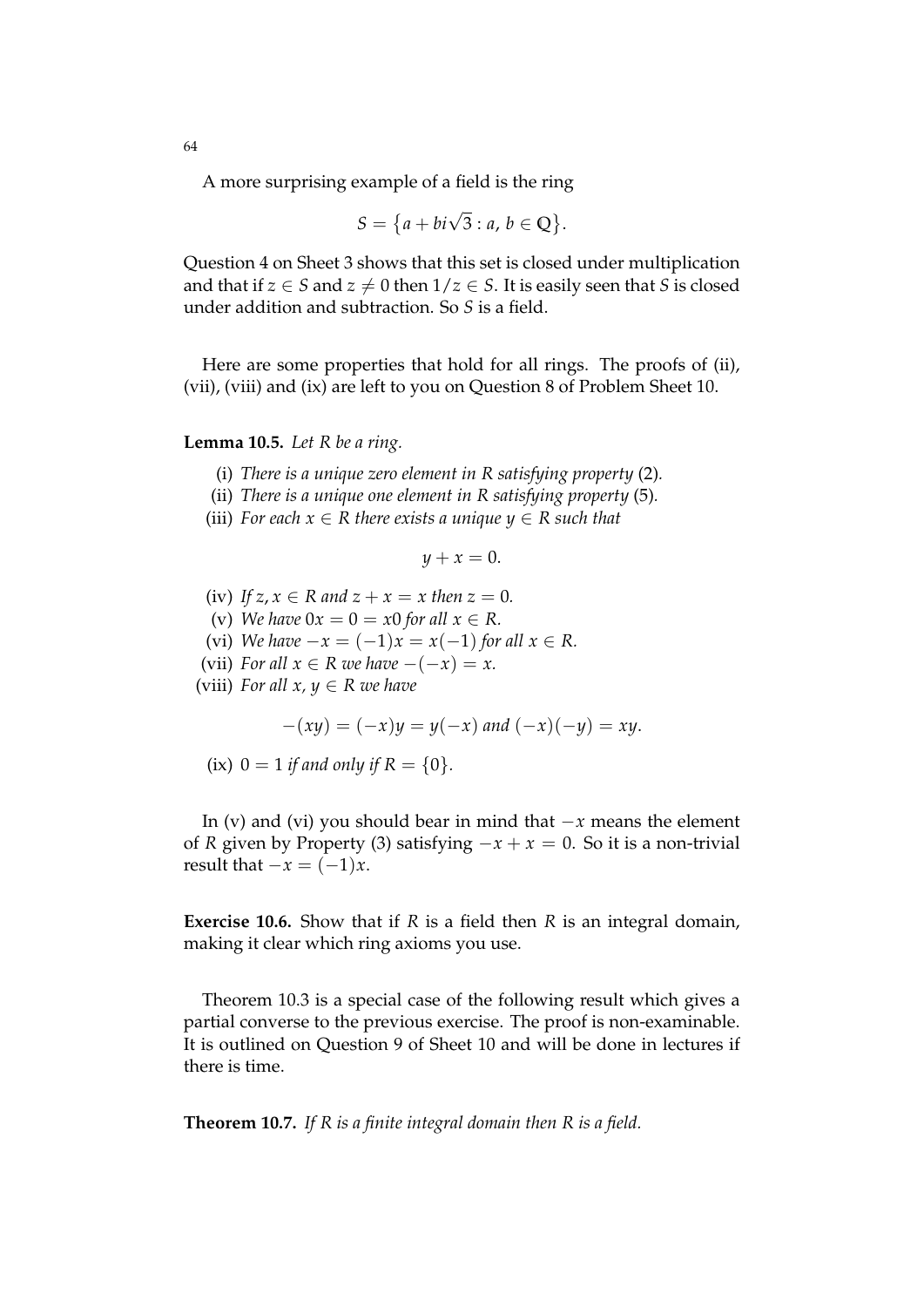POLYNOMIAL RINGS. The course ends with rings of polynomials. We define polynomial rings over arbitrary fields: the main examples of fields to bear in mind are Q,  $\mathbb{R}$ ,  $\mathbb{C}$  and  $\mathbb{Z}_p$  for prime  $p$ .

**Definition 10.8.** Let *F* be a field. A *polynomial* over *F* is an expression of the form

$$
f(x) = a_0 + a_1 x + a_2 x^2 + \dots + a_d x^d
$$

where  $d \in \mathbb{N}_0$  and  $a_0, a_1, a_2, \ldots, a_d \in F$ . Let  $F[x]$  be the set of all polynomials over *F*.

When writing polynomials we usually omit coefficients of 1, and do not include powers of *x* whose coefficient is 0. For example, in  $\mathbb{Q}[x]$ , we write  $x^2 + 1$  rather than  $1x^2 + 0x + 1$ .

Polynomials are added and multiplied in the obvious way.

**Example 10.9.** In  $\mathbb{Z}_3[x]$ , we have

$$
(x4 + [2]x3 + [1]) + ([2]x4 + x2 + [1])
$$
  
= ([1] + [2])x<sup>4</sup> + [2]x<sup>3</sup> + x<sup>2</sup> + ([1] + [1])  
= [2]x<sup>3</sup> + x<sup>2</sup> + [2]

and

$$
(x + [1])(x + [2]) = x2 + ([1] + [2])x + [1][2] = x2 + [2].
$$

It is routine, but lengthy, to show that  $F[x]$  is a ring with zero element the constant polynomial  $0 \in F$  and one element the constant polynomial  $1 \in F$ . This result will be assumed in this course.

There is a remarkable analogy between the ring of integers **Z** and polynomial rings. For example, polynomials can be divided with remainder in a similar way to integers (see Theorem 5.1). We need the following definition.

**Definition 10.10.** Let *F* be a field and  $f(x) = a_0 + a_1x + a_2 + \cdots + a_dx^d$ be a polynomial with  $a_d \neq 0$ .

- (i) The *degree* of  $f(x)$  is *d*. This is written deg  $f(x) = d$ .
- (ii) The *constant coefficient* of  $f(x)$  is  $a_0$ .
- (iii) The *leading coefficient* of  $f(x)$  is  $a_d$ .
- (iv) If  $a_d = 1$  then we say that  $f(x)$  is *monic*.

We leave the degree of zero polynomial  $f(x) = 0$  undefined.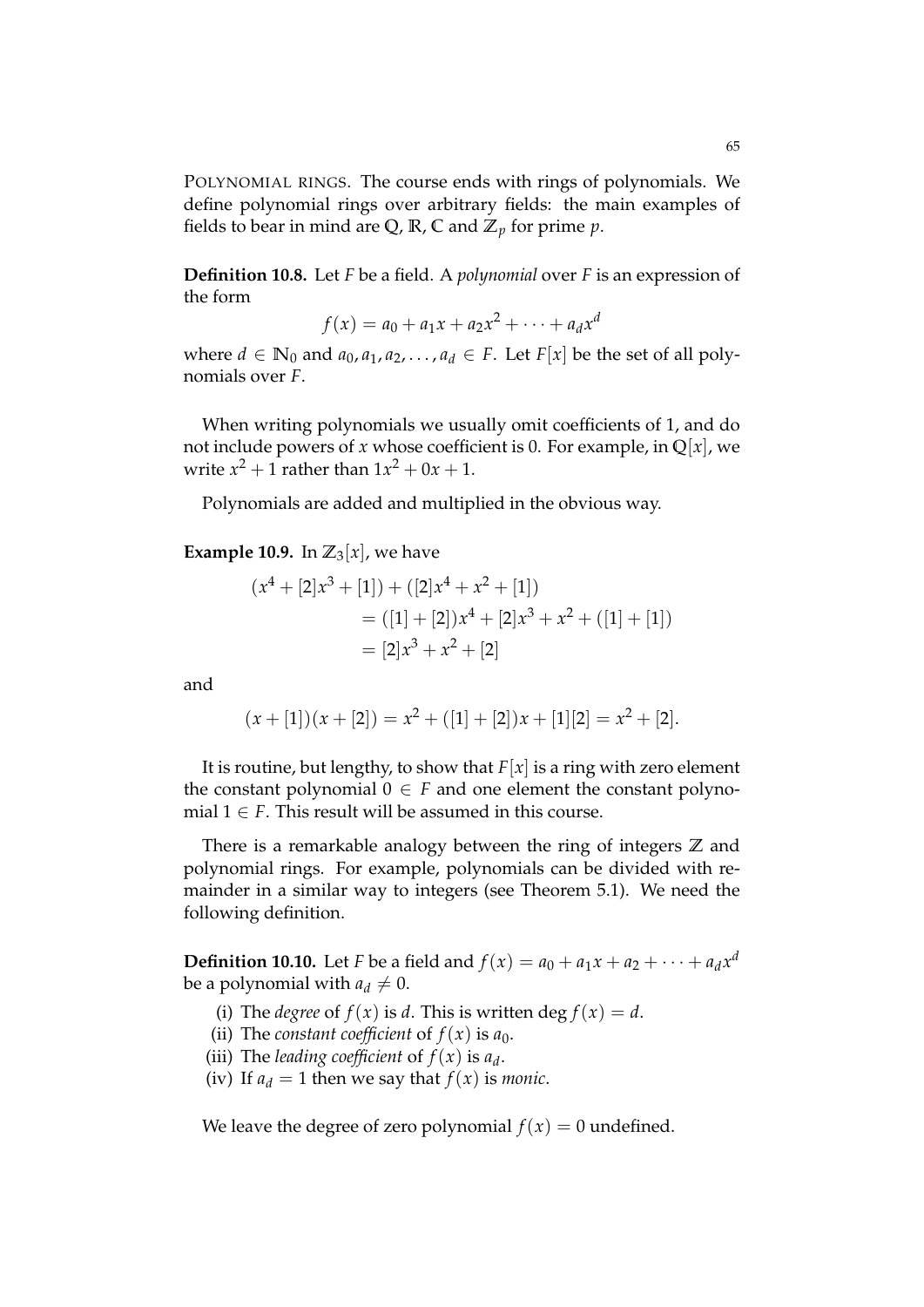**Theorem 10.11.** Let F be a field, let  $f(x) \in F[x]$  be a non-zero polynomial *and let*  $g(x) \in F[x]$ *. There exist polynomials*  $q(x)$ *,*  $r(x) \in F[x]$  *such that* 

$$
g(x) = q(x)f(x) + r(x)
$$

*and either r*(*x*) = 0 *or* deg *r*(*x*) < deg *f*(*x*)*.* 

As for integer division, we say that  $q(x)$  is the *quotient* and  $r(x)$  is the *remainder* when  $g(x)$  is divided by  $f(x)$ .

### **Example 10.12.**

(1) Working in Q[*x*], let  $g(x) = 3x^2 + 2x - 1$  and let  $f(x) = 2x + 1$ . Then

 $g(x) = (\frac{3}{2}x + \frac{1}{4})f(x) - \frac{5}{4}$ 

so the quotient is  $q(x) = \frac{3}{2}x + \frac{1}{4}$  and the remainder is  $r(x) = -\frac{5}{4}$ . If instead we take  $h(x) = x + 1$  then

$$
g(x) = (3x - 1)h(x).
$$

So when  $g(x)$  is divided by  $h(x)$  the quotient is  $3x - 1$  and the remainder is 0.

(2) Working in  $\mathbb{Z}_3[x]$ , let  $g(x) = x^3 + x^2 + [2]$  and let  $f(x) = x^2 +$  $[2]x + [1]$ . Then

$$
g(x) = (x + [2])f(x) + x
$$

so the quotient when  $g(x)$  is divided by  $f(x)$  is  $x + [2]$  and the remainder is *x*.

There is a MATHEMATICA notebook on Moodle you can use to check calculations with polynomials.

The next theorem is sometimes called the Remainder Theorem, or the Factor Theorem.

**Theorem 10.13.** Let F be a field and let  $g(x) \in F[x]$  be a polynomial. Let  $c \in F$ *. Then* 

$$
g(x) = q(x)(x - c) + r
$$

*for some polynomial*  $q(x) \in F[x]$  *and some*  $r \in F$ *. Moreover*  $g(c) = 0$  *if and only if*  $r = 0$ *.* 

This theorem is very useful when solving polynomial equations. It was used earlier in Example 3.22. Here is another example.

**Example 10.14.** Working in  $\mathbb{Z}_3[x]$ , let  $g(x) = x^4 + x^3 + [2]x^2 + x + [1]$ as in Example 10.10(2). Since

$$
g([1]) = [1] + [1] + [2] + [1] + [1] = [6] = [0],
$$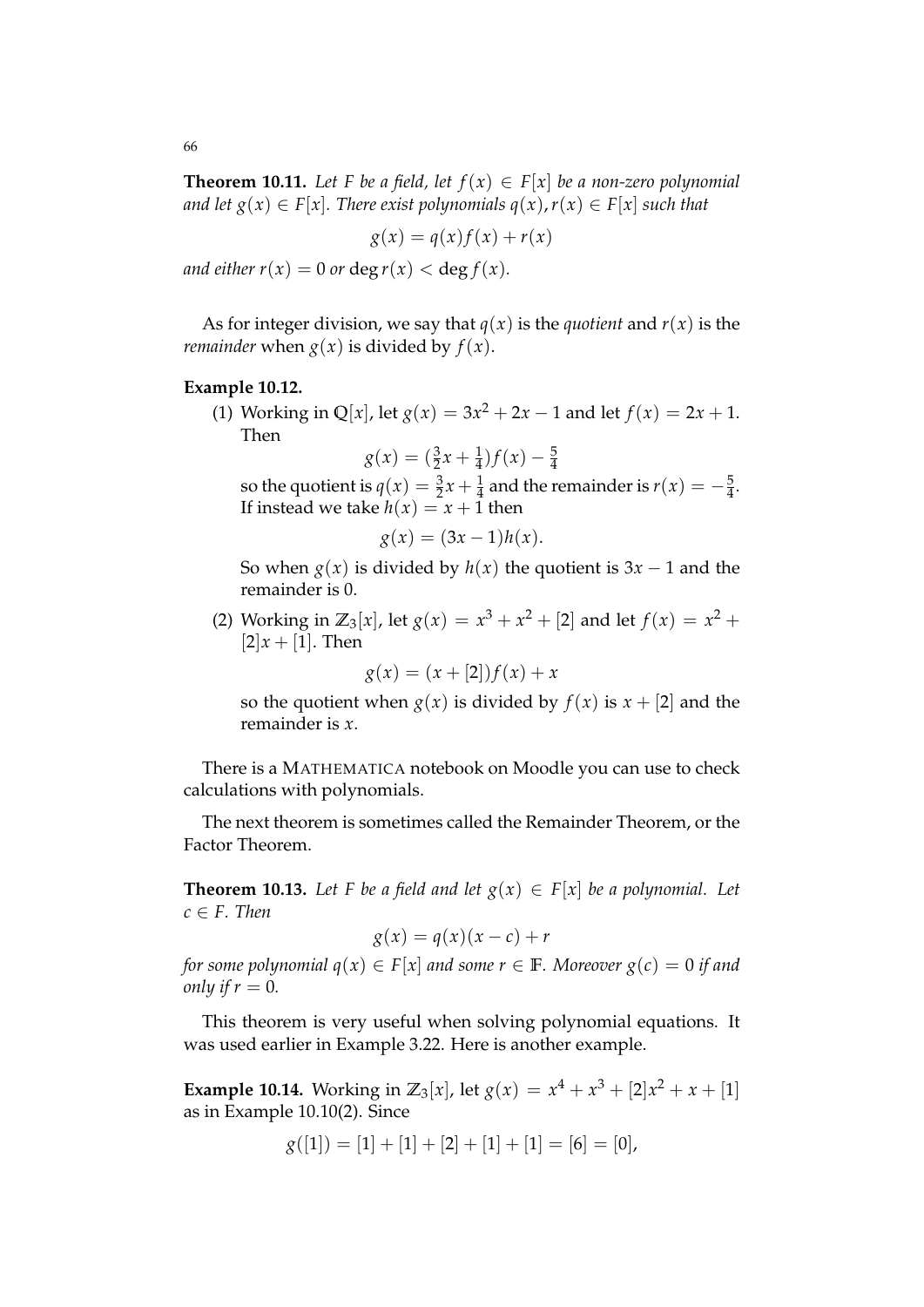the Factor Theorem says that  $x - [1]$  divides  $g(x)$ . Division gives

$$
g(x) = (x - [1])(x3 + [2]x2 + x + [2]).
$$

The cubic  $x^3 + [2]x^2 + x + [2]$  also has [1] as a root. Dividing it by  $x - [1]$ gives

$$
g(x) = (x - [1])^{2}(x^{2} + [1]).
$$

Therefore  $g(x)$  has [1] as a root with multiplicity 2, and no other roots in  $\mathbb{Z}_3$ .

We end with a corollary of Theorem 10.9 that gives a stronger version of the Fundamental Theorem of Algebra (Theorem 3.21).

**Corollary 10.15.** Let  $g(x) \in \mathbb{C}[x]$  be a polynomial of degree d. There exist *distinct*  $w_1, w_2, \ldots, w_r \in \mathbb{C}$  *and*  $m_1, \ldots, m_r \in \mathbb{N}$  *such that*  $m_1 + \cdots + m_r =$ *d and*

$$
a_d z^d + a_{d-1} z^{d-1} + \cdots + a_1 z + a_0 = a_d (z - w_1)^{m_1} (z - w_2)^{m_2} \ldots (z - w_r)^{m_r}.
$$

Hence a polynomial in  $C[x]$  of degree *n* has exactly *n* roots, counted with multiplicities.

EXTRAS: MATRIX RINGS. Let *R* be a ring. If  $a, b, c, d \in R$  then we say that

$$
\begin{pmatrix} a & b \\ c & d \end{pmatrix}
$$

is a  $2 \times 2$ *-matrix* over *R*. The set of all such matrices forms a ring, with addition and multiplication defined by

$$
\begin{pmatrix} a & b \\ c & d \end{pmatrix} + \begin{pmatrix} a' & b' \\ c' & d' \end{pmatrix} = \begin{pmatrix} a+a' & b+b' \\ c+c' & d+d' \end{pmatrix}.
$$

and

$$
\begin{pmatrix} a & b \\ c & d \end{pmatrix} \begin{pmatrix} a' & b' \\ c' & d' \end{pmatrix} = \begin{pmatrix} aa' + bc' & ab' + bd' \\ ca' + dc' & cb' + dd' \end{pmatrix}
$$

The zero element is  $\begin{pmatrix} 0 & 0 \\ 0 & 0 \end{pmatrix}$  and the one element is  $\begin{pmatrix} 1 & 0 \\ 0 & 1 \end{pmatrix}$ .

One interesting property of the ring of  $2 \times 2$ -matrices is that, unlike all the rings seen so far, multiplication is not commutative.

**Exercise 10.16.** Compute the matrix products

$$
\begin{pmatrix}\n1 & 0 \\
0 & 0\n\end{pmatrix}\n\begin{pmatrix}\n0 & 1 \\
0 & 0\n\end{pmatrix}\n\quad \text{and} \quad\n\begin{pmatrix}\n0 & 1 \\
0 & 0\n\end{pmatrix}\n\begin{pmatrix}\n1 & 0 \\
0 & 0\n\end{pmatrix}
$$

and deduce that multiplication of matrices is not commutative.